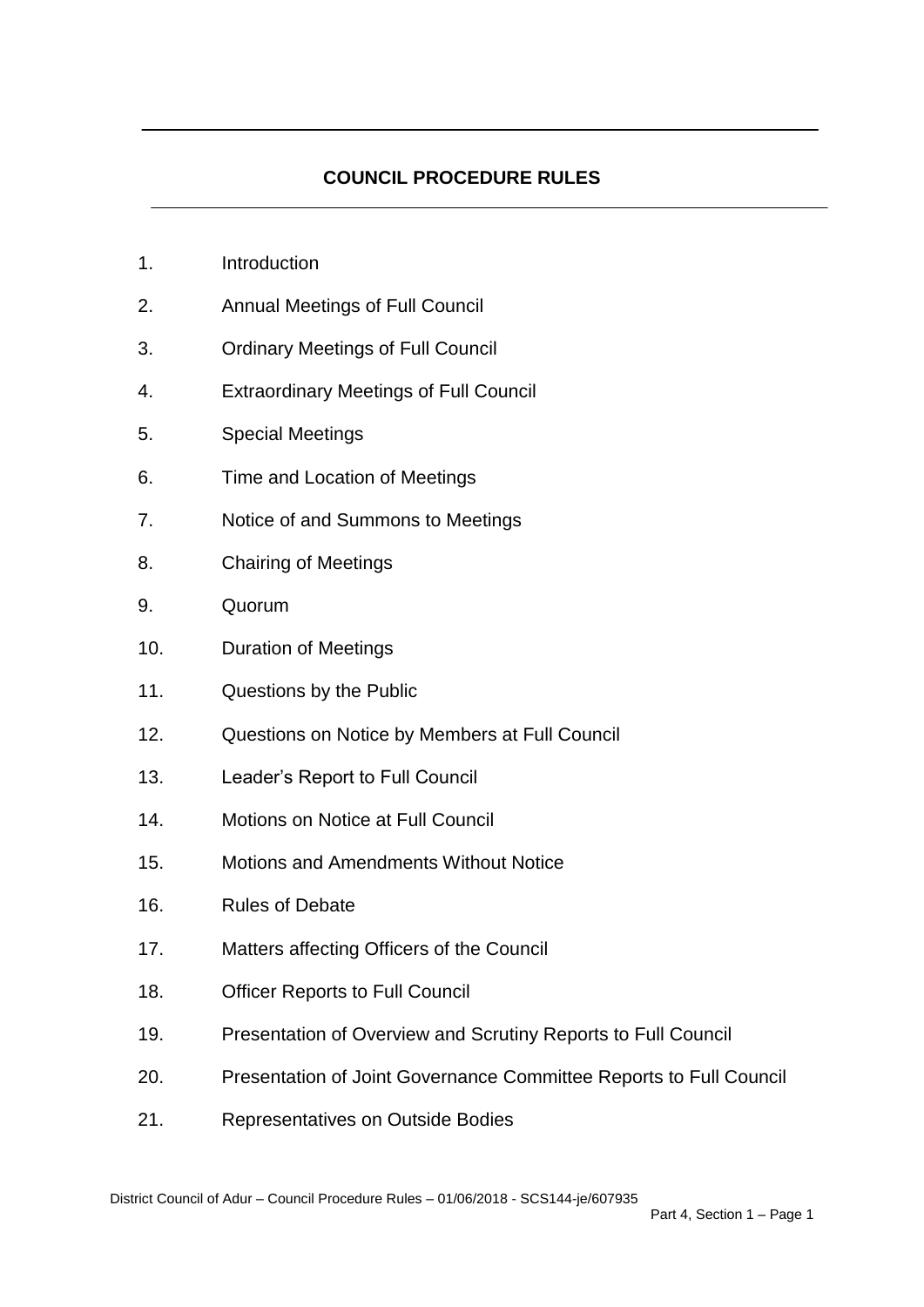| 22. | <b>Previous Decisions and Motions</b>                              |
|-----|--------------------------------------------------------------------|
| 23. | <b>Petitions</b>                                                   |
| 24. | Voting                                                             |
| 25. | <b>Confidentiality of Papers</b>                                   |
| 26. | <b>Minutes</b>                                                     |
| 27. | <b>Status of Draft Records of Decisions and Minutes</b>            |
| 28. | <b>Recording of Meetings</b>                                       |
| 29. | <b>Record of Attendance</b>                                        |
| 30. | <b>Exclusion of the Public</b>                                     |
| 31. | Disturbance by the Public                                          |
| 32. | <b>Members' Conduct</b>                                            |
| 33. | Matters to be Delegated by Full Council                            |
| 34. | Attendance of Members at the Executive or Committees of which they |
|     | are not Members                                                    |
| 35. | <b>Exercise of Powers and Functions</b>                            |
| 36. | No Confidence in the Chairperson of a Committee                    |
| 37. | Appointment and Term of Office of the Leader of the Council        |
| 38. | Appointment of Emergency Liaison Member                            |
| 39. | Appointment of the Leader of the Main Opposition                   |
| 40. | Suspension and Amendment of Council Procedure Rules                |
| 41. | <b>Business of an Urgent Nature</b>                                |
| 42. | <b>Chairman of the Council</b>                                     |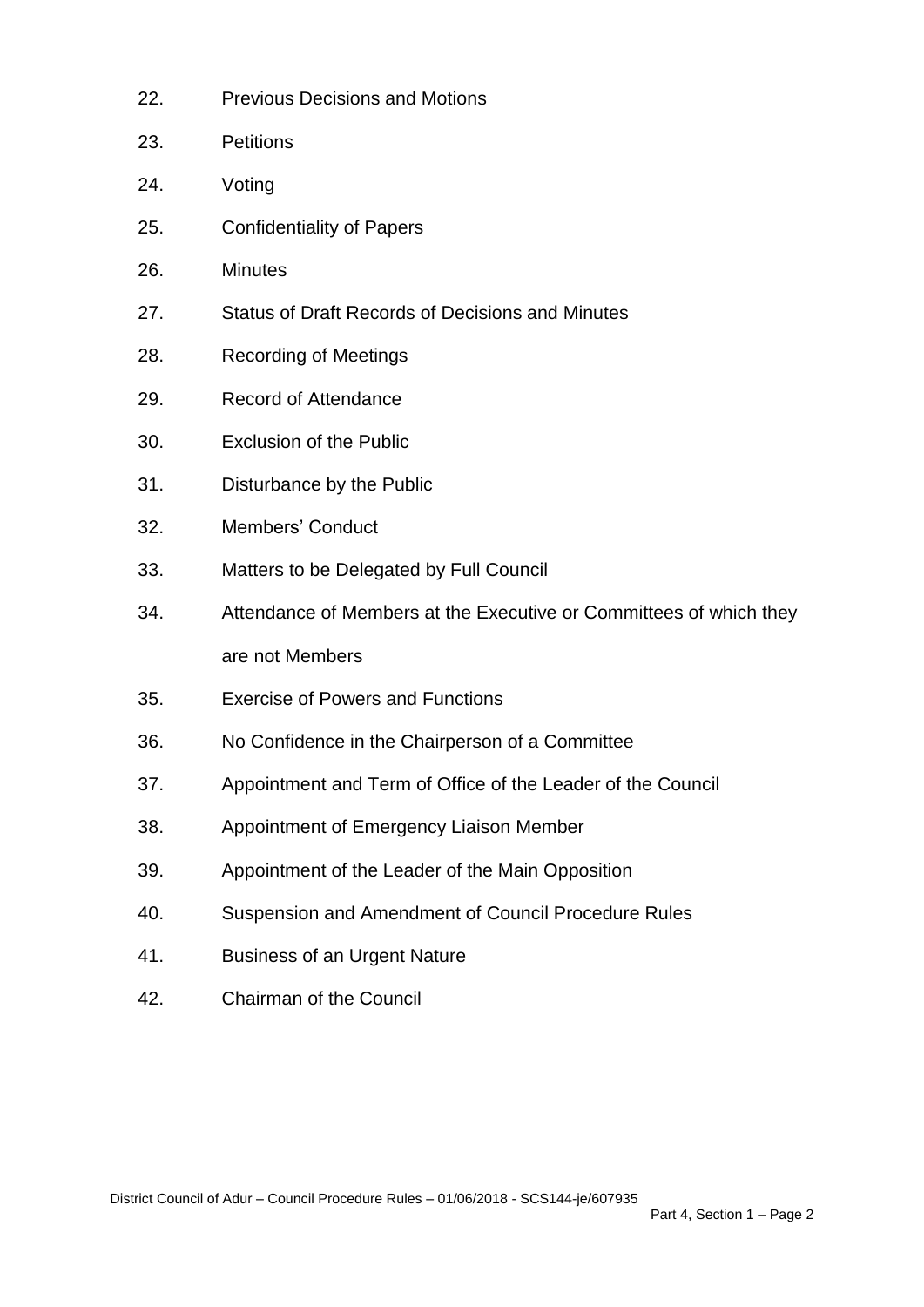# **1.0 INTRODUCTION**

### **1.1 Interpretation**

In these Council Procedure Rules the interpretation of words shall be in accordance with the definitions set out in Part 1 of the Constitution.

## **1.2 General**

- (a) A copy of these Council Procedure Rules shall be made available by the Monitoring Officer to every Member upon acceptance of office. This may include access to an electronic copy of these rules. A copy is also available on the Council's website.
- (b) Any proposal to permanently alter these Council Procedure Rules (other than minor amendments made by the Monitoring Officer), other than a motion to implement a recommendation of the Joint Governance Committee, shall be in the form of a motion instructing the Joint Governance Committee to report upon such proposals. Any such motion, upon being seconded, shall be put to the vote without discussion. The Joint Governance Committee shall report to the next Ordinary Council Meeting upon any matter referred to it under this Council Procedure Rule.
- (c) These Council Procedure Rules embody the requirements of the mandatory Standing Orders, as provided for by the Local Government Act 1972, Local Government and Housing Act 1989 and the Local Government Act 2000, together with secondary legislation, where appropriate. These Council Procedure Rules, therefore, constitute the Council's statutory procedural standing orders, and should be interpreted accordingly.
- (d) Where any step or action under these Council Procedure Rules is prescribed to be performed by a Designated Officer, that Officer may nominate or authorise another Officer in his/her place.
- (e) In implementing and effecting these Council Procedure Rules, the Council will comply with their statutory obligations relating to the use, recording and retention of any personal data that it receives.

### **1.3 Notices**

Any Notice required under these Council Procedure Rules may be given in writing to the Director for Communities, Town Hall, Chapel Road, Worthing, BN11 1HA, or by email to: [democratic.services@adur-worthing.gov.uk](mailto:democratic.services@adur-worthing.gov.uk)

The listing of names as signatories on such documents shall be deemed to be signatures.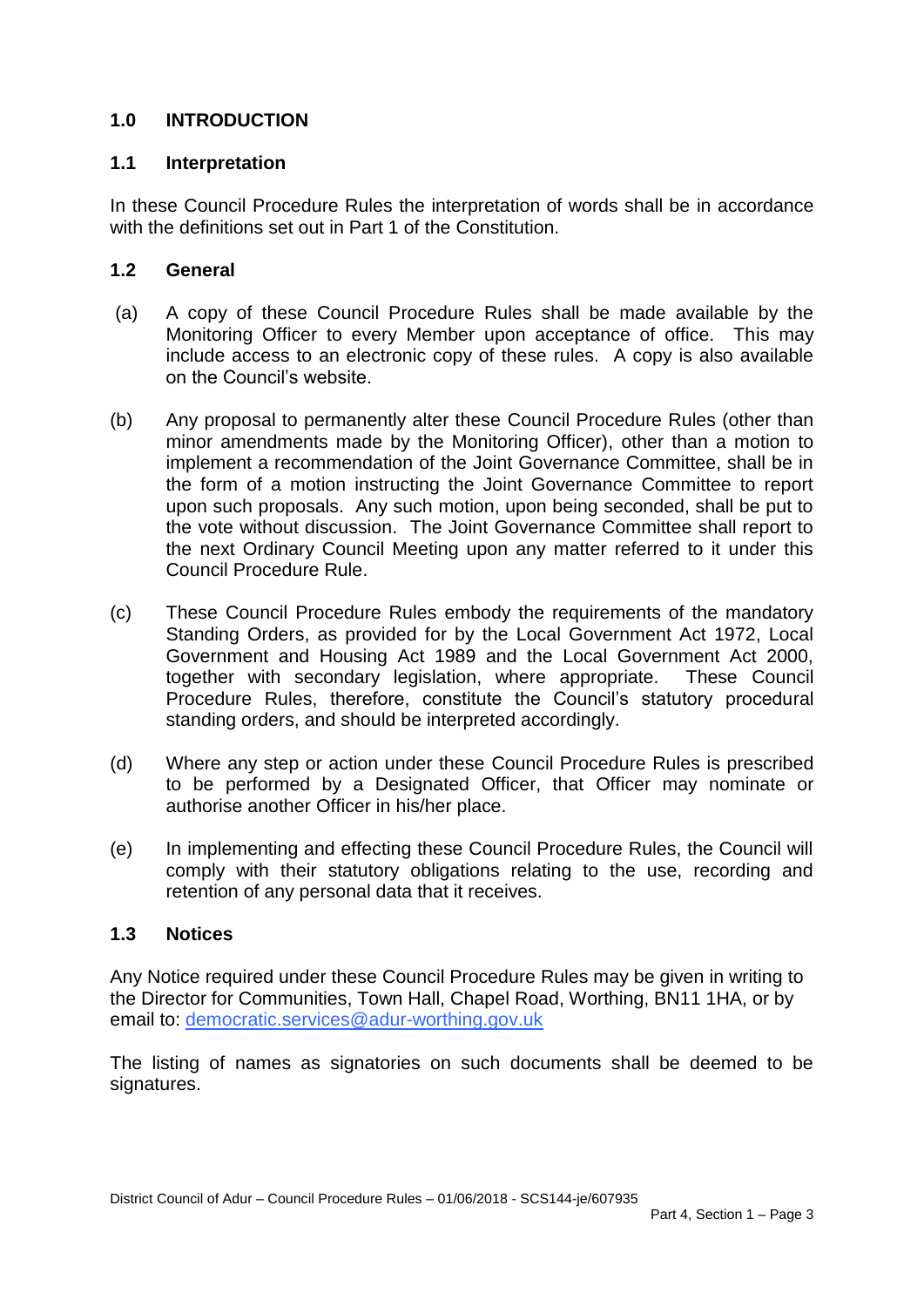# **1.4 Person Presiding's Decision Final**

Any ruling of the person presiding at any meeting on any point of order, interpretation of these Council Procedure Rules, matters arising during the debate or with regard to the admissibility of an explanation, or otherwise, including any logistical arrangements for any meetings, shall be final and not open to discussion. However, in reaching their decision, the person presiding must give due consideration to the advice of professional Officers.

# **2.0 ANNUAL MEETING OF THE FULL COUNCIL**

## **2.1 Timing**

In a year when there is an ordinary election of Councillors, the Annual Meeting will take place within 21 days of the retirement of the outgoing Councillors. In any other year, the Annual Meeting will take place in March, April or May.

## **2.2 Business**

The Annual Council will:

- (a) Elect a person, other than a Member of the Executive, to be the Chairman of the Council;
- (b) Appoint a person, other than a Member of the Executive, to be the Deputy Chairman of the Council;
- (c) Elect the Leader of the Council, if the term of office of the previous Leader has come to an end;
- (d) Appoint the Leader of the Opposition;
- (e) Elect a person, other than a Member of the Executive, to preside if the Chairman is not present;
- (f) Receive apologies for absences;
- (g) Receive any declarations of disclosable pecuniary or personal interests;
- (h) Approve the Minutes of the last meeting;
- (i) Receive any announcements from the Chairman and/or Head of Paid Service;
- (j) Give a vote of thanks to the retiring Chairman and presentation of retiring Chairman's insignia;
- (k) In an election year, receive the return of the Returning Officer;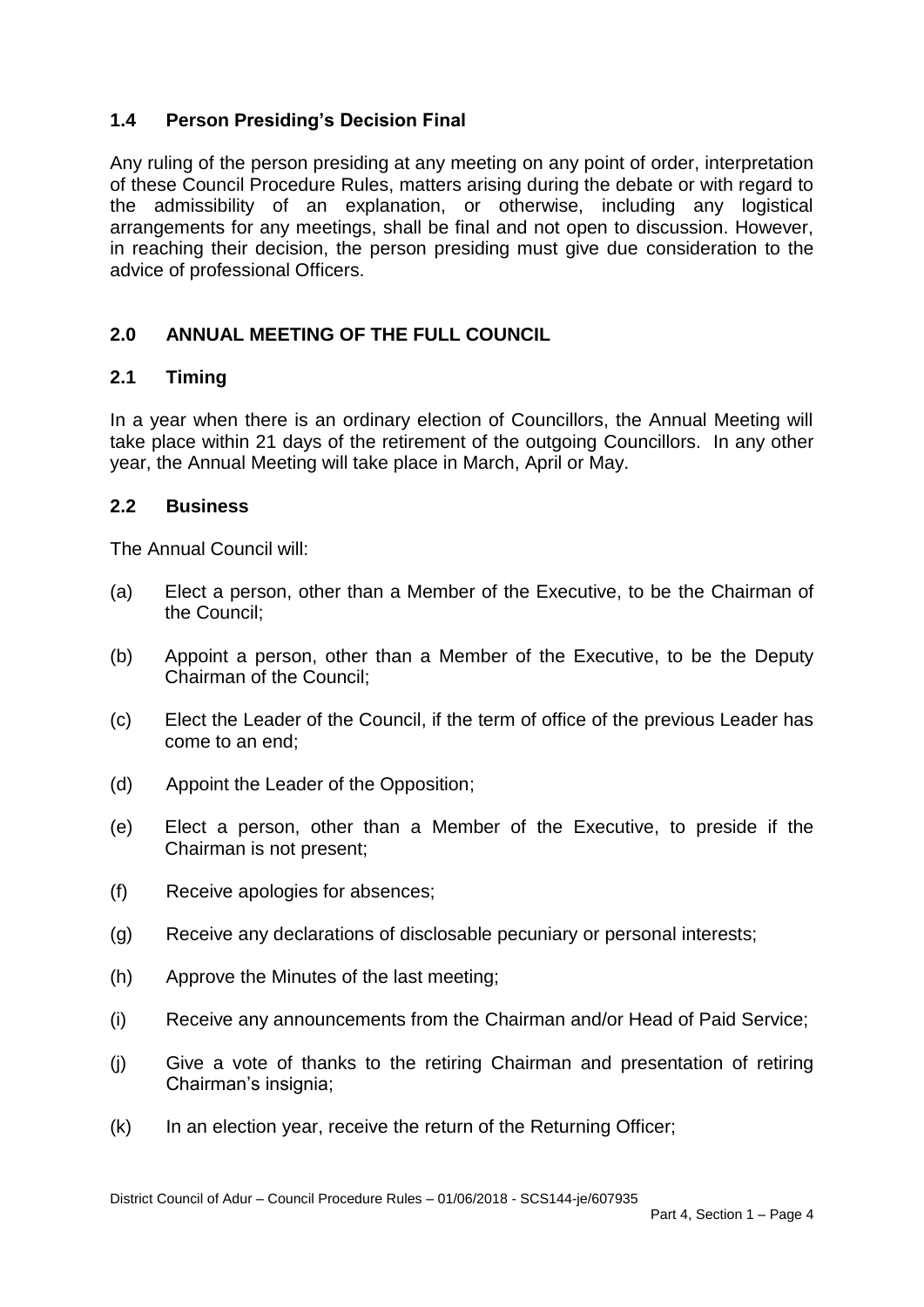- (l) Establish such Committees as the Full Council considers appropriate to deal with matters which are neither reserved to the Full Council nor are Executive functions, including a Committee to consider Standards issues and an Overview and Scrutiny Committee, in accordance with Council Procedure Rule 2.3 below;
- (m) Appoint Members to the Committees of the Council in accordance with Council Procedure Rules 2.3 and 2.4 below;
- (n) Adopt the Council's Constitution and agree the Scheme of Officer Delegations, other than those relating to Executive functions, as set out in Part 4 of this Constitution;
- (o) Approve a programme of Ordinary Meetings of the Council for the year, if not already agreed;
- (p) Consider any other business set out in the summons convening the meeting; and
- (q) Consider any business that the Chairman believes to be urgent, in that the matter to be determined has arisen since the publication of the agenda and failure to determine it at this meeting would cause significant adverse impact on the Council.

There is no opportunity for the public or Members question time at an Annual Meeting of the Full Council.

### **2.3 Selection of Councillors on Committees**

At the Annual Meeting, the Council will:

- (a) Decide which Committees to establish for the Municipal Year;
- (b) Decide the size and Terms of Reference of those Committees;
- (c) Having received a report from the Director for Communities concerning the implementation of political balance rules, decide the allocation of the number of seats of those Committees to each political group.
- (d) Receive nominations of Councillors, and where appropriate co-optees, to serve on each Committee; and
- (e) Appoint Members to seats on those Committees;
- (f) Appoint the Chairperson and Vice-Chairperson of the Council's Committees.

In a year when there is no Election, Council Procedure Rules 2.3 (a), (b) and (c) above may not apply.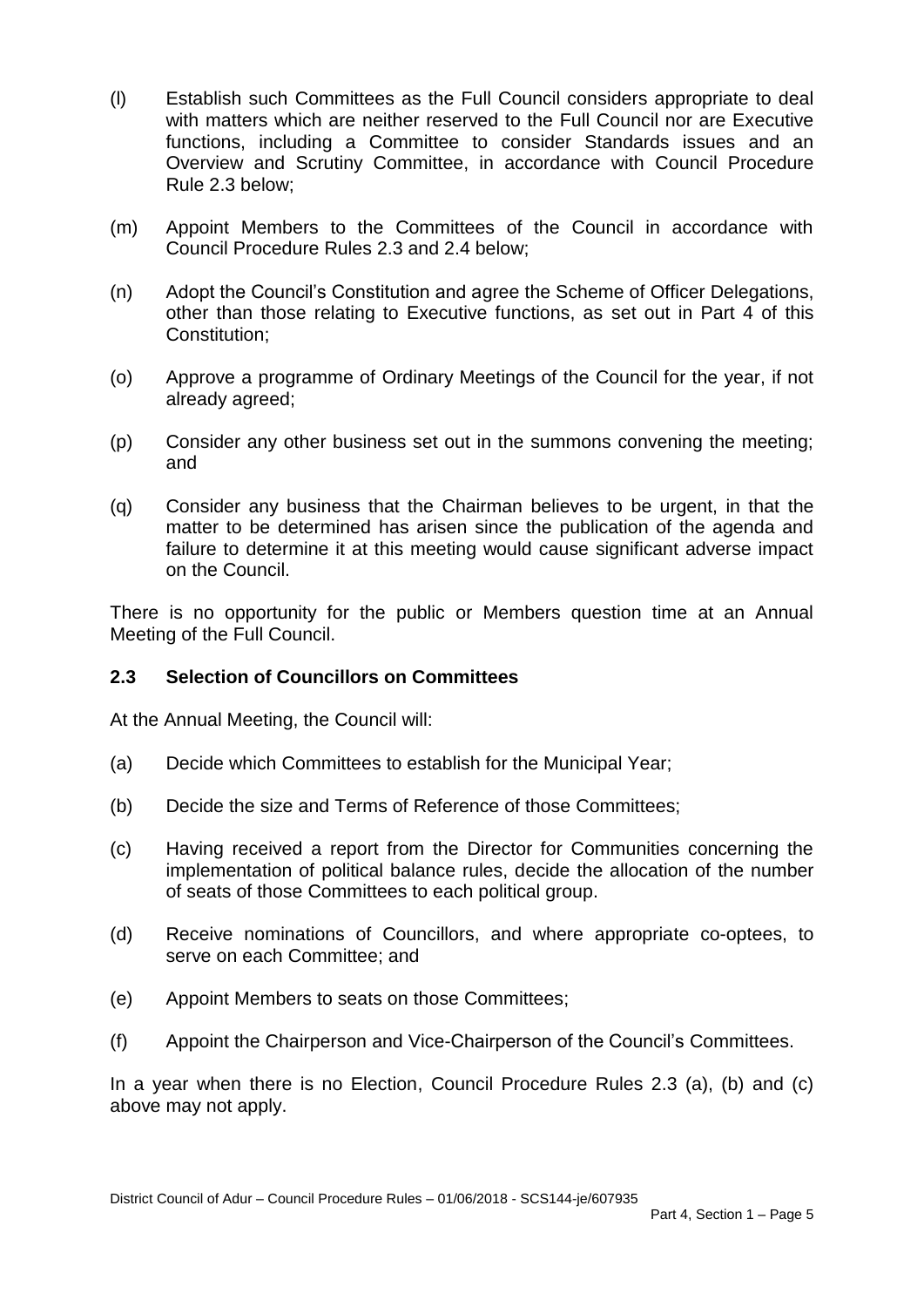### **2.4 Appointment of Substitute Members to Committees and Sub-Committees.**

The Full Council may appoint as many substitutes as it wishes, subject to the following:

- (a) No substitutes will be appointed for Licensing Committee or any of its Sub-Committees when dealing with Licensing Act 2003 and Gambling Act 2005 applications;
- (b) Substitutes may only substitute for Members of the same political party except where a substitution is necessary for the Committee to operate effectively, and the political group does not have sufficient membership to appoint a substitute, or the substitute is not able to attend. In these circumstances the Director for Communities may, having regard to the rules of political proportionality, and in consultation with the Member who is unable to attend, invite any other Member who has been designated as a substitute for that Committee, to attend the Committee or Sub-Committee;
- (c) Substitutes must be identified at the time of their appointment, but this can be by:
	- appointing 'all Members' as substitutes for a particular Committee; or
	- appointing named Members as substitutes for a particular Committee.

Any Member sitting as a substitute on a regulatory Committee, or Sub-Committee, must have undertaken appropriate training within the preceding 2 years. Any Member sitting as a substitute on any other Committee must have undertaken training as appropriate.

- (d) Executive Members may not be substituted on the Executive;
- (e) Substitute Members will have all the powers and duties of any Ordinary Member of the Committee. The Substitute Member will not be able to exercise any special powers or duties exercisable by the person for whom they are substituting (e.g. if they substitute for the Chairperson, they shall not automatically have the powers of the Chairperson, unless voted as Chairperson by that Committee);
- (f) Substitute Members may attend meetings in that capacity only:
	- (i) To take the place of an Ordinary Member for whom they are the substitute;
	- (ii) Where the Ordinary Member will be absent for the whole of the meeting;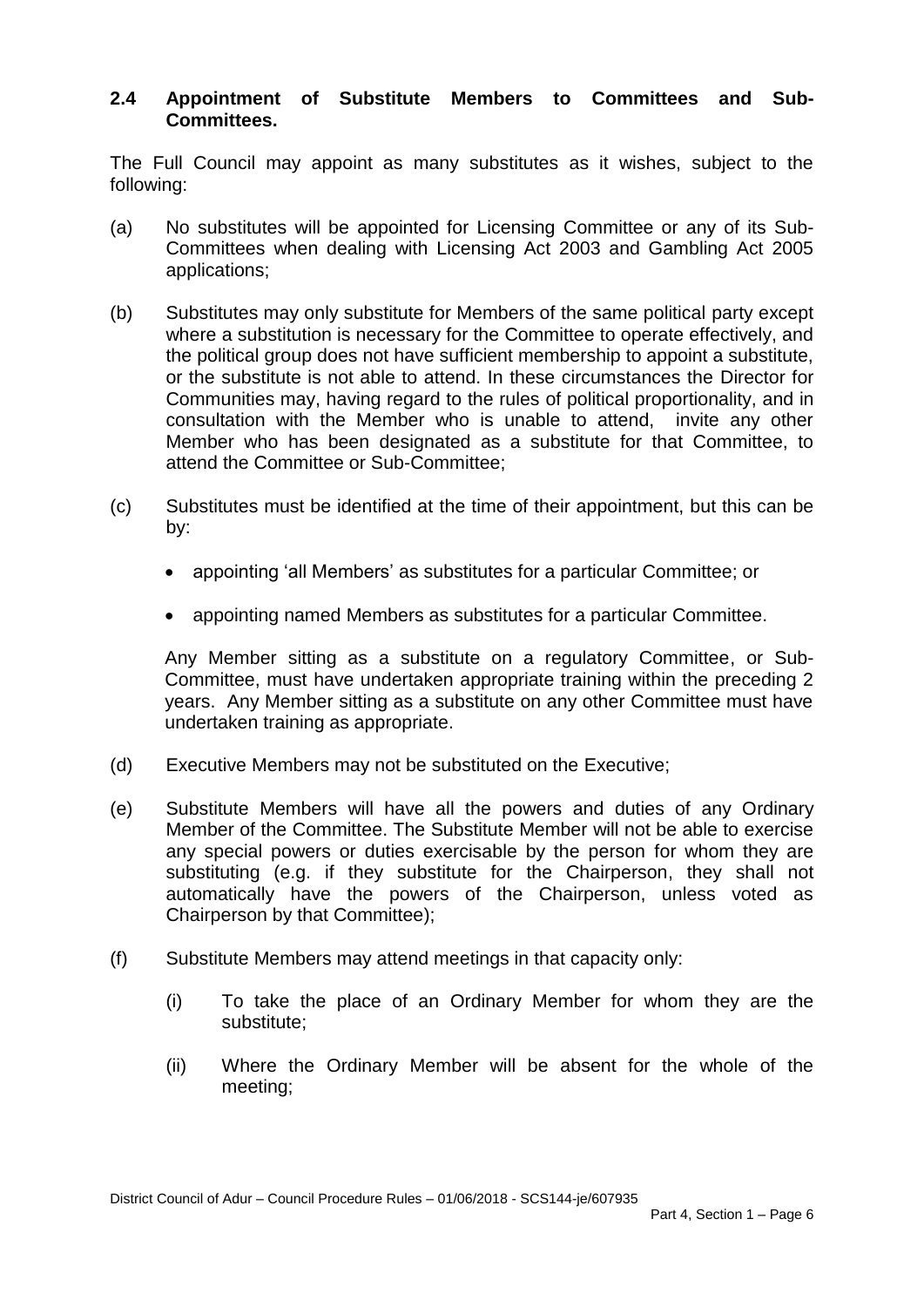- (iii) After notifying the Solicitor to the Council, or his/her representative, prior to them joining the meeting of the Committee, of the intended substitution.
- (g) Where substitutions take place after the Appointed Member has been provided with documents relating to the meeting, the Appointed Member is responsible for providing the Substitute Member with access to those documents.

## **3.0 ORDINARY MEETINGS OF FULL COUNCIL**

### **3.1 Full Council**

Ordinary Meetings of the Full Council will take place in accordance with a programme decided by the Full Council at its Annual Meeting, or at any other time.

Ordinary Meetings will:

- (a) Elect a person, who is not a Member of the Executive, to preside if the Chairman and Deputy Chairman are not present;
- (b) Receive apologies for absence;
- (c) Receive any declarations of disclosable pecuniary or personal interests from Members;
- (d) Approve the Minutes of the last meeting;
- (e) In accordance with Council Procedure Rule 11.0, receive questions from, and provide answers to, the public;
- (f) Deal with any issues arising under the Council's Petition Scheme;
- (g) Receive any announcements from the Chairman, Leader, Members of the Executive or the Head of Paid Service;
- (h) Receive any announcements from any Group Leader as to changes to appointment of Members on Committees, for the Council to note;
- (i) Deal with any business from the last Council meeting;
- (j) Consider any business that the Chairman believes to be urgent, in that the matter to be determined has arisen since the publication of the agenda and failure to determine it at this meeting would cause significant adverse impact on the Council.
- (k) Consider the business specified in the summons to the meeting, including consideration of proposals from the Executive in relation to the Council's Budget and Policy Framework and reports of the Overview and Scrutiny Committee for debate;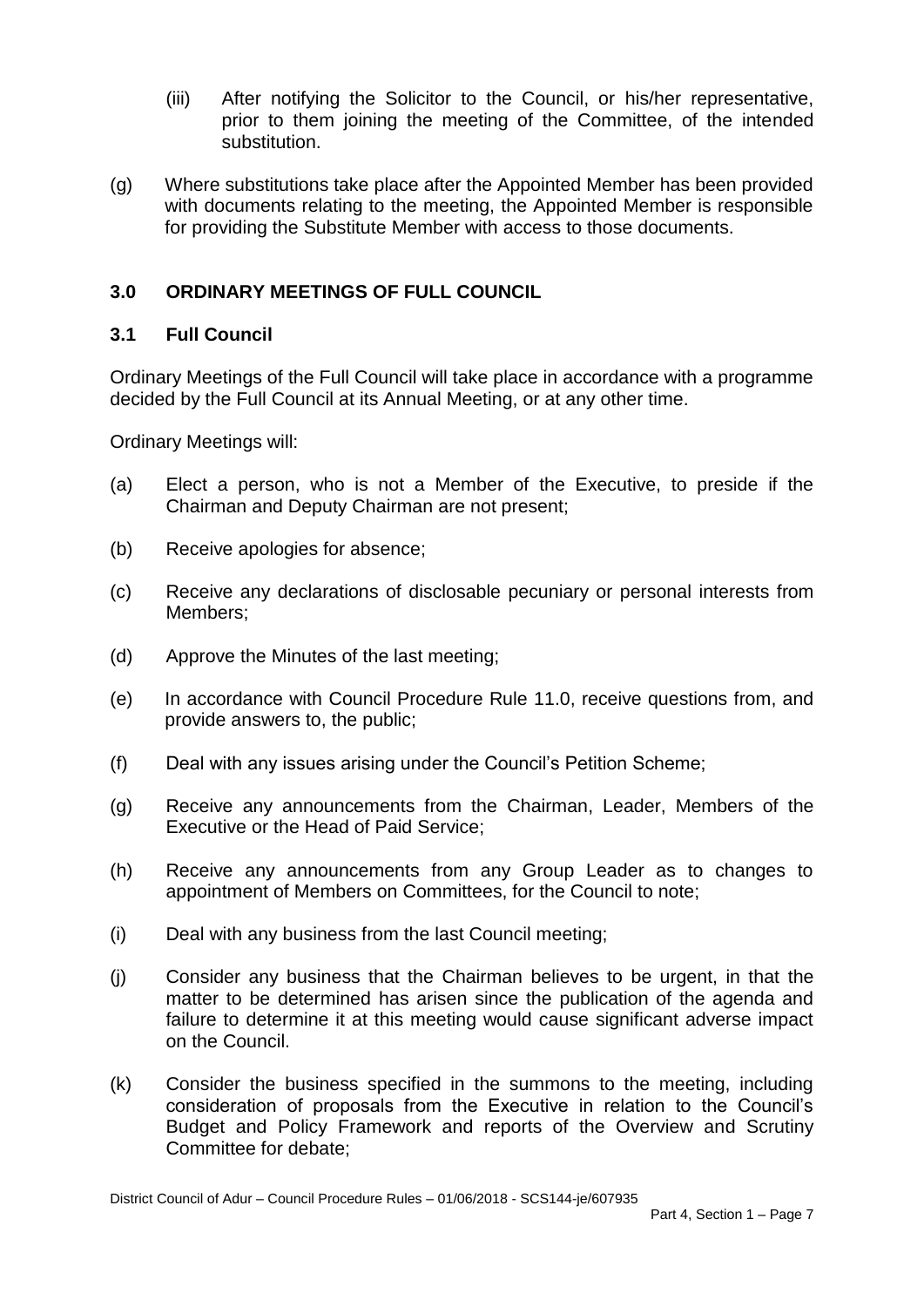- (l) In accordance with Council Procedure Rule 13.0, receive the Leader's report on Executive decisions and receive questions and answers on that report;
- (m) In accordance with Council Procedure Rule 12.0, receive questions from, and provide answers to, Elected Members;
- (n) Consider motions on notice in accordance with Council Procedure Rules 14 and 15.

### **3.2 Executive and Committees**

Ordinary Meetings of the Executive and Committees will take place in accordance with a programme of dates decided by themselves and noted by Full Council.

Ordinary Meetings will:

- (a) Elect a person to preside if the Chairperson and Deputy Chairperson are not present;
- (b) Receive any declarations of substitute membership in accordance with Council Procedure Rule 2.4 above;
- (c) Receive any declarations of disclosable pecuniary or personal interests from Members;
- (d) Approve the Minutes of the previous meeting;
- (e) In accordance with Council Procedure Rule 11.0, receive questions from, and provide answers to, the public;
- (f) Deal with any business from the last meeting;
- (g) Consider any other business specified on the agenda for the meeting; and
- (h) Consider any business that the Chairperson believes to be urgent, in that the matter to be determined has arisen since the publication of the agenda and failure to determine it at this meeting would cause significant adverse impact on the Council.

### **4.0 EXTRAORDINARY MEETINGS OF FULL COUNCIL**

### **4.1 Full Council**

Those listed below may require the Director for Communities to summons Members to Full Council Meetings in addition to Ordinary Meetings:

(a) The Full Council by resolution;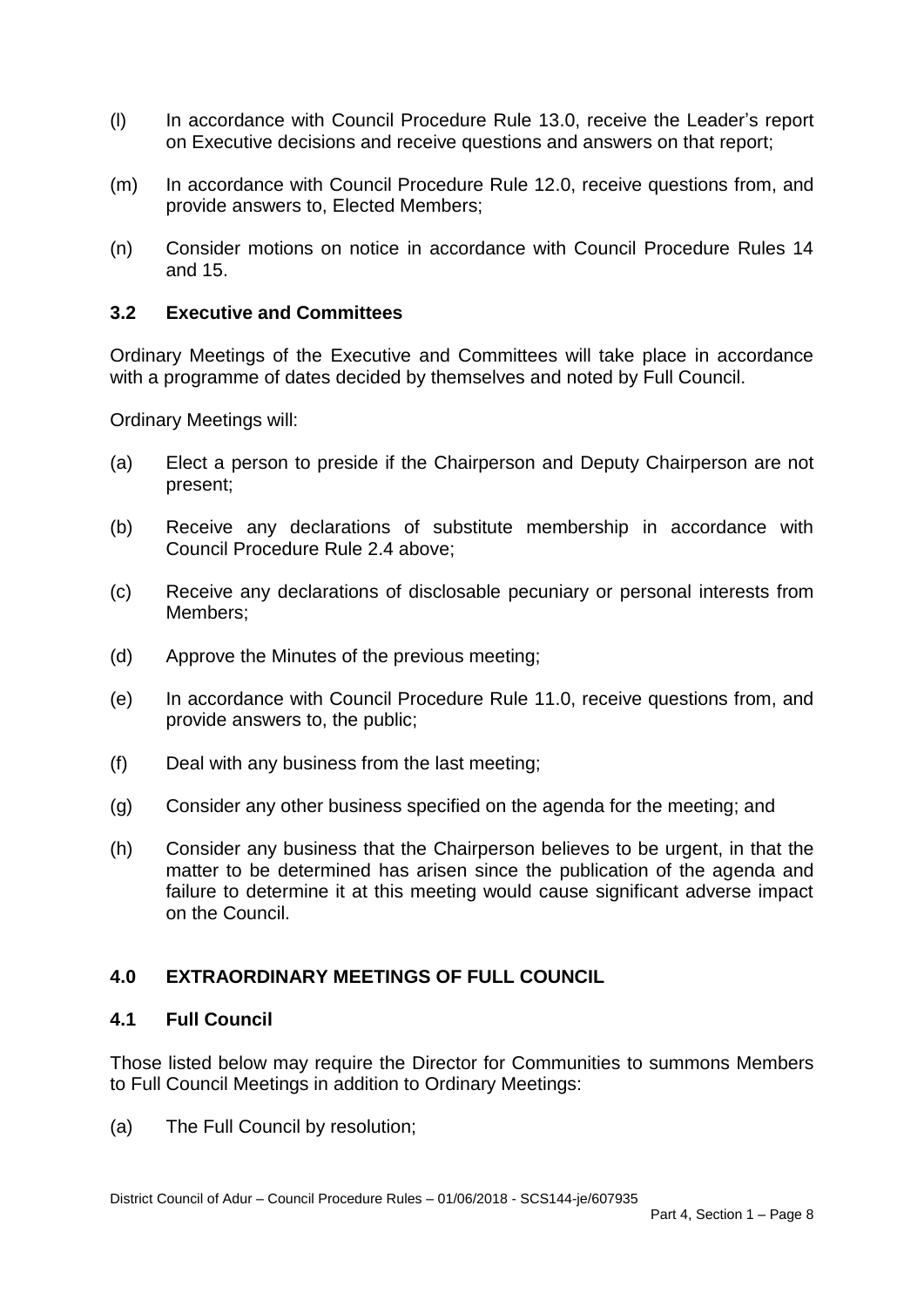- (b) The Chairman of the Council;
- (c) The Head of Paid Service;
- (d) Monitoring Officer;
- (e) Section 151 Officer;
- (f) Any 5 Members of the Council, if they have signed a requisition presented to the Chairman of the Council and he/she has refused to call a meeting or has failed to call a meeting within 7 calendar days of presentation of the requisition. Any such requisition will be deemed to have been presented to the Chairman of the Council, if emailed to the Director for Communities at: democratic.services@adur-worthing.gov.uk

Extraordinary Meetings will:

- (i) Elect a person, who is not a Member of the Executive, to preside if both the Chairman of the Council and Deputy Chairman of the Council are not present;
- (ii) Receive any declarations of disclosable pecuniary or personal interests from Members;
- (iii) In accordance with Council Procedure Rule 11.0, receive questions from, and provide answers to, the public;
- (iv) Consider the single item of business specified in the summons to the meeting (a single item may be made up of more than one part provided they all relate to a single subject); and
- (v) Consider any business that the Chairman believes to be urgent, in that the matter to be determined has arisen since the publication of the agenda and failure to determine it at this meeting would cause significant adverse impact on the Council.

# **4.2 Executive and Committees**

Those listed below may request the Director for Communities to call meetings of the Executive or Committees in addition to Ordinary Meetings:

- (a) The Leader, in respect of Executive Meetings, and the Chairperson of the Committee, in respect of their Committee Meetings, at any time.
- (b) If a requisition signed by at least 2, or one quarter of the total number, of the voting Members of the Executive, whichever is the greater, has been presented to the Leader, and either he/she has refused to call a meeting or no such Meeting has been called within 7 calendar days of the presentation of the requisition, then any 2, or one quarter of the number, of the voting Members of the Executive, whichever is the greater, may call an Extraordinary Meeting of the Executive by notice in writing to the Director for Communities at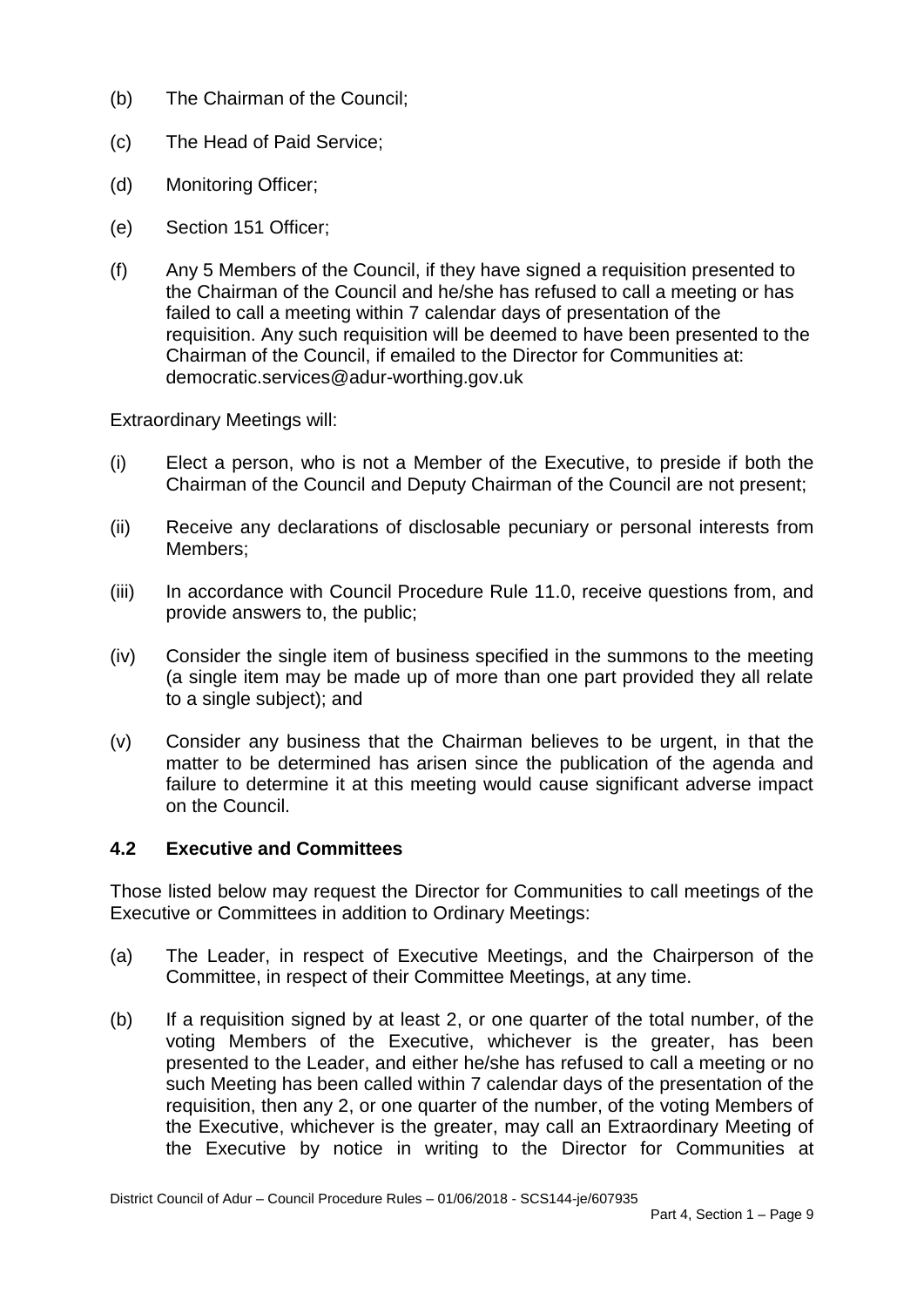democratic.services@adur-worthing.gov.uk specifying the business proposed to be transacted. The Director for Communities shall give notice to all Members of the Executive and all persons entitled to receive papers. Timeframes set out in the Access to Information Procedure Rules must be complied with.

(c) If a requisition signed by at least 2, or one quarter of the total number, of the voting Members of the Committee, whichever is the greater, has been presented to the Chairperson of the Committee, and either he/she has refused to call a meeting or no such Meeting has been called within 7 calendar days of the presentation of the requisition, then any 2, or one quarter of the number, of the voting Members of the Committee, whichever is the greater, may call an Extraordinary Meeting of the Committee by notice in writing to the Director for Communities at democratic.services@adur-worthing.gov.uk specifying the business proposed to be transacted. The Director for Communities shall give notice to all Members of the Committee and all persons entitled to receive papers. Timeframes set out in the Access to Information Procedure Rules must be complied with.

Extraordinary Meetings will:

- (i) Elect a person to preside if the Chairperson and Deputy Chairperson are not present;
- (ii) Receive any declaration of Substitute Members in accordance with Council Procedure Rule 2.4;
- (iii) Receive any declarations of disclosable pecuniary or personal interests from Members;
- (iv) In accordance with Council Procedure Rule 11.0, receive questions from, and provide answers to, the public;
- (v) Consider any other business specified in the agenda for the meeting;
- (vi) Consider any business that the Chairperson believes to be urgent, in that the matter to be determined has arisen since the publication of the agenda and failure to determine it at this meeting would cause significant adverse impact on the Council.

### **5.0 SPECIAL MEETINGS**

#### **5.1 Full Council**

A Special Meeting of the Full Council is one that is required by statute or by the Council and shall only consider a single substantive item of business. The meeting shall be convened for the specific statutory purpose which shall be contained in the summons. No other business may be transacted at that meeting.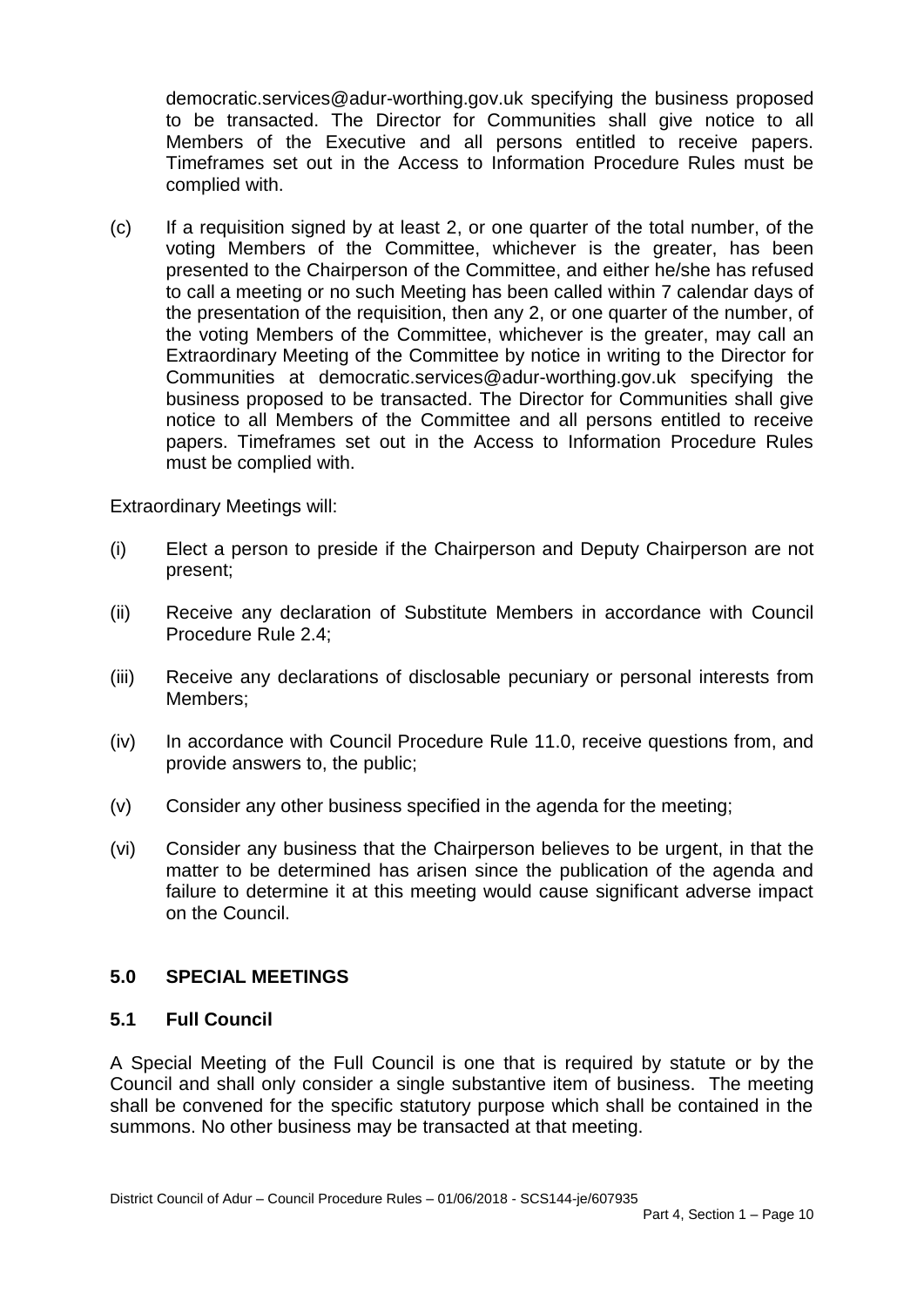Those listed below may require the Director for Communities to call a Special Meeting of the Full Council:

- (a) The Full Council by resolution;
- (b) Chairman of the Council; and
- (c) The Solicitor to the Council.

Special meetings will:

- (i) Elect a person, who is not a Member of the Executive, to preside if the Chairman of the Council and Deputy Chairman are not present;
- (ii) Receive any declarations of disclosable pecuniary or personal interests from Members;
- (iii) In accordance with Council Procedure Rule 11.0, receive questions from, and provide answers to, the public relating to the specific single item of business on the agenda; and
- (iv) Consider the specific item of business for which the meeting has been convened.

### **5.2 Executive and Committees**

There shall be no Special Meetings of the Executive or any Committee.

### **6.0 TIME AND LOCATION OF MEETINGS**

#### **6.1 Full Council**

- (a) Meetings will be held in the Council Chamber at the Civic Offices, Shorehamby-Sea, commencing at 7:00 p.m. unless:
	- The Full Council resolves otherwise; or
	- For some practical reason this is not possible, in which case the meeting will be held at a location decided by the Director for Communities, after consulting the Chairman of the Council and the Leader of the Council.
- (b) If an emergency occurs, the Director for Communities may, after consulting with such of the Chairman of the Council, the Leader of the Council and Leaders of the political groups as may conveniently be contacted, vary any arrangement agreed by the Full Council for the holding of Full Council meetings.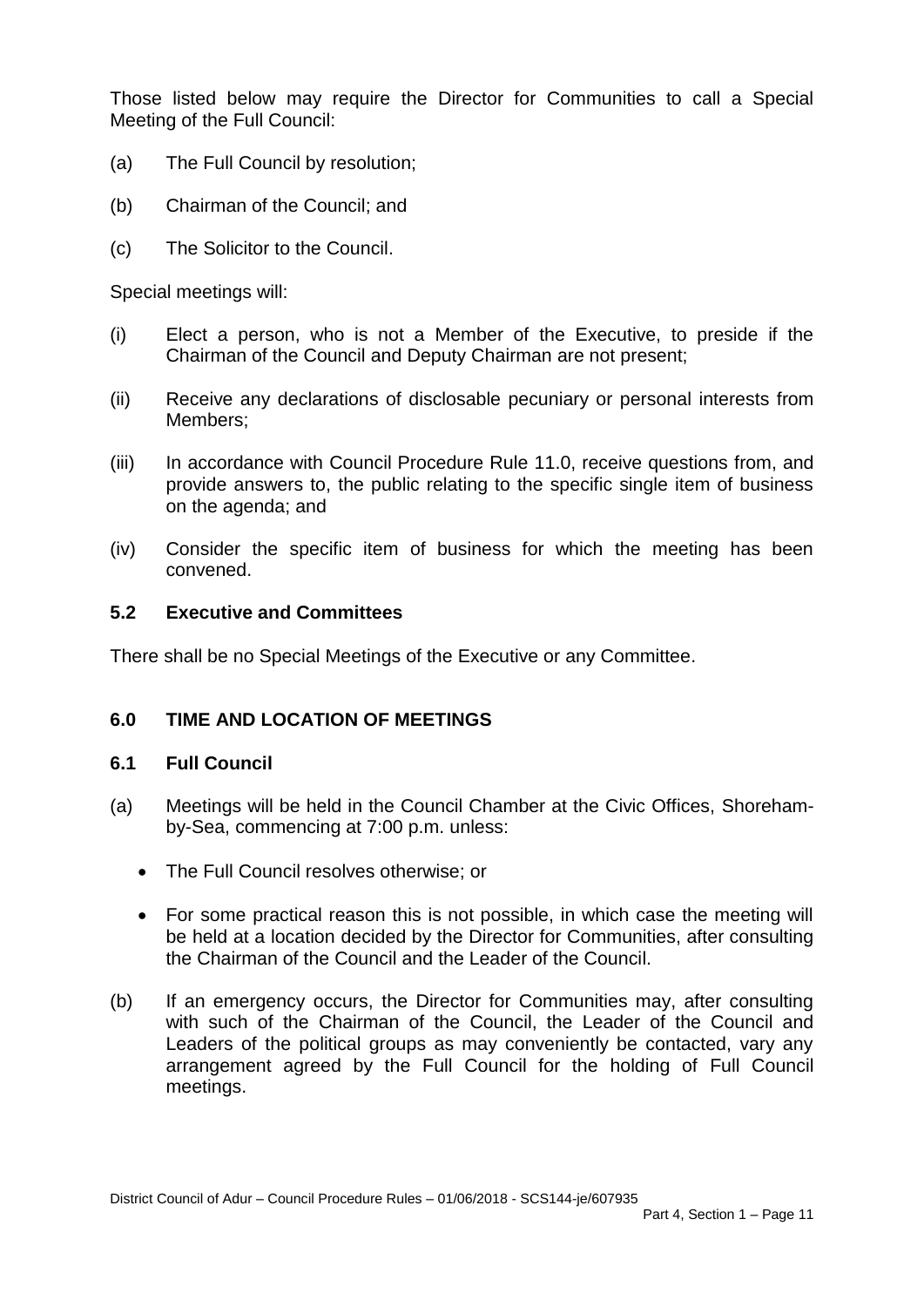(c) No meeting of the Full Council shall, except in an emergency, be held on a Friday evening, Saturday, Sunday, Bank Holiday or day on which the Council shall have granted a general holiday for its employees.

## **6.2 Executive and Committees**

- (a) Meetings of the Executive and Committees will be held at the Civic Offices, Shoreham-by-Sea, unless:
	- The Full Council resolves otherwise; or
	- For some practical reason this is not possible, in which case the meeting will be held at a place decided by the Director for Communities after consulting with the Chairperson of the Executive and Committee; or
	- They are Joint Committees under a Joint Committee Agreement, in which case the time and location of the meeting is governed by that Agreement.
- (b) If an emergency occurs, the Director for Communities may, after consulting the Chairperson of the Executive or the Committee, as the case may be, and, so far as practicable, representatives of the political groups, vary any arrangements agreed by the Full Council, the Executive or the Committee, for the holding of meetings.

## **7.0 NOTICE OF AND SUMMONS TO MEETINGS**

- 7.1 Not less than 5 clear working days before the day of a meeting, the Director for Communities shall publish on the Council's website and make available at the Council's offices, the time and location of the intended meeting and, where the meeting is called by Members of the Council, the notice shall be signed by those Members and shall specify the purpose proposed to be transacted there.
- 7.2 At least 5 clear working days before the day of a meeting, the Director for Communities will send a summons or agenda signed by him or her to every Member of the Council by electronic mail, by post, or by leaving it at their usual place of residence. The summons or agenda will give the date, time and location of each meeting, specify the business to be transacted and will be accompanied by such reports or shall provide access to such reports electronically.

### **8.0 CHAIRING OF MEETINGS**

### **8.1 Full Council**

(a) The person presiding at a meeting of Full Council may exercise any power or duty of the Chairman of the Council.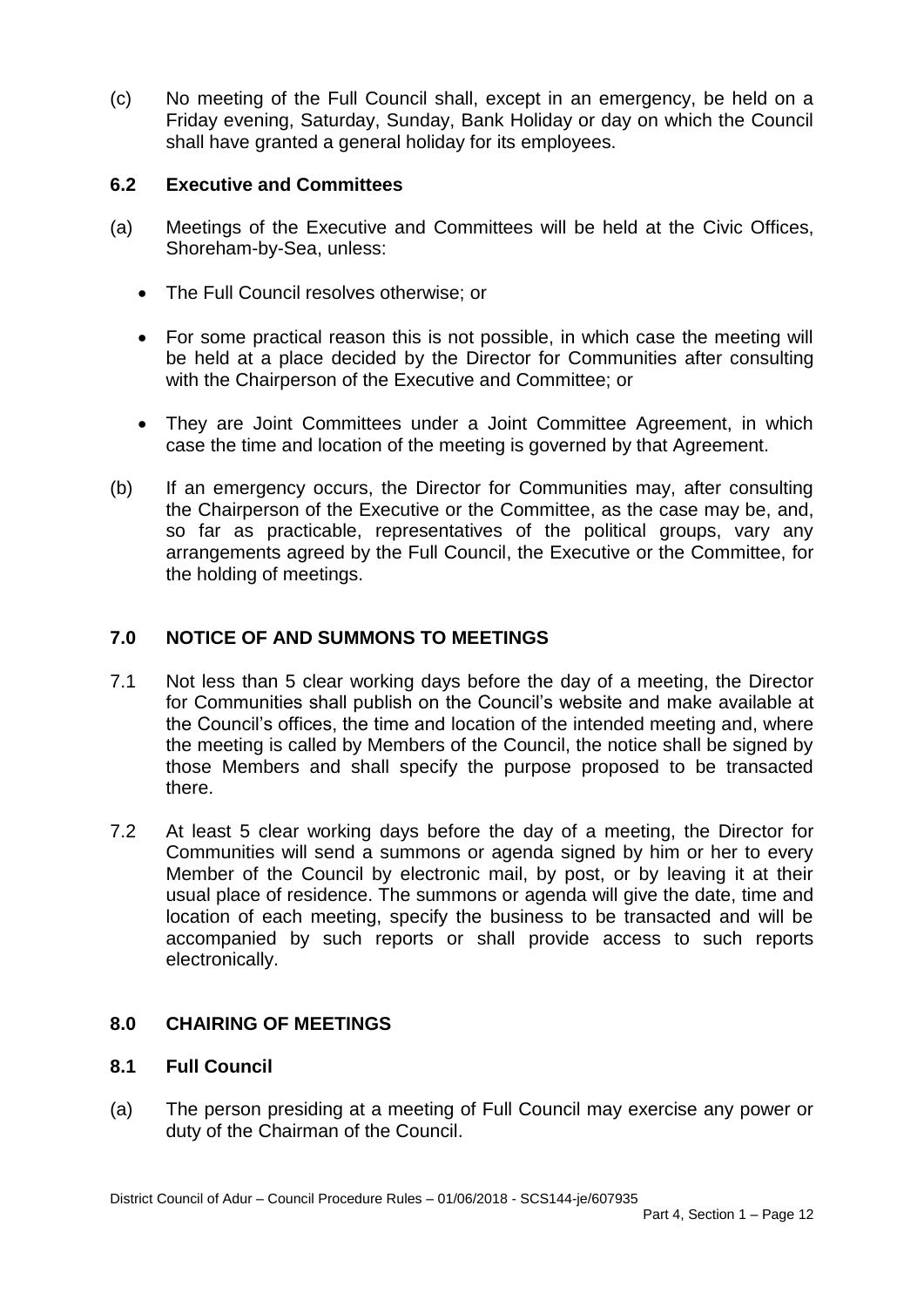- (b) If it is necessary to choose a Member of the Council (who cannot be a Member of the Executive) to preside in the absence of the Chairman of the Council or their Deputy, the Director for Communities, or the Solicitor to the Council, or their representatives, shall preside and call for a motion that a Member of the Council take the Chair.
- (c) If there is any debate on this motion, then the Director for Communities, or the Solicitor to the Council, or their representatives, shall have all the powers of the Chairman of the Council for the purposes of that debate.

### **8.2 The Executive and Committees**

- (a) The person presiding at a meeting of the Executive and Committees may exercise any power or duty of the Chairperson.
- (b) If it is necessary to choose a Member Executive or Committee, as the case may be, to preside in the absence of the Chairperson or their Deputy, the Director for Communities, or the Solicitor to the Council, or their representatives, shall preside and call for a motion that a Member of the Council take the Chair.
- (c) If there is any debate on this motion, then the Director for Communities, or the Solicitor to the Council, or their representatives, shall have all the powers of the Chairperson for the purposes of that debate.

### **9.0 QUORUM**

### **9.1 Full Council**

- (a) The Quorum of a meeting will be 8 Members.
- (b) If during any meeting the person presiding declares that there is not a quorum present, the meeting shall stand adjourned for 15 minutes.
- (c) If, after 15 minutes, the person presiding declares that there is still no quorum present, the meeting shall end.
- (d) Notwithstanding any provision in these rules that notices of questions or motions shall lapse, the consideration of all business which is on the agenda of a meeting brought to an end under the previous paragraph, and which has not been completed before the meeting is brought to an end, shall be postponed to the next meeting, whether Ordinary or Extraordinary, insofar as is allowed by law.

### **9.2 The Executive and Committees**

(a) The Quorum of a meeting will be one third of the whole number of Members of the Executive or Committee, as the case may be, (rounded up where necessary to the next whole number), save that: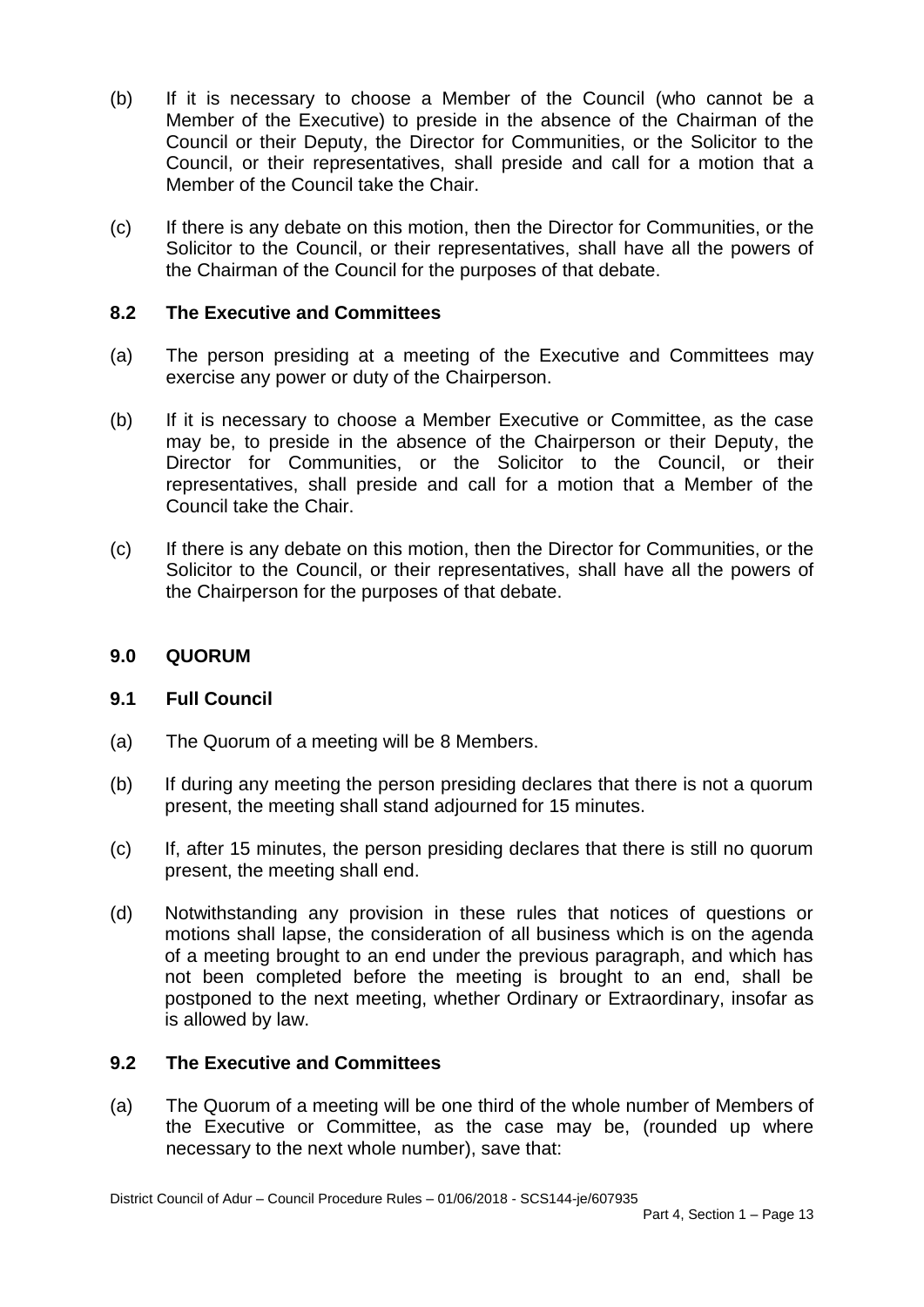- In no case shall the quorum of a Committee be less than 3; and
- In no case shall the quorum of a Sub-Committee be less than 2.
- (b) If during any meeting the person presiding declares that there is not a quorum present, the meeting shall stand adjourned for 15 minutes.
- (c) If, after 15 minutes, the person presiding declares that there is still no quorum present, the meeting shall end.
- (d) Notwithstanding any provision in these rules that notices of questions or motions shall lapse, the consideration of all business which is on the agenda of a meeting brought to an end under the previous paragraph, and which has not been completed before the meeting is brought to an end, shall be postponed to the next meeting, whether Ordinary or Extraordinary, insofar as is allowed by law.

### **9.3 Joint Committees**

The Quorum of a Joint Committee shall be determined in accordance with the Joint Committee Agreement or arrangement under which it is constituted. However, if no such arrangements are set out within the Joint Committee Agreement, or arrangement under which a Joint Committee is convened, then Council Procedure Rule 9.2 above will apply.

### **10.0 DURATION OF MEETINGS**

#### **10.1 General**

- (a) Subject to (d) below, where any meeting has lasted for 4 hours, the person presiding shall interrupt the proceedings and any Member speaking shall stop speaking. The person presiding shall, without discussion, take a vote on whether or not the Members wish the meeting to continue.
- (b) If the majority of Members present do not vote to continue the meeting, then the person presiding shall, without further discussion, take a vote on the item under discussion and then the meeting shall stand adjourned. The remaining business shall be considered at a time and date fixed at that time by the person presiding and if no such date is fixed, at the next Ordinary Meeting.
- (c) If the majority of Members present vote to continue the meeting, then a further vote on whether or not to continue the meeting will take place on an hourly basis thereafter.
- (d) Council Procedure Rule 10.1 (a), (b) and (c) do not apply to meetings dealing with matters arising under the Licensing Act 2003 and the Gambling Act 2005, Committee meetings dealing with staff appointments or staff appeals and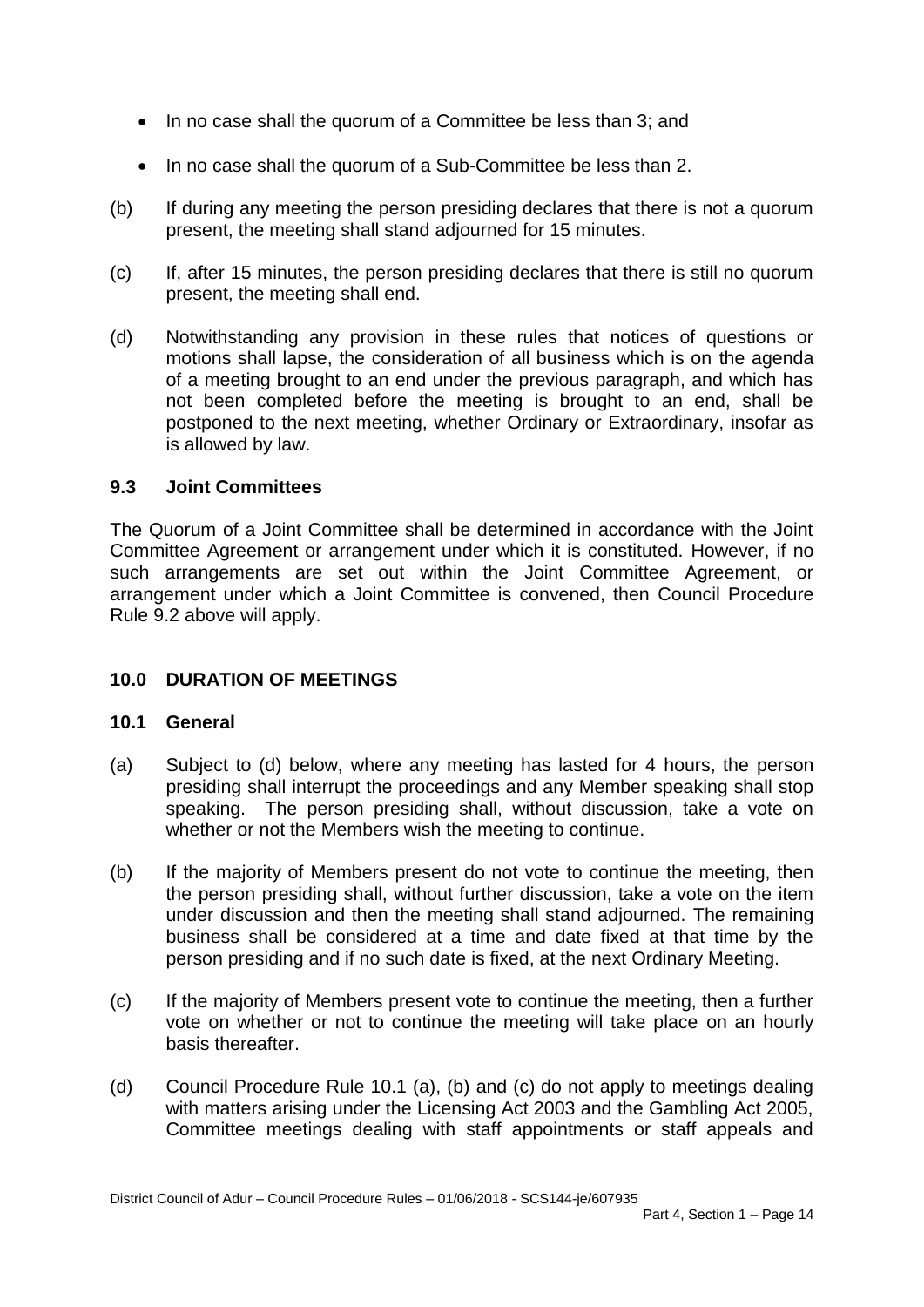Standards Committee meetings dealing with code of conduct determination hearings.

# **11.0 QUESTIONS BY THE PUBLIC**

### **11.1 Full Council**

#### 11.1.1 General

Members of the public, who live, work or own property in the District, may ask questions of any Member of the Executive at any meeting of the Council and will be allowed a maximum of 5 minutes per person. This provision is subject to a maximum of 30 minutes being available for all public questions.

No discussion will take place in respect of any question.

Where notice has been given of the question in accordance with Council Procedure Rule 11.1.3, the questioner and the Member to whom the question is put are both present, and there is sufficient time, then a verbal response will be provided. If not, a written response will be provided within 3 working days.

There will be no opportunity for the public to ask questions at an Annual Meeting of the Full Council.

#### 11.1.2 Order of Questions

The questions will be put in the order in which notice of them was received, except that the Chairman of the Council may group similar questions together.

#### 11.1.3 Notice of Questions

To enable the Member of the Executive to provide the fullest and most accurate answer, notice that it is to be asked, together with a copy of it, should be given to the Director for Communities in writing by post or email to be received no later than midday on the second working day prior to the day of the meeting. Notice should be given by post to the Director for Communities, Town Hall, Chapel Road, Worthing, BN11 1HA or by email to [democratic.services@adur-worthing.gov.uk.](mailto:democratic.services@adur-worthing.gov.uk) Notice of questions must include the questioner's name, address and contact details.

Where a member of the public has failed to give notice of a question in accordance with this provision, the question may still be put, but the Member of the Executive to whom it is addressed may either choose to give a full response or respond by undertaking to provide a written response within 3 working days.

#### 11.1.4 Number of Questions

At any one meeting, no person may make or ask more than a total of 2 questions, although each question may have more than one part, provided that each part relates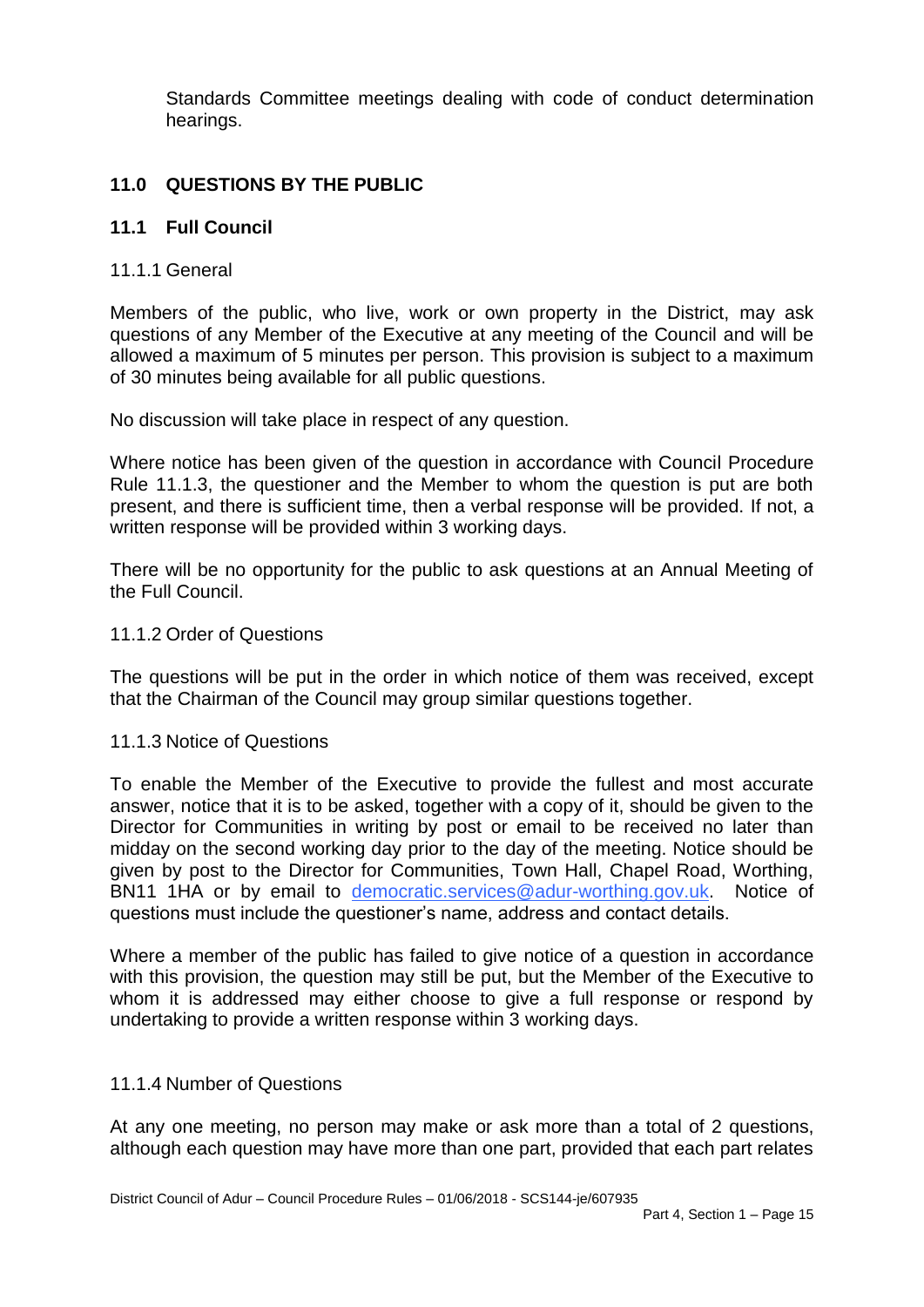to the same subject. No more than 2 questions can be asked on behalf of one organisation. The member of the public may only ask questions for a maximum of 5 minutes, regardless of whether 1 or 2 questions are raised.

#### 11.1.5 Scope of Questions

Every question must relate to a matter for which the Council has responsibility and/or which affects the District.

Where notice of a question is provided, The Director for Communities may reject a question if, in his/her opinion, it:

- (a) does not relate to a matter for which the Council has responsibility or does not affect the District;
- (b) is not a question for the Executive (in which case, it may be referred to the relevant Committee);
- (c) is defamatory, frivolous, vexatious or offensive;
- (d) refers to legal proceedings taken or anticipated by or against the Council;
- (e) is substantially the same as a question which has been put to a meeting of the Full Council in the past 6 months;
- (f) Requires the disclosure of confidential or exempt information; or
- (g) Would more appropriately be responded to by the Council under the Freedom of Information Act 2000 or the Data Protection Act 1998.
- 11.1.6 Record of Questions
- (a) Where notice of a question is provided, the Director for Communities will as soon as possible send a copy of the question to the Member of the Executive to whom it is to be put. If the Director for Communities has rejected the question in accordance with 11.1.5 above, a copy of the question will still be sent to the relevant Member of the Executive, with reasons as to why it has been rejected.
- (b) Where notice of a question has been provided, copies of all such questions, save for those that have been rejected, will be circulated to all Members of the Council and will be made available to the public attending the meetings via the Council's website.
- (c) Where a question is asked, without notice, the Director for Communities or his / her representative will record a summary of the question in the minutes of the meeting.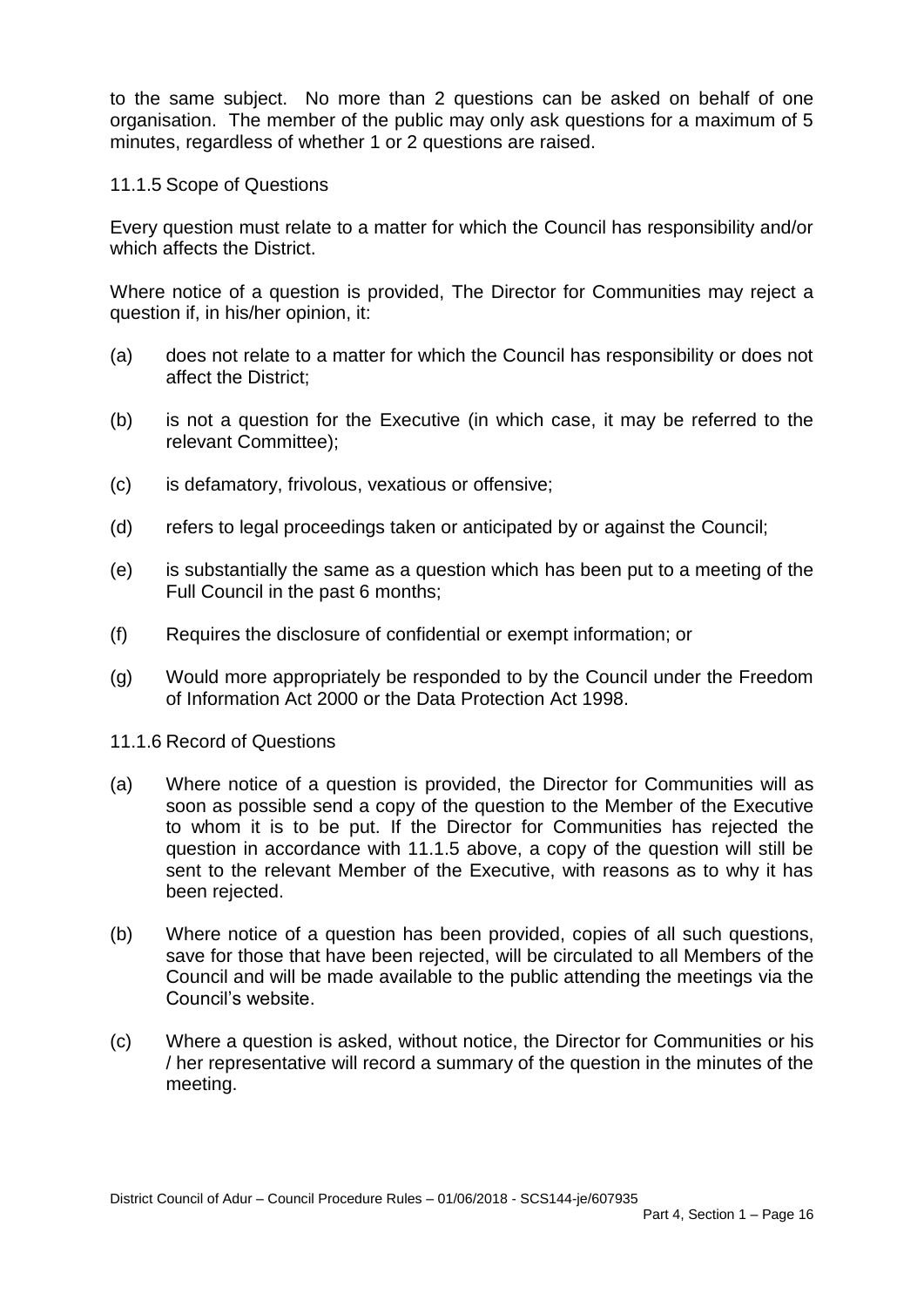#### 11.1.7 Asking the Question at the Meeting

- (a) The Chairman of the Council will invite the questioner to put the question to the relevant Executive Member.
- (b) If a member of the public who has submitted notice of a question is unable to be present at the meeting, they may ask the Chairman of the Council to put the question on their behalf. If the Chairman of the Council puts the question, he/she will indicate either that a written reply will be given within 3 working days, or that, in the absence of the questioner, the question will not be dealt with.
- (c) The provisions of Council Procedure Rule 11.1.5 apply and the Chairman may reject a question at the meeting on those same grounds.
- 11.1.8 Supplemental Question
- (a) A member of the public who has put a question in person, may also put one supplementary question, without notice, to the Executive Member, who has replied to his or her original question. A supplementary question can be for a maximum of 2 minutes, subject to the overall 30 minutes allowed for public question time.
- (b) A supplementary question must arise directly out of the original question or the reply.
- (c) The Chairman of the Council may reject a supplementary question on any of the grounds in Council Procedure Rule 11.1.5 above.

#### 11.1.9 Answers

- (a) Where notice has been given of a question, a verbal response will be provided with a maximum time limit of 5 minutes in total, subject to the maximum of 30 minutes available for public inspection time.
- (b) Where a supplemental question is asked, following a question on notice, a verbal response will be provided, with a time limit of 2 minutes, subject to a maximum of 30 minutes available for public question time.
- (c) Any question which cannot be responded to during Public Question Time, either because of the non-attendance of the Member of the Executive to whom it was to be put, or the non-attendance of the member of the public putting the question, will be dealt with by way of a written answer, to be provided within 3 working days of the meeting.
- (d) Where notice of a question has been provided, but it cannot be responded to during Public Question Time due to lack of time, it will be dealt with by way of a written answer, to be provided within 3 working days of the meeting.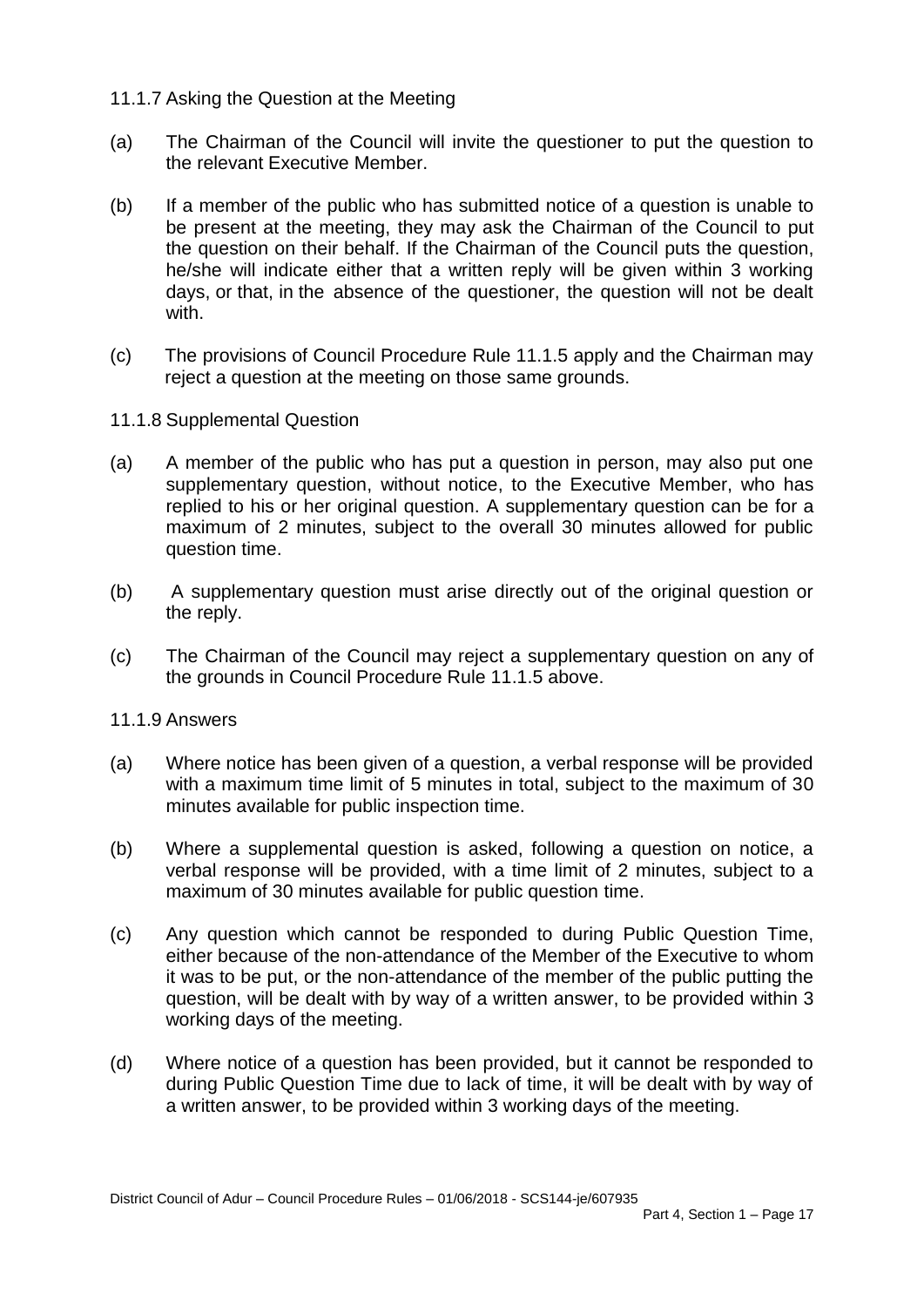### 11.1.10 Referral to the Executive or a Committee

Any Member of the Council may move that a matter raised by a question, be referred to either the Executive or a Committee. Once seconded, such a motion will be voted on without discussion.

## **11.2 The Executive and Committees**

### 11.2.1 General

Members of the public, who live, work or own property in the District, may ask questions at any meeting of the Executive or a Committee on any matter which is before that meeting, or for which the Executive or that Committee has responsibility, subject to:

- (a) A question cannot be put in relation to a specific planning application;
- (b) A question cannot be put in relation to a specific application before a Licensing Committee or Sub-Committee;
- (c) A question cannot be put in relation to a specific staffing appointment or appeal matter; and
- (d) A question cannot be put in relation to a specific Standards determination matter;
- (e) There will be a maximum of 30 minutes available for public questions.

A member of the public will be allowed a maximum of 5 minutes to ask their question, subject to the maximum 30 minutes allowed for public question time.

Where notice of the question has been provided in accordance with Council Procedure Rule 11.2.3, both the questioner and the Member to whom the question is put are present, and there is sufficient time, a verbal response will be given. If the questioner, or the Member, are absent, or there is insufficient time, a written response will be provided within 3 working days of the meeting being held.

#### 11.2.2 Order of Questions

Questions will be asked in the order in which notice of them was received, except that the person presiding may group similar questions together.

### 11.2.3 Notice of Questions

To enable the Member of the Executive or Committee to provide the fullest and most accurate answer, notice that it is to be asked, together with a copy of it, should be given to the Director for Communities in writing by post or email to be received no later than midday on the second working day prior to the day of the meeting. Notice should be given by post to the Director for Communities, Town Hall, Chapel Road,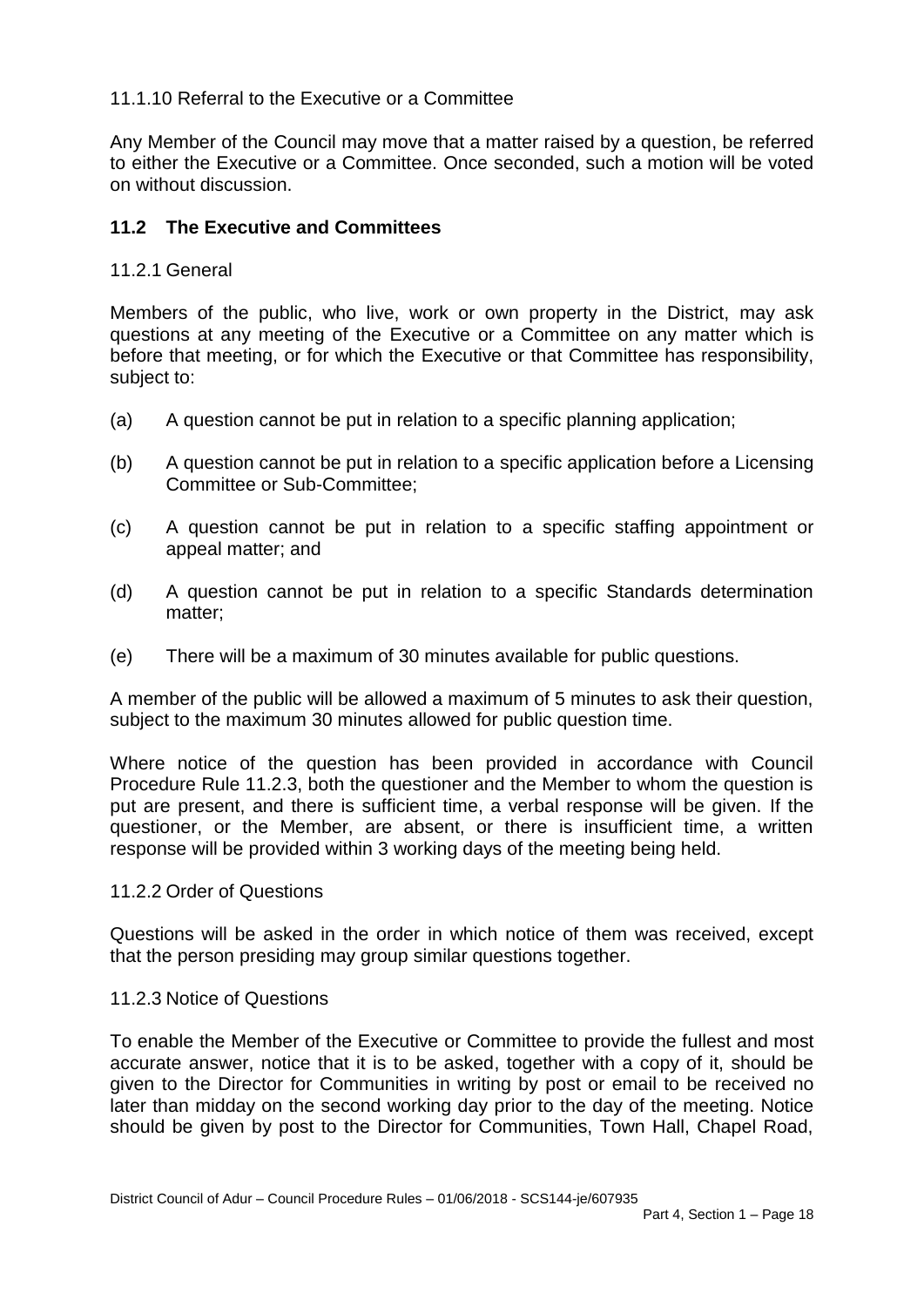Worthing, BN11 1HA or by email to [democratic.services@adur-worthing.gov.uk.](mailto:democratic.services@adur-worthing.gov.uk) Notice must include the name, address and contact details of the questioner.

Where a member of the public has failed to give notice of a question in accordance with this provision, the question may still be put, but the Member of the Executive or Committee to whom it is addressed may either choose to give a full response or respond by undertaking to provide a written response within 3 working days.

#### 11.2.4 Number of Questions

At any one meeting, no person may submit more than 2 questions, although each question may have more than one part, provided that each part relates to the same subject, and no more than 2 questions can be asked on behalf of one organisation.

#### 11.2.5 Scope of Questions

Every question must relate to a matter for which the Executive, or that particular Committee, has responsibility.

Where notice of a question has been provided, the Director for Communities may reject a question if, in his/her opinion, it:

- (a) is not about a matter for which the Executive or Committee has a responsibility;
- (b) is defamatory, frivolous, vexatious or offensive;
- (c) refers to legal proceedings taken or anticipated by or against the Council;
- (d) is substantially the same as a question which has been put to a meeting of the Full Council, the Executive or the same Committee in the past 6 months;
- (e) requires the disclosure of confidential or exempt information; or
- (f) would more appropriately be responded to by the Council under the Freedom of Information Act 2000 or the Data Protection Act 1998.

#### 11.2.6 Record of Questions

- (a) Where notice of a question is provided, the Director for Communities will as soon as possible send a copy of the question to the Member to whom it is to be put. Where the Director for Communities has rejected a question, a copy will still be sent to the relevant Member together with reasons for the rejection.
- (b) Where notice of a question is provided, copies of all questions, save for those which have been rejected, will be circulated to all Members of the Executive or Committee, as the case may be, and will be made available to the public attending the meetings, and made publicly available via the Council's website.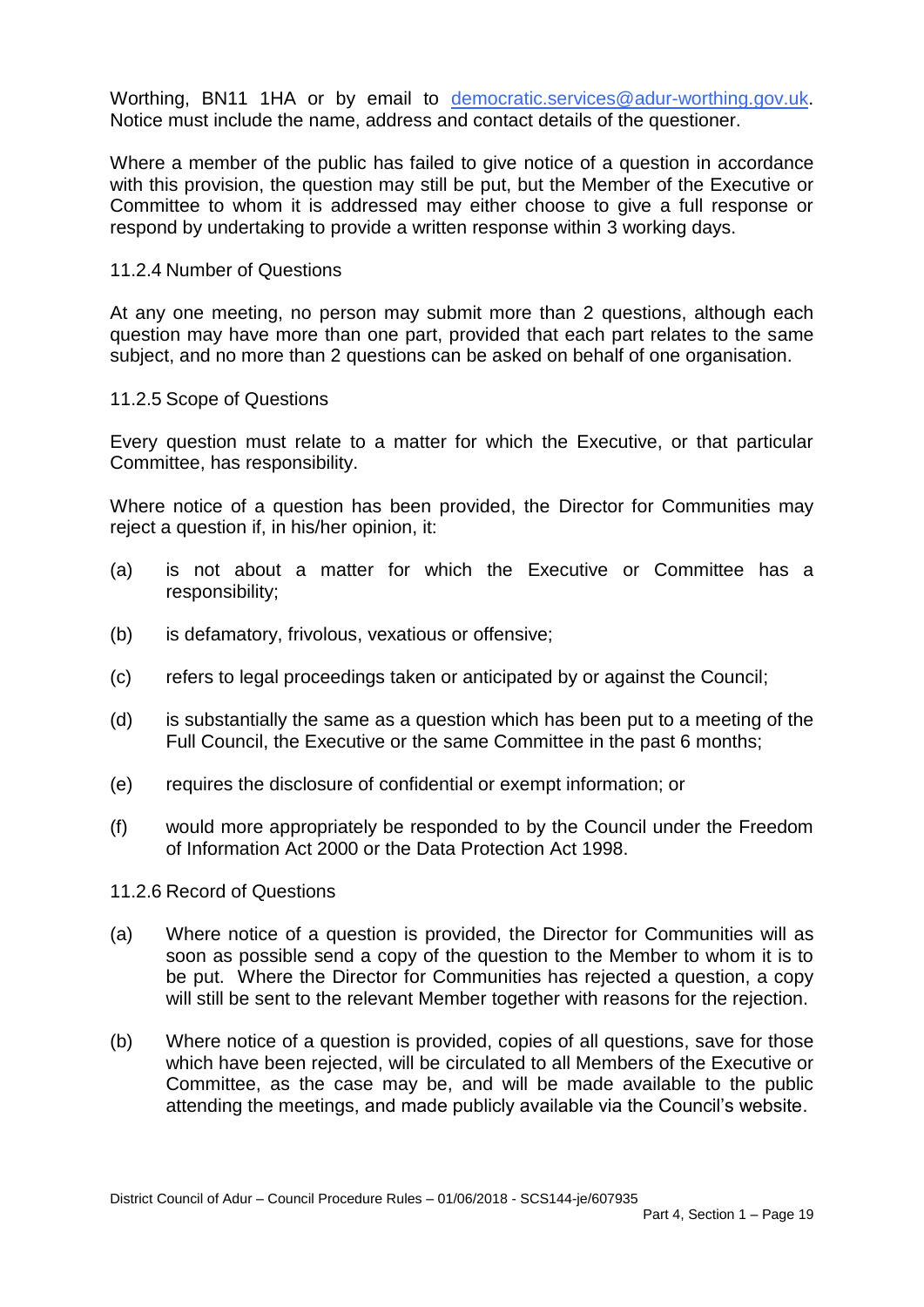### 11.2.7 Asking the Question at the Meeting

- (a) The person presiding will invite the questioner to put the question to the meeting.
- (b) If a member of the public who has submitted notice of a question is unable to be present, they may ask the person presiding to put the question on their behalf. If the person presiding sees fit, they may group similar questions together and summarise them. If the person presiding puts the question, they will indicate either that a written reply will be given within 3 working days or, in the absence of the questioner, that the question will not be dealt with.
- 11.2.8 Supplemental Question
- (a) A member of the public who has put a question in person, may also be allowed a maximum of 2 minutes to put one supplementary question, without notice, to the Executive or Committee, and a verbal response will be given.
- (b) A supplementary question must arise directly out of the original question or the reply.
- (c) The person presiding may reject a supplementary question on any of the grounds in Council Procedure Rule 11.2.1 or 11.2.5 above.
- 11.2.9 Written Answers
- (a) Any question which cannot be dealt with during Public Question Time, either because of the non-attendance of the Member to whom it was to be put, or due to the non-attendance of the questioner, will be dealt with by way of a written answer from the Leader of the Executive, relevant Member, or Chairperson of the Committee, to be provided within 3 working days of the meeting.
- (b) Where notice of a question has been provided, but it cannot be responded to during Public Question Time due to lack of time, it will be dealt with by way of a written answer, to be provided within 3 working days of the meeting.

# **12.0 QUESTIONS ON NOTICE BY MEMBERS AT FULL COUNCIL**

#### **12.1 Questions on Notice**

Subject to Council Standing Order 12.3 below, a Member of the Council may ask:

- (a) the Chairman of the Council;
- (b) a Member of the Executive;
- (c) the Chairperson of any Committee; or
- (d) the Council's representative on any outside body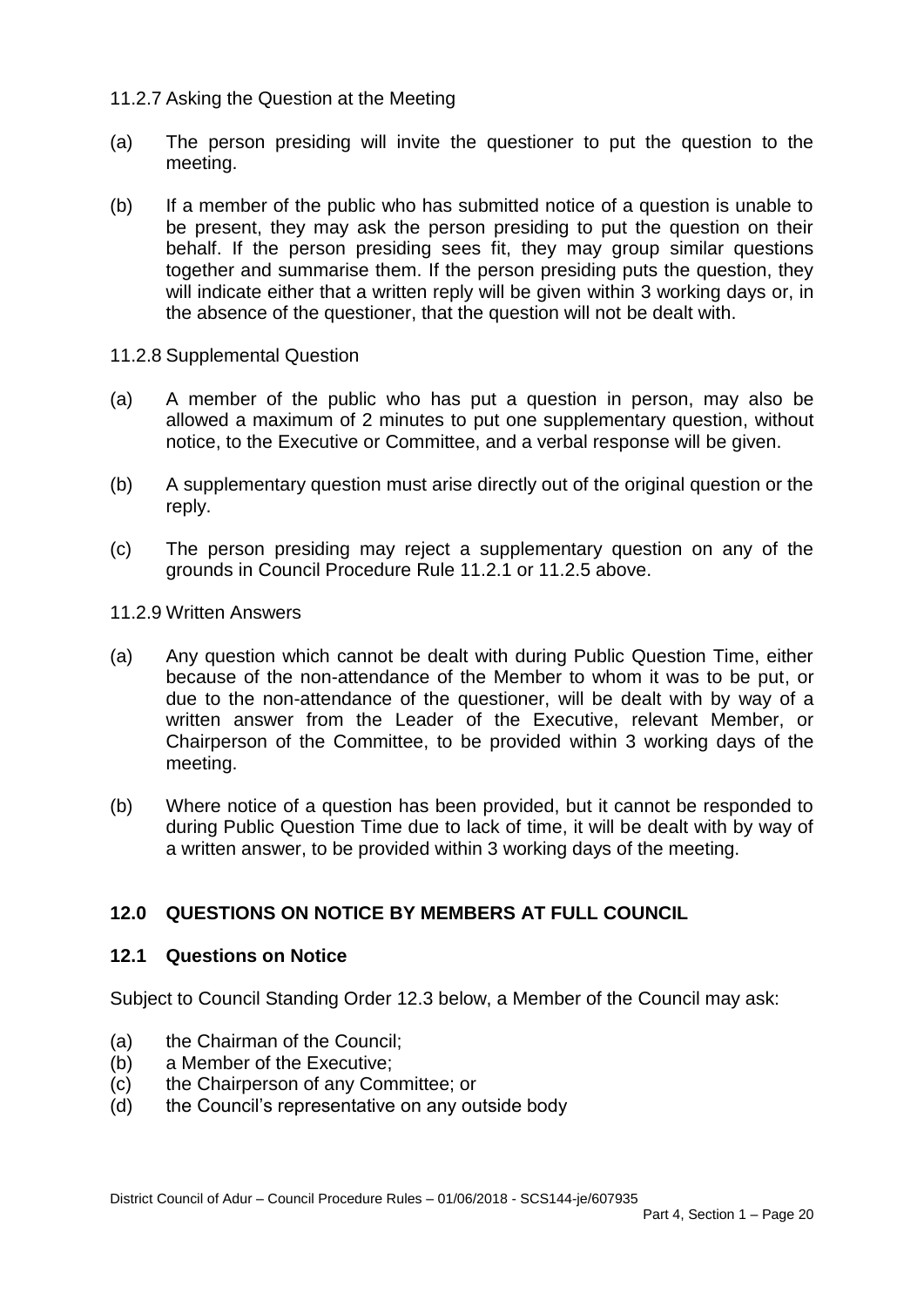a question on any matter in relation to which the Council has power or which affects the District except that no question may be asked on:

- (i) a decision of the Planning Committee on a specific planning application;
- (ii) a decision of the Joint Governance Committee on a Standards determination;
- (iii) a decision of a Licensing Committee on a specific application, review or similar matter;
- (iv) a decision on a staffing appointment or appeal matter relating to an individual; and
- (v) a matter which is substantially the same as a question which has been put to a meeting of the full Council by a Member of that Council within the previous 6 month period.

Every question shall be put and answered without discussion.

# **12.2 Notice of Questions**

A Member may only ask a question in accordance with Council Standing Order 12 if either:

- (a) they have given written notice of the question and a copy of the question, to the Director for Communities, to be received by midday at least 2 working days prior to the day of the meeting; or
- (b) the question relates to an urgent matter and they have obtained the consent of the Chairman of the Council and notice of, and a copy of, the question is given to the Director for Communities by midday on the day of the meeting.

### **12.3 Response**

A written response will be prepared to the question and shall be read to the meeting.

The response may take the form of:

- (a) a direct answer; or
- (b) where the desired information is in a publication of the Council or other published work, a reference to that publication; or
- (c) where the reply cannot conveniently be given to the meeting, a written answer circulated within 3 working days of the meeting, to the questioner and all Members of the Council.

### **12.4 Transferring the Response**

The person to whom a question has been put may ask another Member to respond or may decline to answer.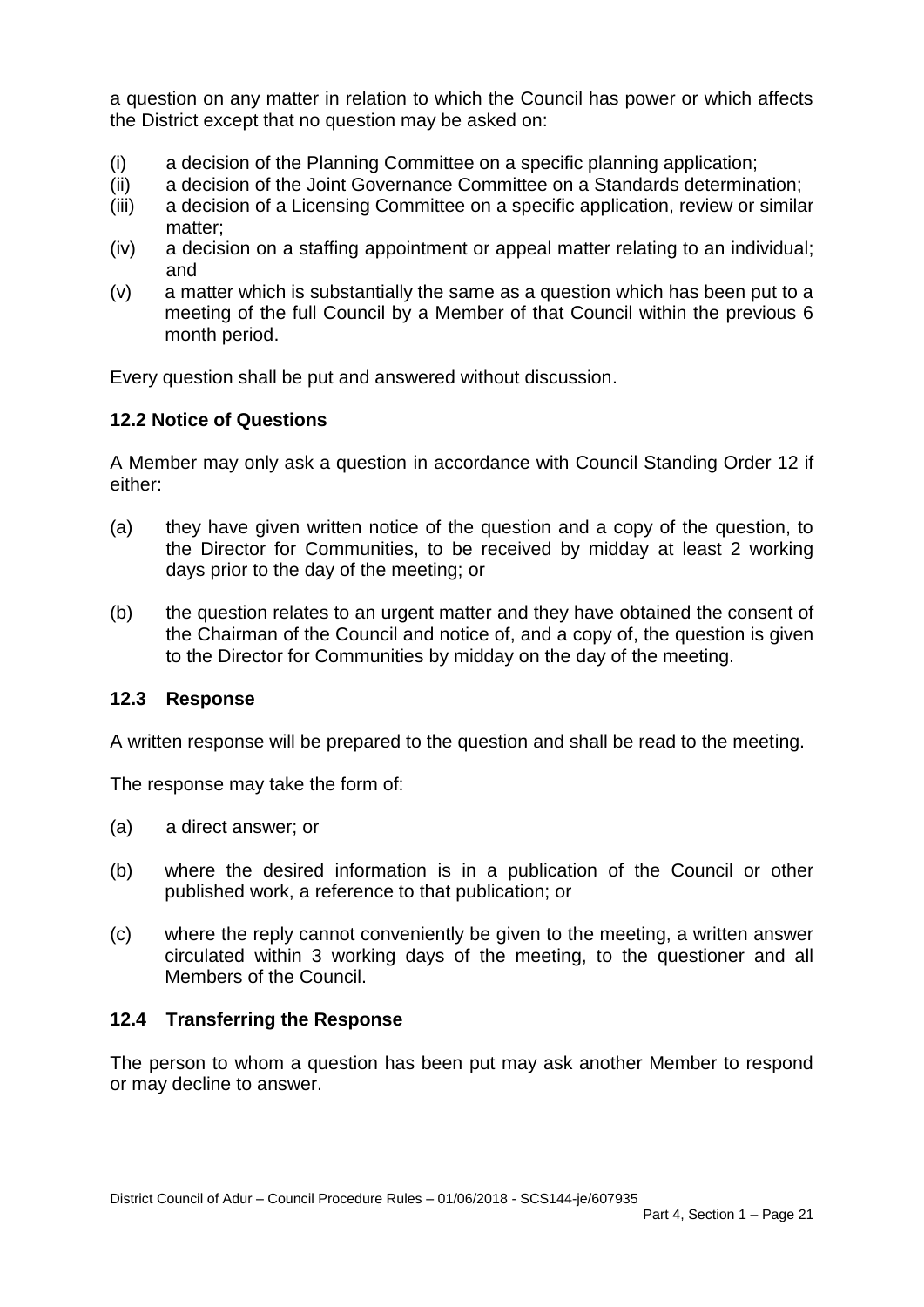Any Member may move that a matter raised by a question under Council Procedure Rule12 be referred to the Executive or a Committee. Once seconded, such a motion will be voted on without discussion.

## **12.5 Supplementary Question**

- (a) A Member asking a question under Council Procedure Rule 12 may ask one supplementary question, without notice, of the Member to whom the first question was put, or of the Member who provided the response under 12.4 above.
- (b) The supplemental question must arise directly out of the original question or the reply.

### **12.6 Number and Order of Questions**

- (a) A Member may submit as many questions as they wish to any meeting but may only ask one question and one supplementary question at a time.
- (b) The Chairman of the Council shall invite questions from Members in such an order as to ensure that each political group on the Council and independent Members are permitted to ask a question in rotation, starting with the main opposition group.

## **12.7 Duration of Question Time by Members**

The period of time allotted to Members' questions under Council Procedure Rule 12 shall not exceed 30 minutes, unless the Chairman of the Council exercises his discretion to extend it.

### **12.8 Record of Questions and Answers**

- (a) Questions asked on notice at Full Council under Council Procedure Rule 12 will be recorded in the minutes, as will any written answer provided.
- (b) For the avoidance of doubt, neither supplementary questions nor answers shall be recorded.

# **13.0 LEADER'S REPORT TO FULL COUNCIL**

### **13.1 General**

- 13.1.1 The Leader shall prepare a Report of the business of the Executive for each Ordinary Meeting of the Full Council. In presenting the report, the Executive will have 15 minutes to make any statements that they wish to make, relating to the report before the Full Council.
- 13.1.2 Following the presentation of the Report of the business of the Executive, any Member may ask a question of the Leader or Executive Member arising from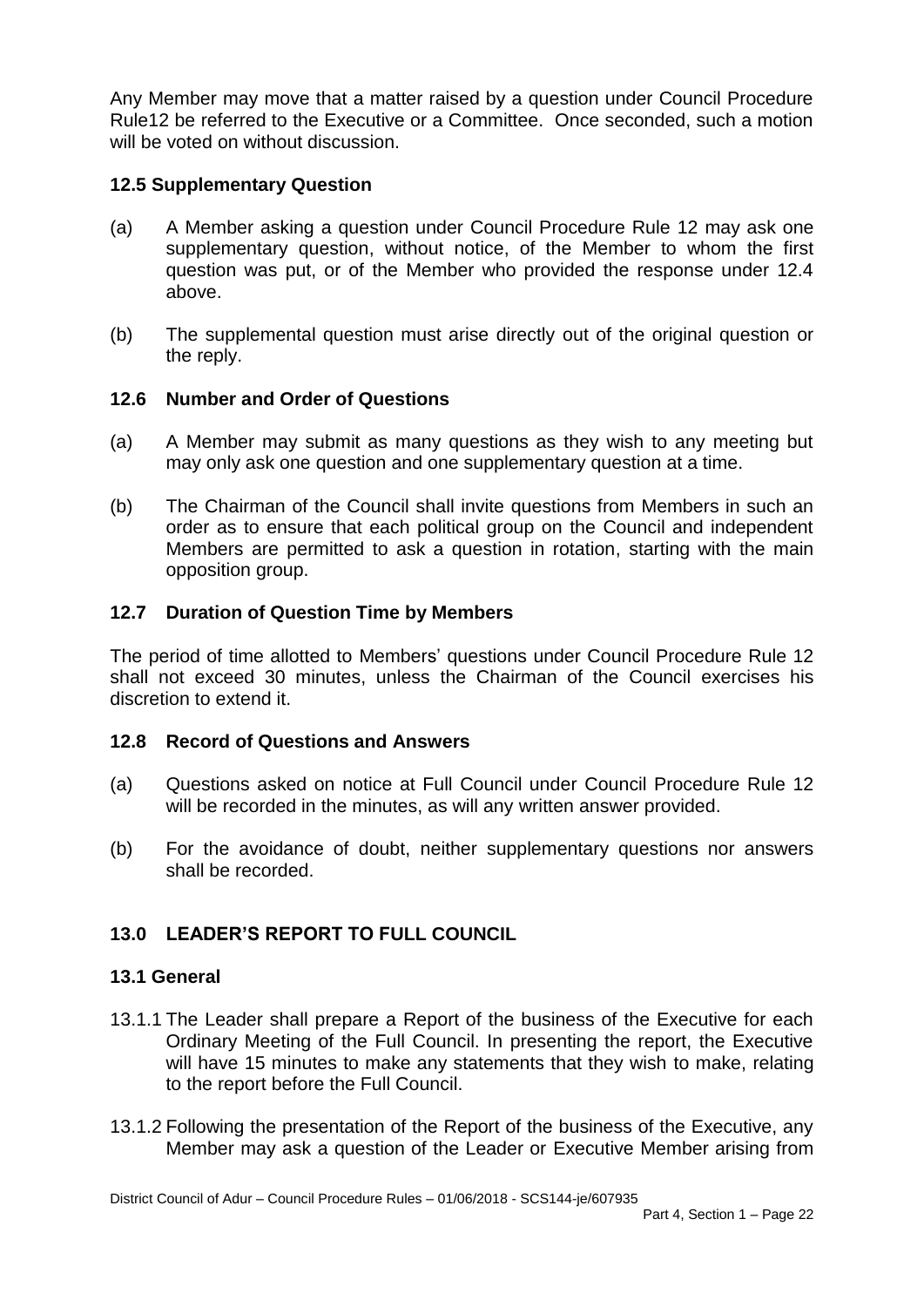the written report provided that the question is not one which is to be put under Council Procedure Rule 12.0.

- 13.1.3 This item of business shall not last longer than 15 minutes unless in the view of the Chairman of the Council, or on a motion moved by a Member, seconded and approved by Full Council without discussion, it is deemed appropriate to extend the time. In this event, the Chairman of the Council shall specify the duration of the extension.
- 13.1.4 Every question should be put and answered without discussion.
- 13.1.5 Following the presentation of the report and questions arising on that, the Chairman of the Council shall call Members to ask questions for which due notice has been given pursuant to Council Procedure Rule 12.

# **14.0 MOTIONS ON NOTICE AT FULL COUNCIL**

# **14.1 Notice**

- 14.1.1 Except for motions that can be moved without notice under Council Procedure Rule 15, written notice of every motion, signed by at least one Elected Member of the Council, must be delivered to the Director for Communities not less than 10 clear working days before the date of the meeting. These will be entered in a book open to public inspection.
- 14.1.2 If the notice of motion is sent by electronic means, an electronic signature will suffice, and it shall be received not less than 10 clear working days before the day of the meeting at [democratic.services@adur-worthing.gov.uk.](mailto:democratic.services@adur-worthing.gov.uk) The Member must ensure they obtain an acknowledgement of its receipt.
- 14.1.3 The Director for Communities will date and number the motion in the order in which it is received.

# **14.2 Scope**

- 14.2.1 Every motion shall be relevant to some matter in relation to which the Council has powers or duties or which affects the Borough.
- 14.2.2 Where a motion is received, the Director for Communities may reject it if, in his/her opinion, the motion:
	- (a) is not relevant either to some matter in relation to which the Council has powers or duties or it does not affect the Borough; or
	- (b) is defamatory, frivolous, unlawful, vexatious or offensive; or
	- (c) refers to legal proceedings taken or anticipated by or against the Council; or
	- (d) is substantially the same as a motion which has been received and accepted in the past 6 months; or
	- (e) requires the disclosure of confidential or exempt information; or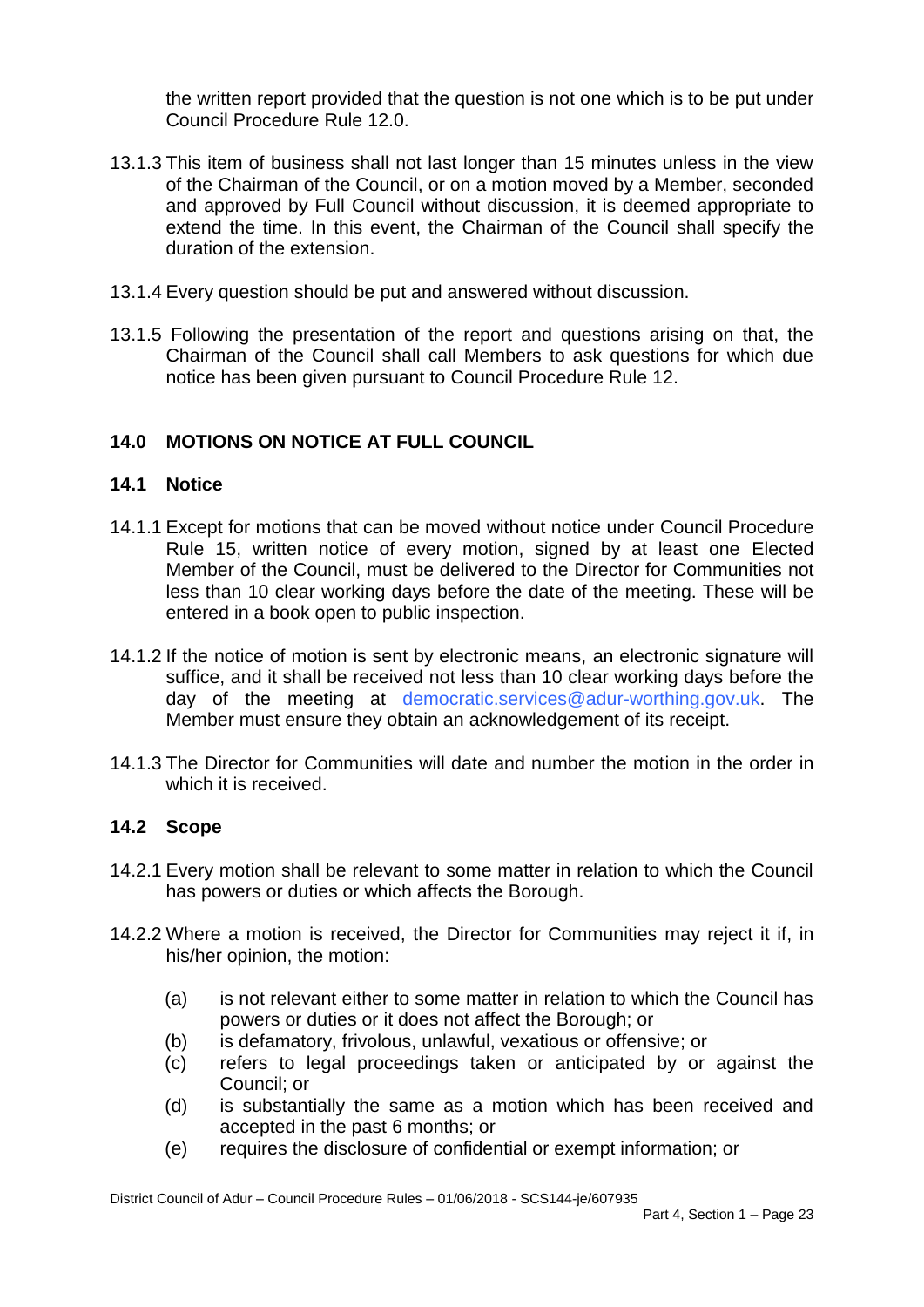(f) is improper, out of order or not relevant.

Where a motion is rejected by the Director for Communities, he/she shall return the motion to the Member of the Council who sent it, stating that it will not be inserted on the agenda and providing reasons.

- 14.2.3 Where the Council is in the process of consulting with the public on a proposal, or responding to a formal consultation process, no notice of motion expressing support or objecting to the proposals shall be accepted.
- 14.2.4 All accepted notices of motion shall be sent, via a report, direct to Full Council by the Director for Communities. Such report will include the procedure for consideration and determination of the motion.
- 14.2.5 The decision of the Director for Communities will be final.

#### **14.3 Motions set out in Agenda**

- 14.3.1 Accepted motions for which notice has been given will be listed on the agenda, subject to the exception below, in the order in which notice was received by the Director for Communities, unless the Member giving notice of the motion gives advance written notice that they intend to propose to defer the motion until the next meeting, or withdraw the motion.
- 14.3.2 Such accepted motions will be placed on the agenda immediately before the consideration of exempt information items.
- 14.3.3 The maximum number of accepted notices of motion to be presented at a Council meeting shall be as follows:
	- The 3 largest Political Groups: 2 each Group
	- Any other Group: 1 each Group

If the 3 largest groups cannot be determined due to equality in numbers, then each Political Group with a membership of 5 or more may present 2 motions.

- 14.3.4 Any Member not belonging to a Political Group may present not more than 1 notice of motion.
- 14.3.5 Where Members of a Political Group submit more than the permitted maximum number of notices of motion the Group shall decide which of these it wishes to table. In the absence of such a decision, notices of motion from Members of a Group shall be taken in the order in which they are received up to the permitted maximum number.

### **14.4 Procedure for Consideration and Determination of a Motion**

Motions shall be dealt with as set out below: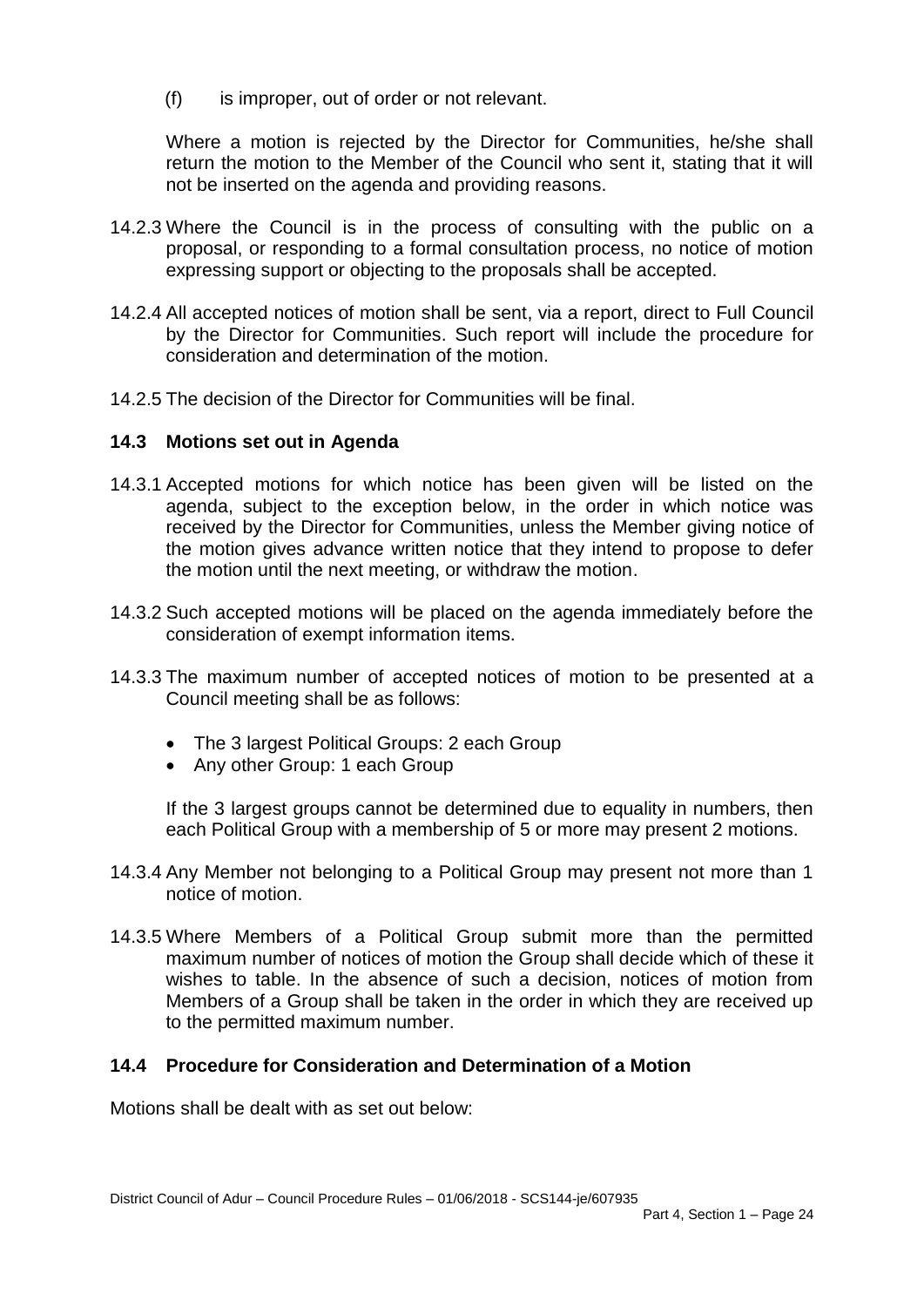- 14.4.1 If any part of the subject matter of any motion comes within the remit of the Executive, upon being moved and seconded, it shall be noted by Council and referred without debate to the Executive for consideration and determination.
- 14.4.2 If any part of the subject matter of any motion comes within the remit of any Regulatory Committee (i.e. Planning and Licensing), upon being moved and seconded, it shall be noted by Council and referred without debate to such Committee for consideration and determination.
- 14.4.3 Subject to rules 14.4.1 and 14.4.2, if any part of the subject matter of any motion comes within the remit of any other Council committee, upon being moved and seconded, it shall be noted by Council and referred without debate to the relevant Committee for consideration and determination.
- 14.4.4 Where the subject matter of a motion:
	- (i) is not within the remit of the Executive, a Regulatory Committee or any other Council Committee; and
	- (ii) does not incur any Council expenditure; and
	- (iii) does not include a proposal for the Council to take any substantive action and is merely declaratory;

then it may be considered by the Full Council at the meeting at which it appears in the agenda.

14.4.5 Where the subject matter of a motion:

- (i) is not within the remit of the Executive, a Regulatory Committee or any other Council Committee; and
- (ii) does not incur any Council expenditure; and
- (iii) does include a proposal for the Council to take substantive action and is more than declaratory;

then it may be considered by a future meeting of the Full Council.

### **14.5 Speaking to propose a Motion**

- 14.5.1 If a motion on the agenda at Full Council is to be referred automatically to the Executive, a Regulatory Committee or another Council Committee, in accordance with Council Procedure Rule 14.4, the proposer of the motion will confirm to the Chairperson their proposal of the motion as set out in the report before Council without a speech.
- 14.5.2 If a motion on the agenda at Full Council is to be referred automatically to the Executive, a Regulatory Committee or another Council Committee, in accordance with Council Procedure Rule 14.4, the seconder of the motion will confirm to the Chairperson their seconding of the motion as set out in the report before Council without a speech.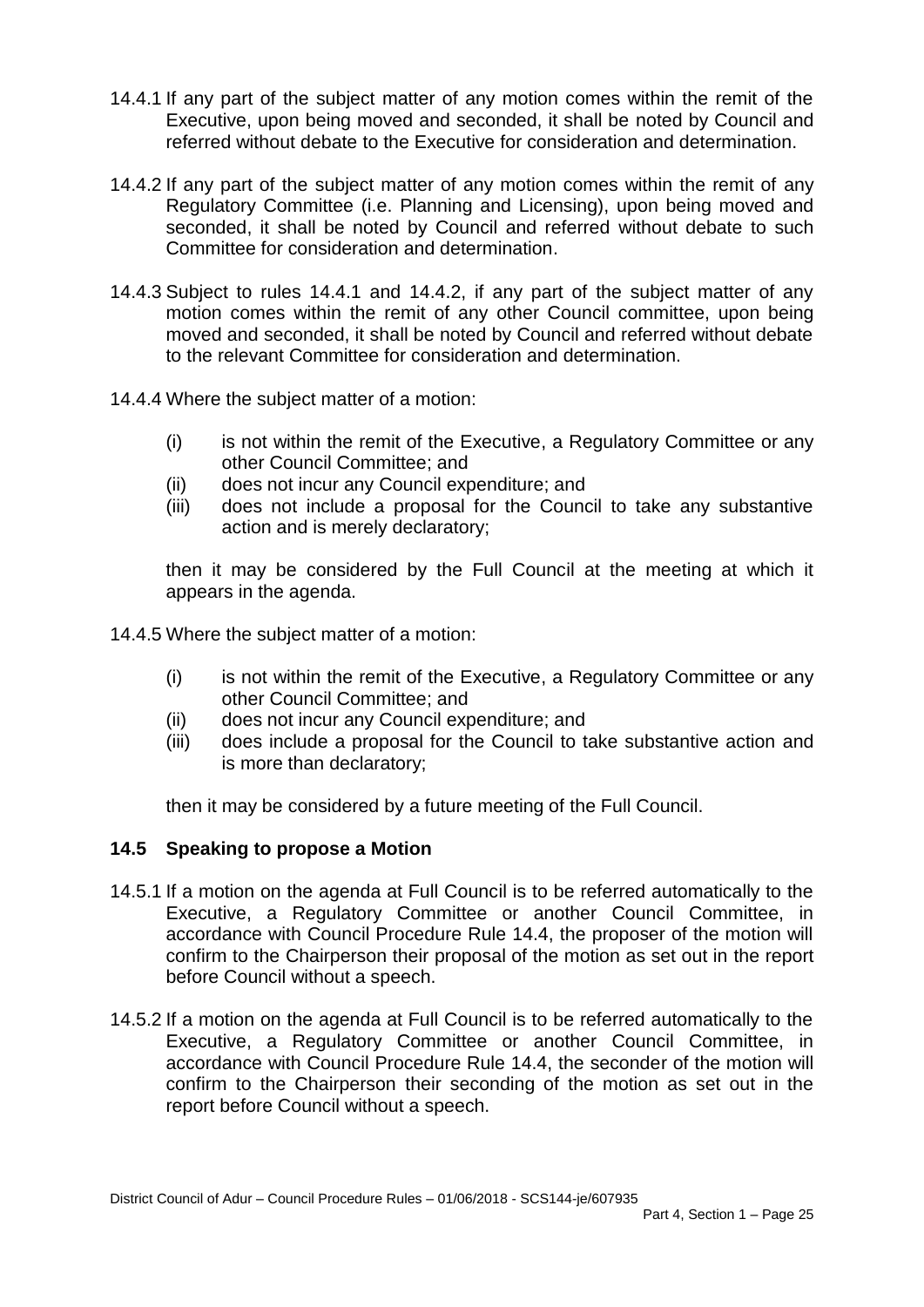- 14.5.3 If a motion to be automatically referred has been signed by only one Member, the Chairperson will invite another Member present to second the motion without a speech. If the motion is not seconded it falls without debate.
- 14.5.4 If a motion on the agenda at Full Council is not to be referred automatically in accordance with Council Procedure Rule 14.4, it shall be proposed and seconded in accordance with the rules of debate set out at Council Procedure Rule 16.
- 14.5.5 If a motion on the agenda is not to be automatically referred and has been signed by only one Member, the proposer may speak for a maximum of 2 minutes without the motion being seconded. If the motion is then not seconded it shall fall.
- 14.5.6 If a motion set out on the agenda is not moved by a Member who gave the notice or by some other Member on his or her behalf, it shall be treated as withdrawn and shall not be moved without fresh notice unless postponed by the Council.

### **14.6 Attendance of mover at meeting of the Executive or a Committee**

- 14.6.1 Where a motion has been referred by Full Council to the Executive or a Committee, the mover, or the seconder in the absence of the mover, shall be entitled to attend the relevant meeting of the Executive or Committee and to explain the motion.
- 14.6.2 The Member may answer questions from the Executive or Committee, for the purposes of clarification, prior to any debate and may sit with the Committee for the item in question.
- 14.6.3 The Member may not partake in the debate, nor vote upon the item.

### **14.7 Motions similar to those previously rejected and Motions to rescind a decision**

14.7.1 For procedures relating to Motions brought similar to those previously rejected and Motions attempting to rescind a Council decision, reference is made to Council Procedure Rule 22.

# **15.0 MOTIONS AND AMENDMENTS WITHOUT NOTICE**

### **15.1 General**

The following motions and amendments may be moved without notice:

- (a) To appoint a person to preside at the meeting at which the motion is moved;
- (b) In relation to the accuracy of the minutes;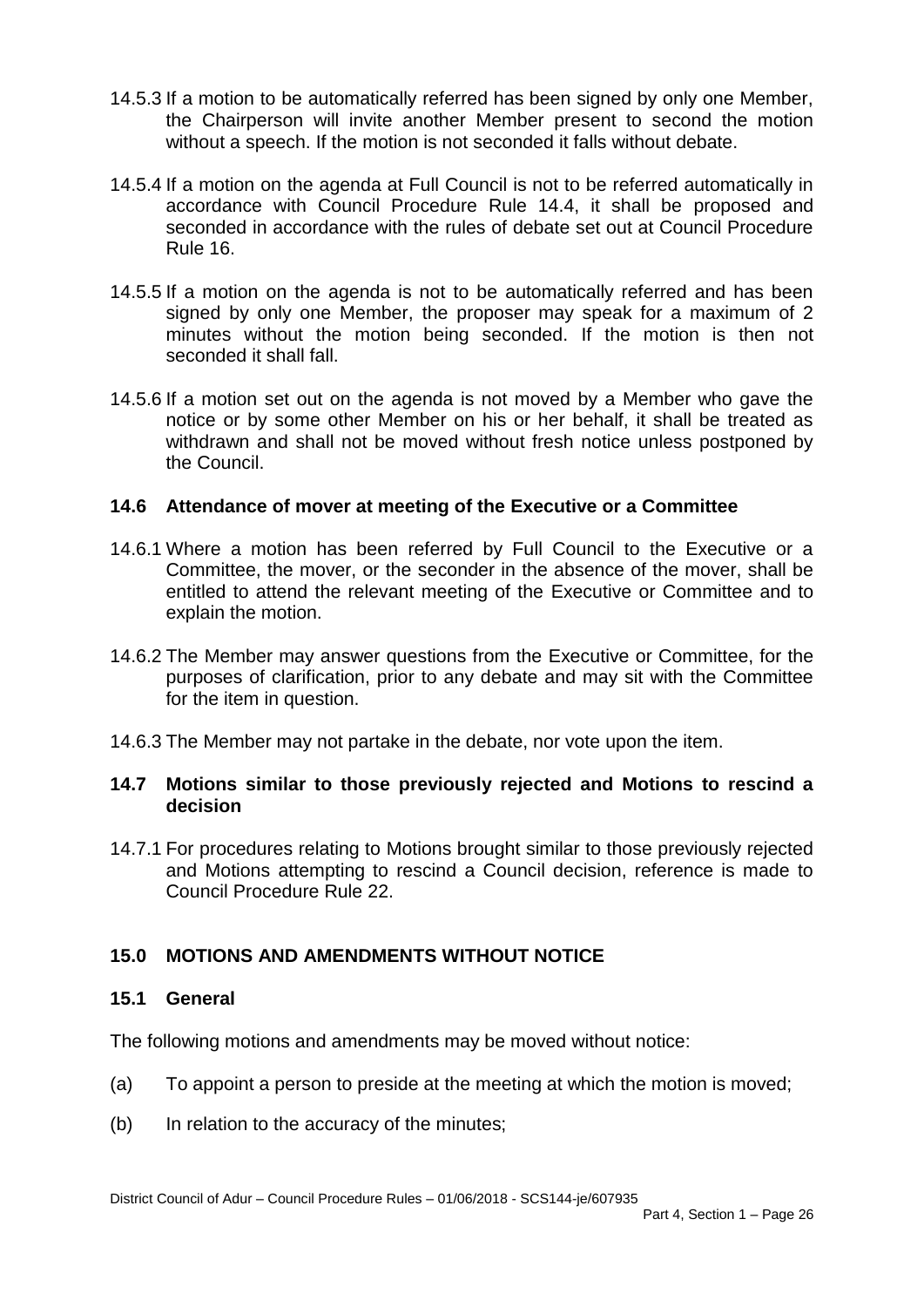- (c) To change the order of business in the agenda;
- (d) To refer something to an appropriate body or individual including referring any matter for consideration by the Executive or a Committee;
- (e) To appoint a Committee or Member arising from an item on the summons for the meeting;
- (f) To receive reports or adopt recommendations from the Executive, Committee or Officers, and any resolutions arising from them;
- (g) To withdraw a motion;
- (h) To extend the time limit for speeches;
- (i) To amend a motion;
- (j) To postpone consideration of a motion;
- (k) To proceed to the next business;
- (l) To take an immediate vote on a motion;
- (m) To adjourn a debate;
- (n) To adjourn a meeting;
- (o) That the meeting continue beyond 4 hours in duration;
- (p) To suspend a particular Council Procedure Rule;
- (q) To authorise the sealing of documents;
- (r) To exclude the public and press in accordance with the Access to Information Procedure Rules (see Council Procedure Rule 16.14);
- (s) To not hear further a Member named under Council Procedure Rule 32.3 or to exclude them from the meeting under Council Procedure Rule 32.4;
- (t) To invite a Member to withdraw in accordance with the Members' Code of Conduct;
- (u) To give the consent of the Council where its consent is required by this Constitution;
- (v) To carry out a statutory duty of the Council which, by reason of special circumstances, the person presiding is of the opinion should be considered at the meeting as a matter of urgency;
- (w) Motions relating to communications and announcements from the Chairperson, Leader, Members of the Executive and/or Head of Paid Service in accordance with Council Procedure Rule 3;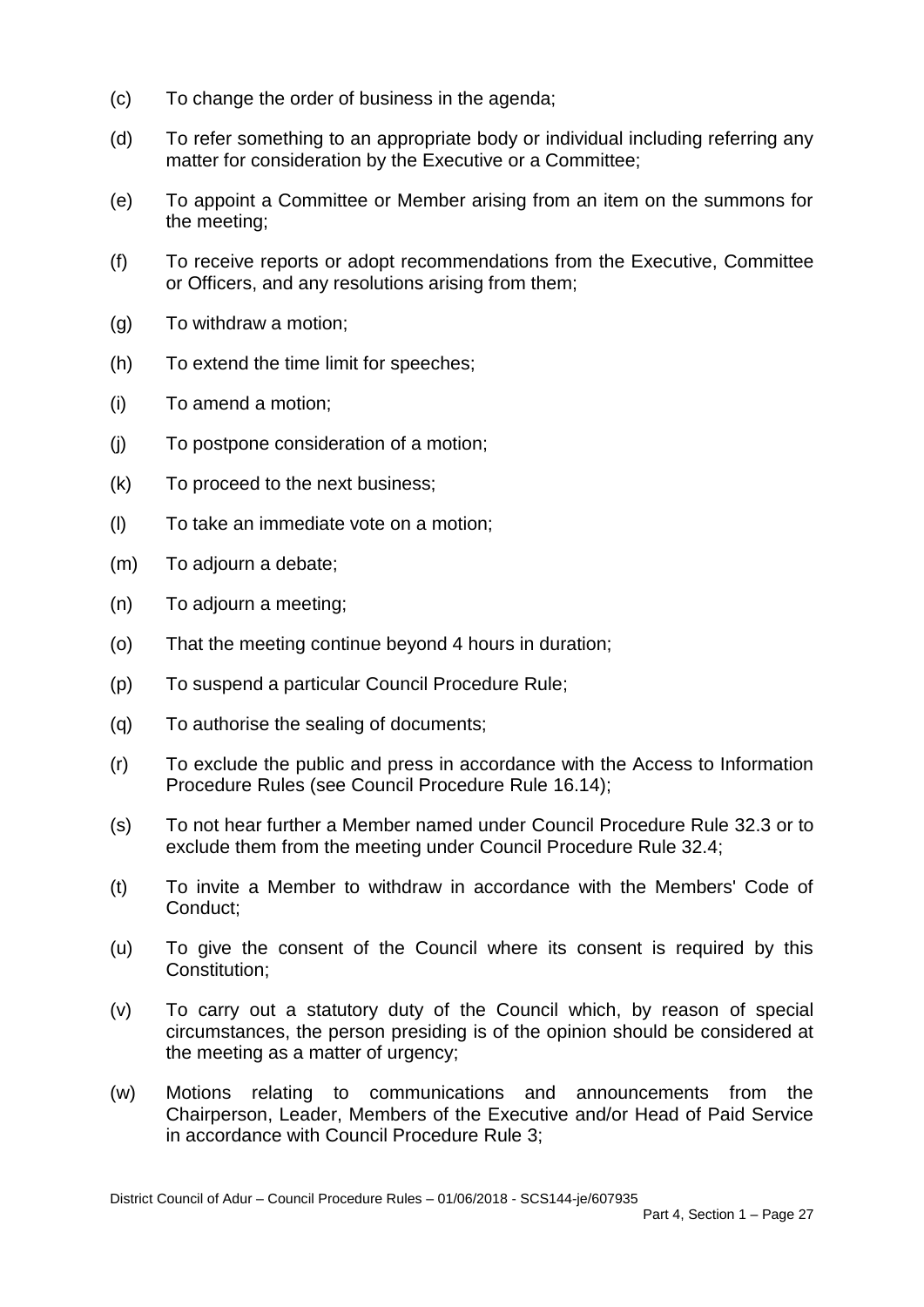(x) Motions relating to vote by way of ballot.

### **16.0 RULES OF DEBATE**

For rules of debate relating to the consideration and determination of the annual budget, reference is made to the Council's Budget Procedure Rules found in Part 4 of the Council's Constitution.

#### **16.1 Management of debate**

- (a) The person presiding shall have the control of any debate and will use his or her discretion to ensure the effective, efficient, fair and orderly conduct of the business.
- (b) The person presiding will normally follow the rules set out in this Council Procedure Rule 16 but their interpretation, application or waiver of these rules of debate will be final.

### **16.2 No speeches until motion seconded**

No speeches may be made after the mover has moved a proposal and explained the purpose of it, until the motion or amendment has been seconded.

#### **16.3 Right to require motion in writing**

Unless notice of the motion has already been given, the person presiding may require it to be written down and handed to him or her before it is discussed.

### **16.4 Full Council - Seconder's speech**

When seconding a motion or amendment, a Member may reserve their speech until later in the debate.

### **16.5 Full Council - Content and length of speech**

- (a) Speeches must be directed to the question under discussion or be a personal explanation or point of order.
- (b) Subject to (c) and (d) below, no speech shall exceed 5 minutes in length.
- (c) The speech of the proposer of a motion (but not an amendment), when proposing the motion or when exercising his or her right of reply at the close of debate on a motion, shall not exceed 10 minutes
- (d) The time limits at (b) and (c) above may be extended with the consent of the Council which shall be given or refused without debate.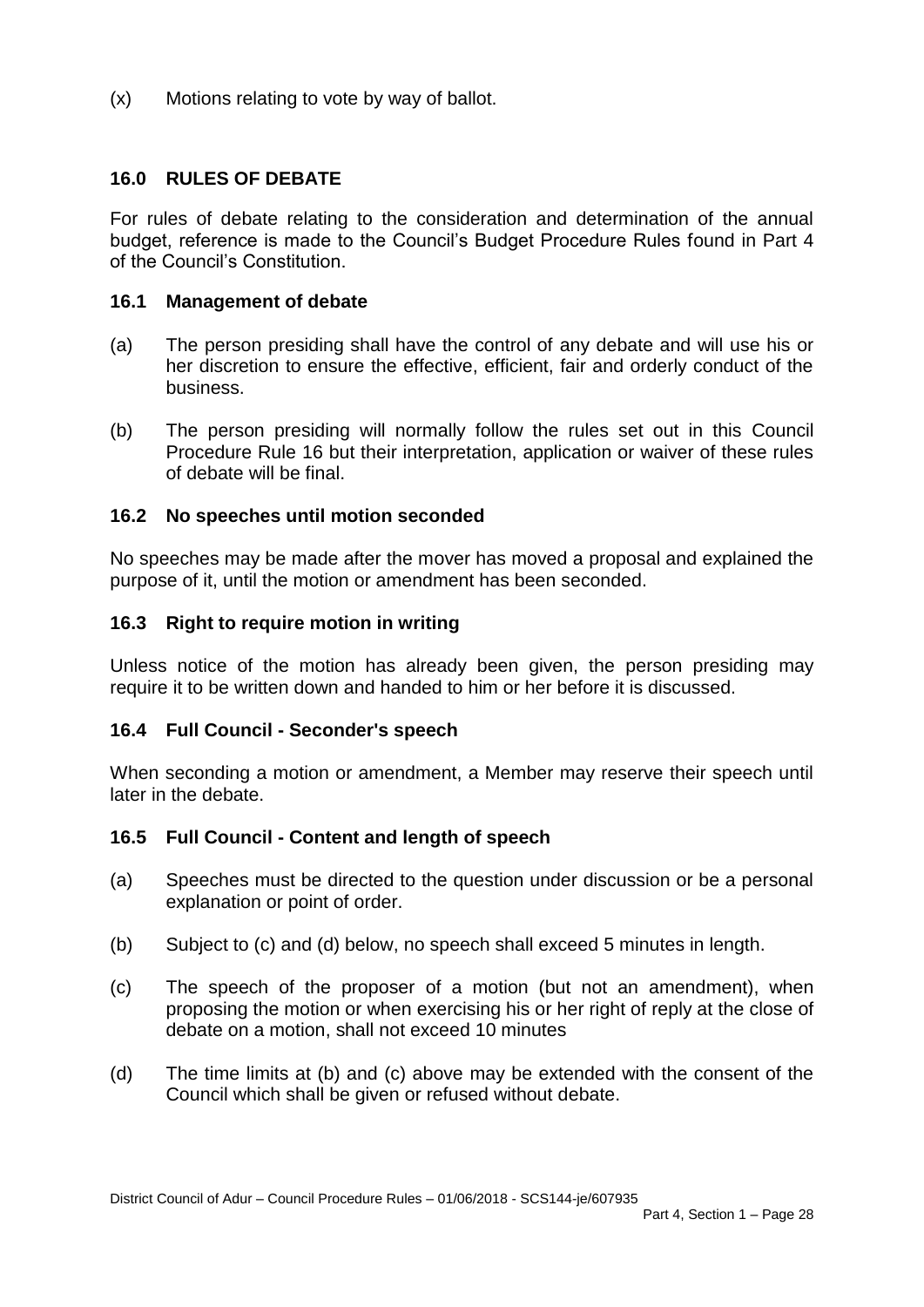# **16.6 The Executive and Committees - Content of speech**

- (a) Speeches must be directed to the question under discussion or be a personal explanation or point of order.
- (b) The person presiding shall exercise principles of good chairpersonship in conducting meetings; regulating proceedings fairly, objectively and without bias. In particular, they shall ensure that the meeting has a structured debate with clear proposals moved and seconded and debated in the order moved.
- (c) The Chairperson shall announce the motion (as amended if appropriate) immediately before any vote and confirm the decision of the Committee.

## **16.7 Full Council - When a Member may speak again**

A Member who has spoken on a motion may not speak again whilst it is the subject of debate, except:

- (a) to speak once to any amendment moved by another Member;
- (b) to move a further amendment if the motion has been amended since he/she last spoke;
- (c) if his/her first speech was on an amendment moved by another Member, to speak on the main issue (whether or not the amendment on which he spoke was carried);
- (d) in exercise of a right of reply;
- (e) on a point of order;
- (f) by way of personal explanation.

### **16.8 The Executive and Committees– When a Member may not speak again**

A Member who has spoken on a motion may not speak again whilst it is the subject of debate subject to the person presiding at his or her discretion:

- (a) determining that the Member has spoken sufficiently on the matter; or
- (b) determining that the matter has been debated sufficiently and calling for a vote.

### **16.9 Amendments to Motions**

- (a) An amendment shall be relevant to the motion and will either be:
	- i) to refer the matter to an appropriate body or individual, including the Executive or a Committee, for consideration or reconsideration;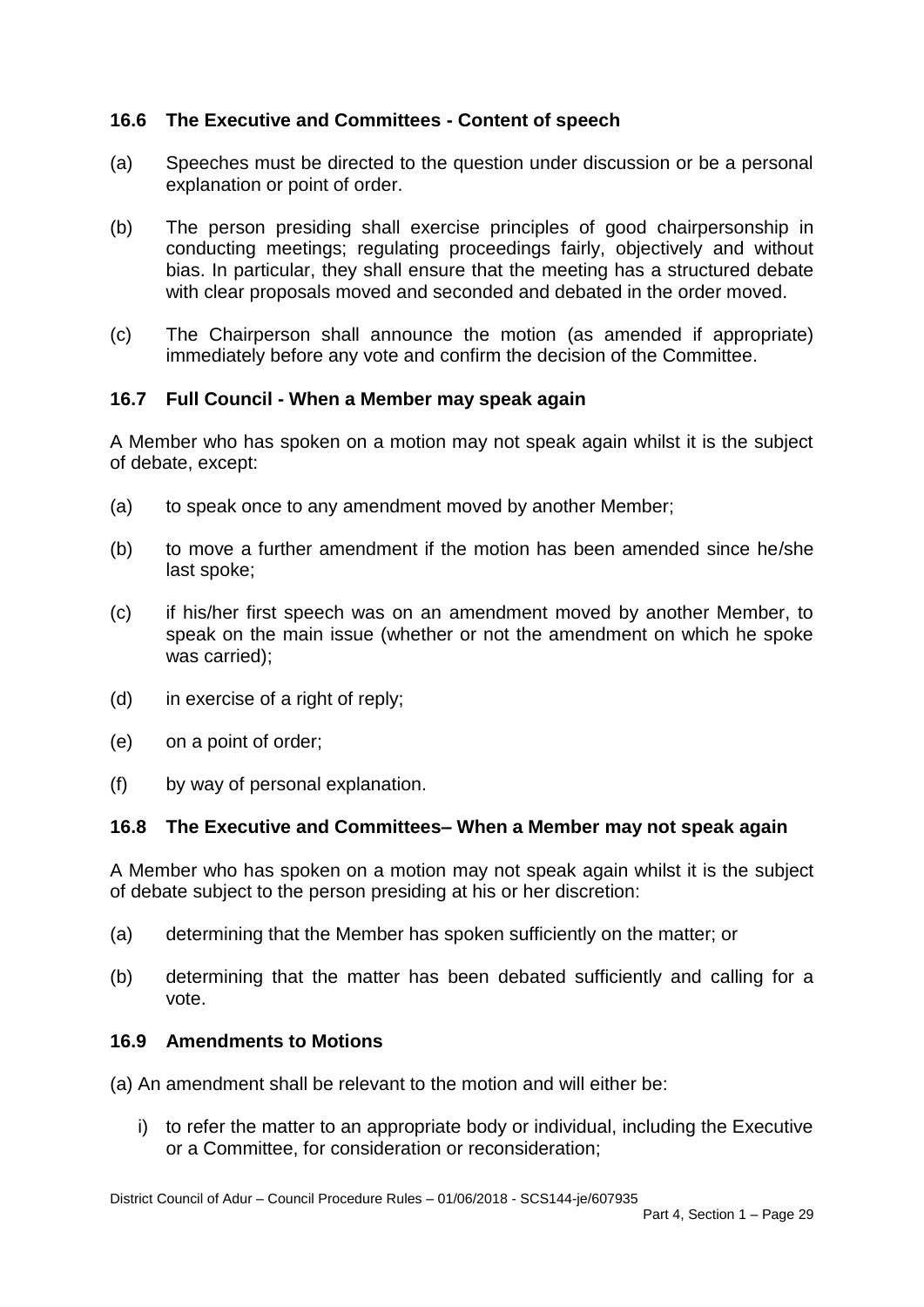- ii) to give guidance to the Executive or a Committee on a subject determined under delegated powers;
- iii) to amend the wording, as long as the effect is not to negate the motion or introduce a new proposal into the debate.
- (b) If he/she deems it necessary, the person presiding shall read out the amended motion before the amendment is put.
- (c) Only one amendment may be moved and discussed at any one time and no further amendment shall be moved until the amendment under discussion has been disposed of, except with the agreement of the proposer and seconder of the subsisting proposed amendment, to amend that proposal with a view to achieving agreement.
- (d) A Member may give notice of his/her intention to move a further amendment, and its nature, before a vote is taken on the amendment under consideration.
- (e) If an amendment is lost, other amendments to the original motion may be moved, provided that no such amendment may have a similar effect to one previously determined by the meeting unless it is supported by more than 50% of Members present.
- (f) If an amendment is carried, the motion as amended shall take the place of the original motion and shall become the substantive motion to which any further amendments may be moved.
- (g) After an amendment has been carried, the person presiding will read out the amended motion before accepting any further amendments.
- (h) After all amendments have been considered and determined there shall be an opportunity for further debate on the original motion, as amended or otherwise, as the case may be, prior to the taking of a vote.

### **16.10 Alteration of Motion**

With the consent of his/her seconder and of the meeting, which shall be signified without discussion, a Member may alter:

- (a) a motion of which he/she has given notice, or
- (b) a motion or an amendment which he/she has moved,

provided that the alteration is one which could be made as an amendment to the motion.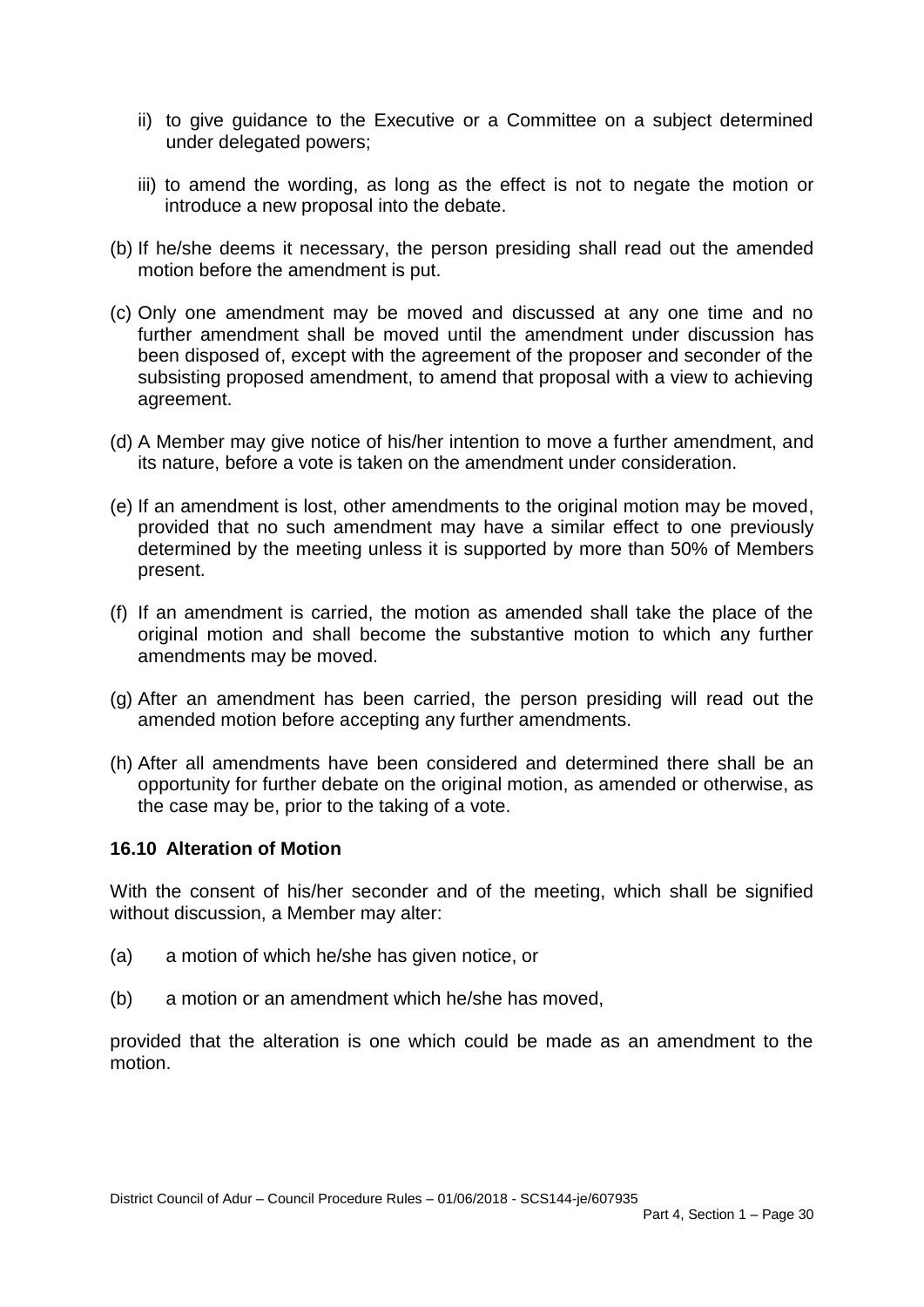### **16.11 Withdrawals of Motions and Amendments**

- (a) A Member may withdraw a motion or amendment with the consent of his/her seconder and of the meeting, which shall be signified without discussion.
- (b) No Member may speak on the motion after the mover has asked permission for its withdrawal unless permission to withdraw is refused.

# **16.12 Full Council - Right of Reply**

- (a) When Full Council debates reports and recommendations received from the Executive or its Committees, the appropriate Executive Member or Committee Chairperson shall have the right to sum up at the end of any debate on the report.
- (b) Subject to the above, the mover of a motion has a right of reply at the end of the debate on the motion immediately before it is put to the vote.
- (c) If an amendment is moved, the mover of the original motion has the right of reply at the close of the debate on the amendment, but may not otherwise speak on it.
- (d) The mover of the amendment shall have a right of reply immediately after the reply on the amendment by the mover of the original motion.
- (e) A Member exercising a right of reply shall confine him or herself to answering previous speakers and shall not introduce new matters or material. The person presiding's ruling on this shall be final and not open to discussion.

### **16.13 Person presiding may sum up debate**

- (a) The person presiding may, if he/she thinks fit, sum up the debate before putting a motion or amendment to the vote; and
- (b) if such debate involves questions of a legal, administrative or technical nature, he/she may request the appropriate Officer to draw the attention of the meeting to any relevant factors.

### **16.14 Motions which may be moved during debate**

When a motion is under debate, no other motion shall be moved except for the following procedural motions:

- (a) to withdraw a motion;
- (b) to amend a motion;
- (c) to postpone consideration of a motion;
- (d) to adjourn the debate;
- (e) to adjourn the meeting;
- (f) that the meeting continue beyond 4 hours in duration;
- (g) to proceed to the next business;
- (h) to take an immediate vote on the motion;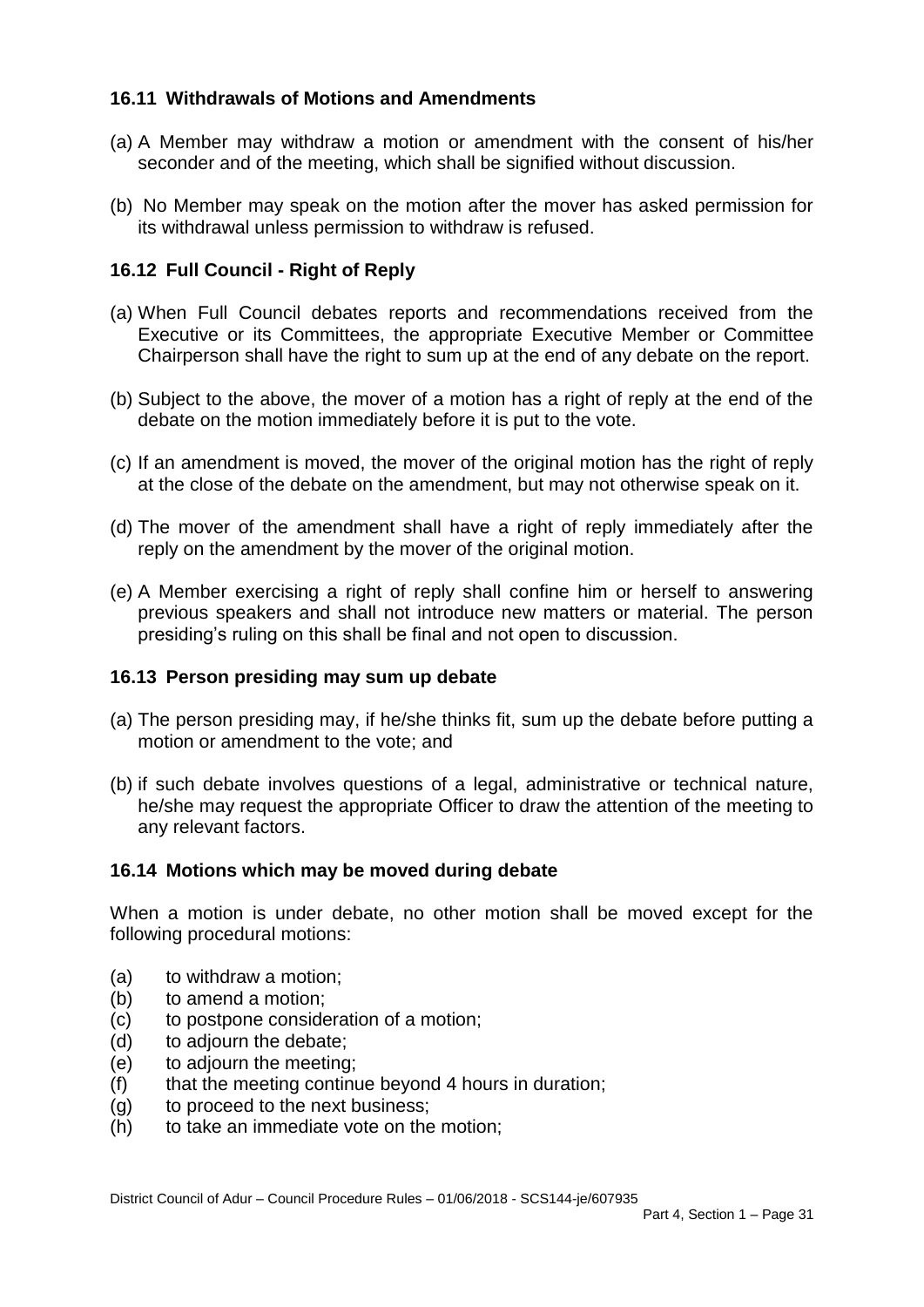- (i) to not hear from a Member named under Council Procedure Rule 32.3 or to exclude them from the meeting under Council Procedure Rule 32.4;
- (j) to exclude the public and press in accordance with the Access to Information Rules.

#### **16.15 Closure Motions**

A Member may move, without comment, the following motions at the end of a speech of another Member:

- (a) to proceed to the next business;
- (b) to take an immediate vote on a motion:
- (c) to adjourn a debate;
- (d) to adjourn the meeting;
- (e) to exclude the public from the meeting;
- (f) that a Member be not further heard.

On the seconding of a motion referred to above, the person presiding shall proceed as follows:

- (i) On a motion to proceed to the next business, which is seconded, unless in his/her opinion the matter before the meeting has been insufficiently discussed, the person presiding shall give the mover of the original motion the right of reply and then put his/her motion to the vote. If the procedural motion is carried, then the question before the Council is dropped and no decision on it has been taken.
- (ii) On a motion to take an immediate vote on a motion, which is seconded, unless in his opinion the matter before the meeting has been insufficiently discussed, the person presiding shall first put the procedural motion to the vote. If the motion is passed, the Chairperson will give the mover of the original motion or amendment his/her right of reply before putting it to the vote.
- (iii) On a motion to adjourn the debate or to adjourn the meeting, which is seconded, if in the opinion of the person presiding the matter before the meeting has not been sufficiently discussed and cannot reasonably be so discussed, on that occasion, they shall put the adjournment motion to the vote without giving the mover of the original motion or amendment his or her right of reply. A Member moving the adjournment of the debate of the meeting must limit his or her observations to that question and no amendment can be proposed to that motion, unless it relates to the time of the adjournment. On resuming an adjourned debate, the Member who moved the adjournment is entitled to speak first.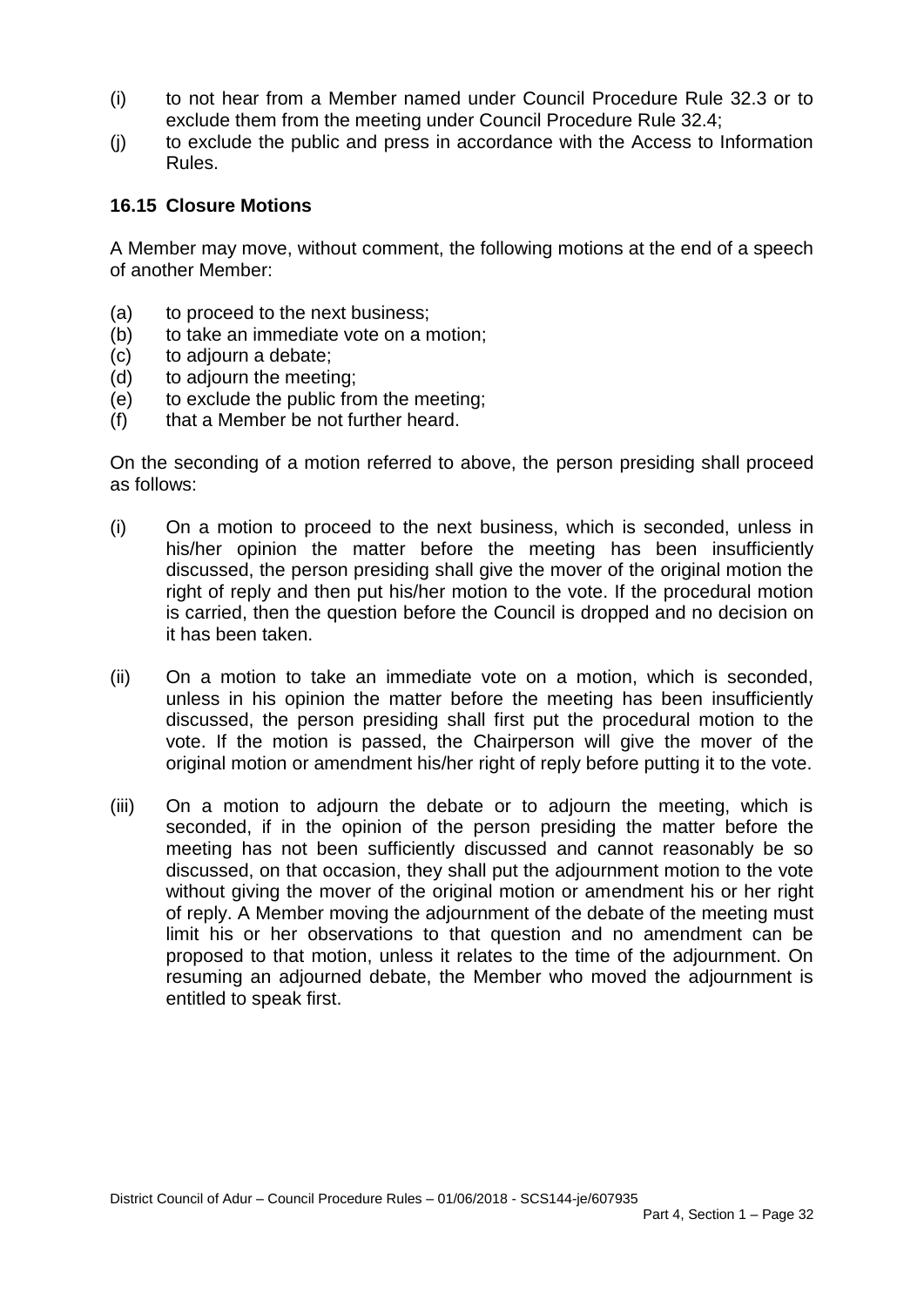- (iv) On a motion to exclude the public, unless the motion appears on the agenda, the person presiding shall ascertain the grounds for the motion and seek the advice of the Monitoring Officer as to whether members of the public may lawfully be excluded. If members of the public may be lawfully excluded, the person presiding will allow the mover of the original motion a right of reply on the proposal to exclude the public and then put the motion to the vote. If it is passed, the person presiding may, at his/her discretion, either immediately require the public to leave the room in which the debate is being held or adjourn the debate until some convenient time later in the meeting when the public shall have been excluded.
- (v) On a motion that a named Member be not further heard, which is seconded, the person presiding shall put the motion to the vote without discussion from any Member. If it is passed, the named Member shall not be permitted to speak again during the meeting on any motion or amendment relating to the same matter.

### **16.16 Certainty of Resolutions**

Before a vote is taken, the motion or resolution, as amended, is to be written down and read out by the Chairperson or his/her representative.

### **16.17 Point of Order**

(a) A point of order shall only relate to:

- i) an alleged breach of these Council Procedure Rules; or
- ii) an alleged breach of the law.
- (b) A Member may rise on a point of order at any time and the person presiding shall hear them immediately, subject to Council Procedure Rule 32.2.
- (c) The Member must indicate the Council Procedure Rule or law and the way in which he/she considers it has been breached. The ruling of the person presiding on the matter will be final and is not open to discussion.

### **16.18 Personal Explanation**

- (a) A personal explanation shall be confined to some material part of an earlier speech by the Member, which may appear to have been misunderstood in the present debate. The ruling of the person presiding on the admissibility of a personal explanation will be final and is not open to discussion.
- (b) A Member may indicate a desire to make a personal explanation at any time. The person presiding will hear them immediately.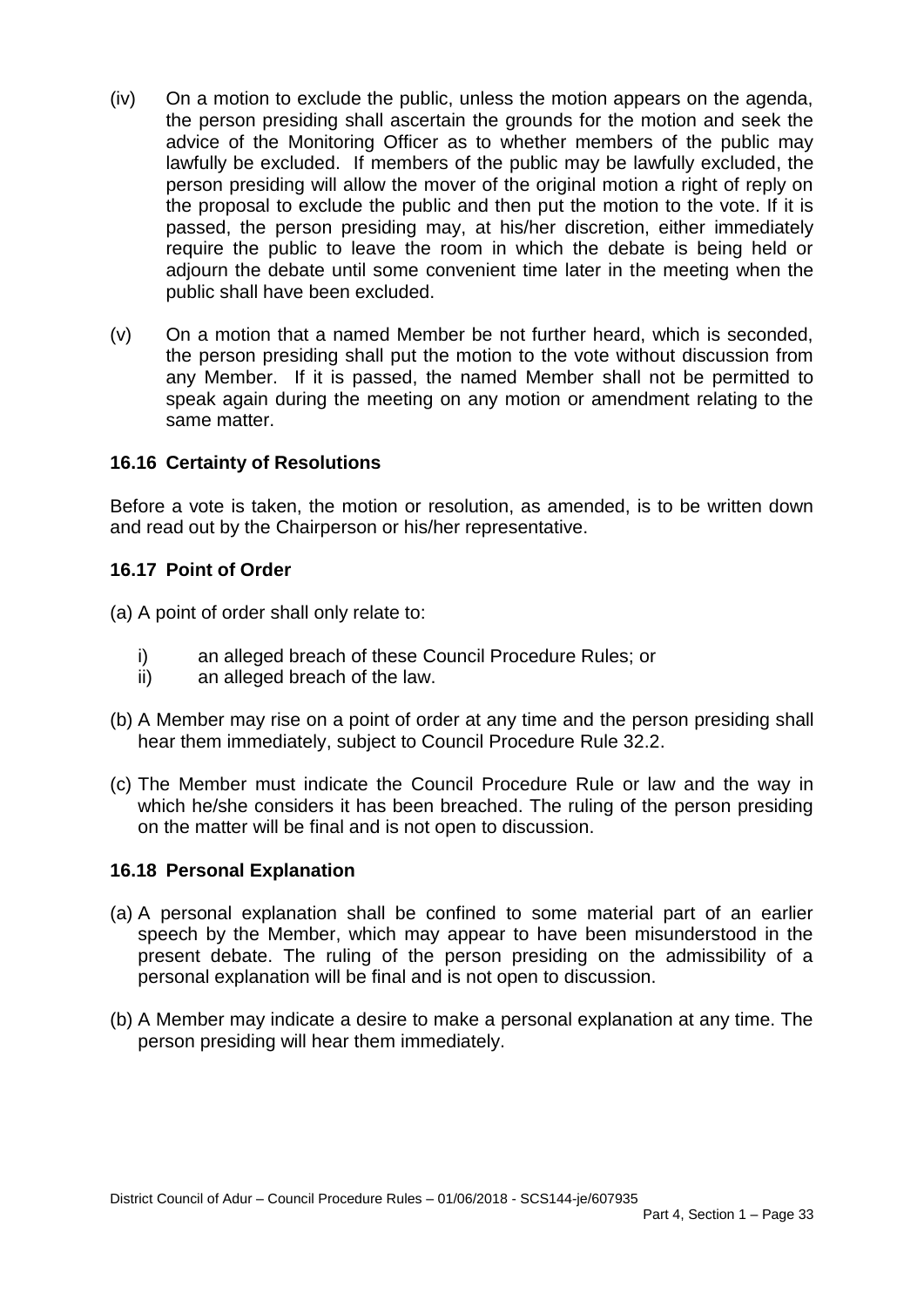## **16.19 Council - Officers**

(a) Other than in relation to Rule 18, no Officer, other than:

- i) the Head of Paid Service;
- ii) the Solicitor to the Council, or their representative, in their role as adviser to the Council meeting;
- iii) the Monitoring Officer or Deputy Monitoring Officer, acting in that capacity;
- iv) the Section 151 Officer or Deputy Section 151 Officer, acting in that capacity;
- v) the Director for Communities or his/her representative as to the recording of any part of the meeting;

may be called upon to speak at a meeting of Full Council, without the consent of both the Chairman of the Council and Head of Paid Service or a Director. However, with such consent, an Officer, other than those listed above, may contribute by way of advice, guidance or presentations on any report under consideration.

(b) Officers holding statutory positions shall not be prevented from addressing the Council where they see fit to do so and so far as they act within the law.

### **16.20 Notice of Adjourned Meetings**

Any motion to adjourn a debate or a meeting may specify the location, date and time at which the adjourned debate or meeting shall take place. If such specification is not given, the venue, date and time of the adjourned debate or meeting shall be determined by the Chairman of the Council or Committee Chairperson as appropriate, or Director for Communities.

#### **16.21 Council – Committee Recommendations and Reports**

Any recommendations by, or reports from, a Committee at Full Council will be taken in date order, unless otherwise required, and for the purpose of any debate or amendment or other motion, each recommendation shall be treated as if it was a separate motion by the Chairperson of the Committee or other Member moving the report that the same be adopted by the Council.

#### **16.22 Full Council - Recommendations of the Executive**

Each recommendation of the Executive will be moved in turn by the Leader. After the recommendation has been moved and seconded the matter may be debated. The rules about motions and amendments set out above in these Council Procedure Rules will apply to each recommendation.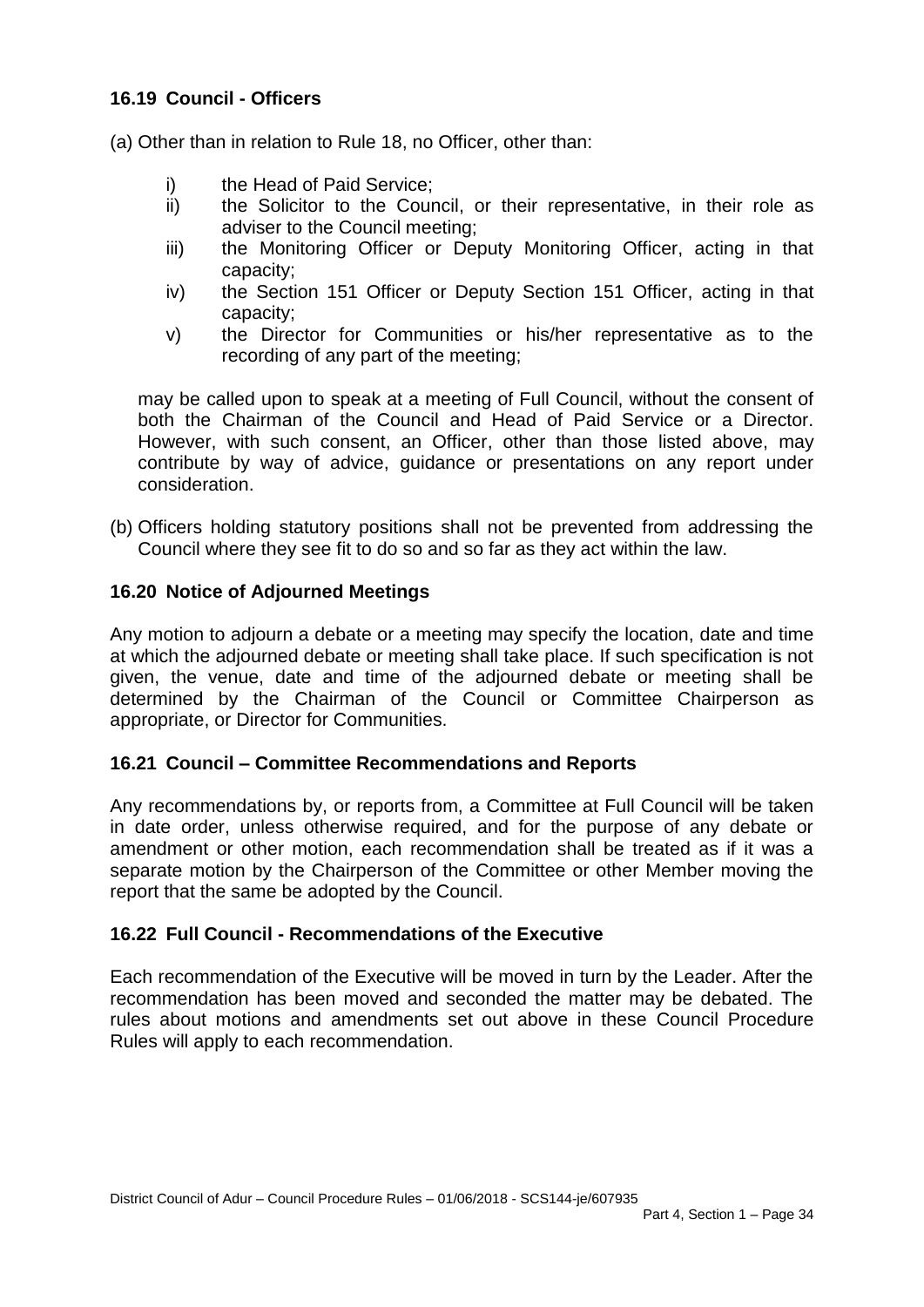## **16.23 Offensive amendments or motions**

If at any meeting the person presiding is of the opinion that any motion, amendment or business proposed to be moved or transacted is of a defamatory, frivolous, vexatious or offensive nature, he/she may, either before or after the same has been brought forward, put to the vote a motion (upon which no discussion shall be allowed) that the motion, amendment or business in question not be entertained or further permitted. If such a motion is seconded, a vote will be taken. If such a motion is carried, the matter will be considered as disposed of at that meeting.

# **17.0 MATTERS AFFECTING OFFICERS OF THE COUNCIL**

If any question arises at a meeting of Full Council, the Executive or a Committee at which the public are in attendance as to the appointment, promotion, dismissal, remuneration, pension matters, conditions of service or conduct of any person employed by the Council, such question shall not be the subject of discussion until Full Council, the Executive or the Committee, as the case may be, has decided whether or not the power of exclusion of the public under Section 100A of the Local Government Act 1972 shall be exercised.

## **18.0 OFFICER REPORTS TO FULL COUNCIL**

- (a) Where any matter is subject to a first report to Full Council, the appropriate Officer may:
	- i) introduce the report:
	- ii) answer questions for the purpose of clarification; and
	- iii) provide advice during the debate.
- (b) The Officer may decline to answer a question which he/she perceives to be political in nature.

### **19.0 PRESENTATION OF OVERVIEW AND SCRUTINY REPORTS TO FULL COUNCIL**

- (a) Where an Overview and Scrutiny Committee prepares a single report to Full Council, the Executive or a Committee, the Chairperson of the Overview and Scrutiny Committee shall present the report to the meeting as appropriate and shall be available to answer questions in relation to the report.
- (b) At a meeting of the Executive or a Committee, the Chairperson of the Overview and Scrutiny Committee shall be entitled to sit with Members of the Executive or Committee during the consideration of the report for the purposes of answering questions/clarifying matters contained within the report.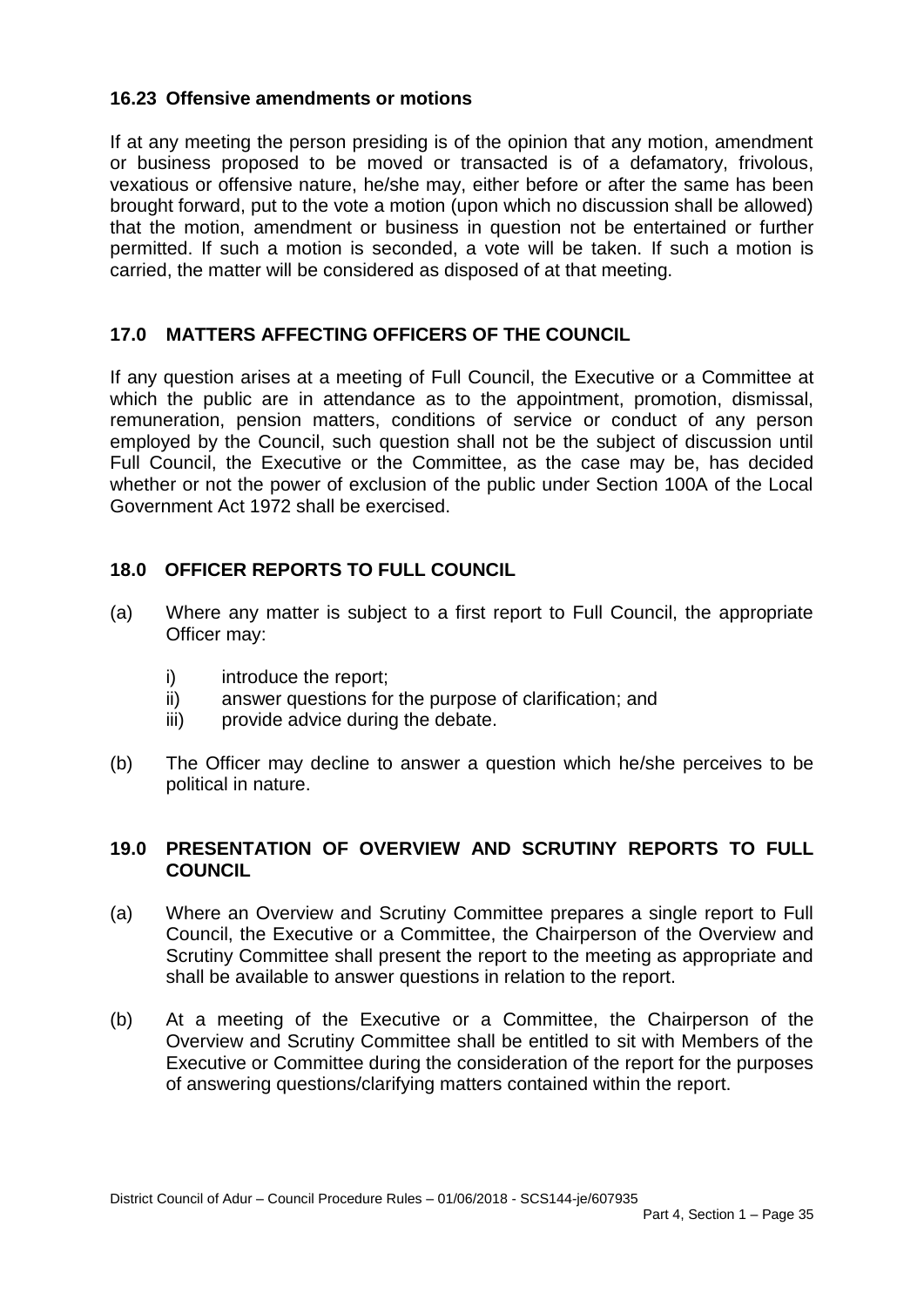- (c) Where there is a minority report, as well as a majority report, from an Overview and Scrutiny Committee, those Members supporting the minority report shall select one of their number to present that report and/or answer questions on it.
- (d) The Member selected under (c) above shall have the same rights/privileges with regard to attendance at Full Council, the Executive or the relevant Committee as the Chairperson of the Overview and Scrutiny Committee.
- (e) If the Chairperson of the Overview and Scrutiny Committee is a supporter of the minority report, then the Vice Chairperson or another Member supporting the majority report shall have the same rights/privileges as the Chairperson, had they supported it.

### **20.0 PRESENTATION OF JOINT GOVERNANCE COMMITTEE REPORTS TO FULL COUNCIL**

- (a) Full Council shall receive such reports of the Joint Governance Committee as shall be referred to it by the Committee.
- (b) When receiving such reports or minutes, the Chairperson or Vice Chairperson of the Committee, whether they are an Elected Member of the Council or coopted Member of the Committee, shall be entitled to:
	- i) present the report or minute;
	- ii) answer any questions relating to the report or minute;
	- iii) propose, or agree any amendment to, the motion, proposal or recommendation;

### **21.0 REPRESENTATIVES ON OUTSIDE BODIES**

- (a) Members who are appointed to outside bodies as representatives of the Council are encouraged to electronically post a report of such meetings that they attend in the Virtual Members' Room on the Council's intranet.
- (b) Where a Member who is a representative on an outside body has placed such a report in the Members' Room, a brief summary of that report may be included within the Members' Bulletin at the request of the Member.
- (c) Where a Member who is a representative on an outside body is of the view that a matter to be considered by that body is of such importance as to require that they are informed as to the Council's opinion on that item, the Member shall be entitled to request the Director for Communities to place the item on the agenda of the appropriate meeting of Full Council, the Executive or a Committee. The Member may address Full Council, the Executive or a Committee as in Council Procedure Rule 14.6.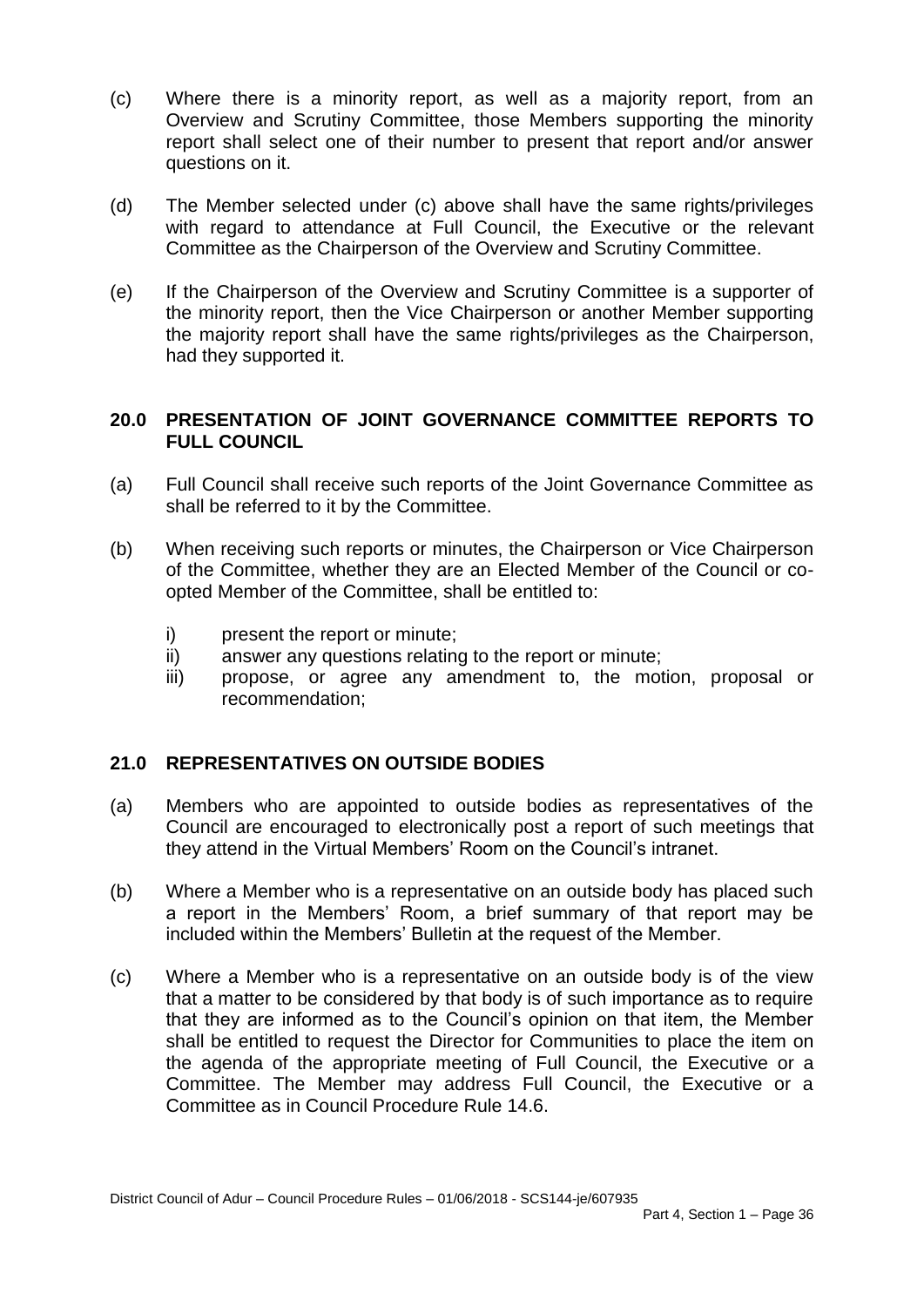# **22.0 PREVIOUS DECISIONS AND MOTIONS**

### **22.1 Motion to rescind a previous decision**

Subject to Rule 22.3 below:

(a) Motions on Notice

Where a Motion on Notice is submitted, to rescind a decision made at a meeting of Full Council within the past 6 months, the Director for Communities shall reject it, unless the Motion is signed by at least 10 Members of the Council.

(b) Motions proposed during debate

If a Motion or Amendment is raised during a debate, at Full Council, to rescind a decision made at a meeting of the Full Council within the previous 6 months, the Chairman shall reject it.

#### **22.2 Motions similar to one previously rejected**

Subject to Rule 22.3 below:

(a) Motions on Notice

Where a Motion on Notice is submitted, which is substantially the same as one previously rejected by the Director for Communities within the previous 6 months, it shall again be rejected by the Director for Communities, unless it is signed by at least 10 Members of the Council, in which case it shall be accepted, subject to the provisions of Council Procedure Rule 14.

(b) Motions arising during debate at Full Council

If a Motion or amendment is raised during debate, at a meeting of the Full Council, which is similar to one rejected within the previous 6 months, the Chairman shall reject it.

#### **22.3 Exceptions**

- (a) Rules 22.1 and 22.2 shall not apply:
	- i) to motions moved in pursuance of a recommendation of the Executive or a Committee;
	- ii) to motions to carry out any statutory duty of the Council which, in the opinion of the person presiding, is of an urgent nature; or
	- iii) where a decision has been made by another body since the Council's decision, which significantly affects the decision and necessitates reconsideration of the matter.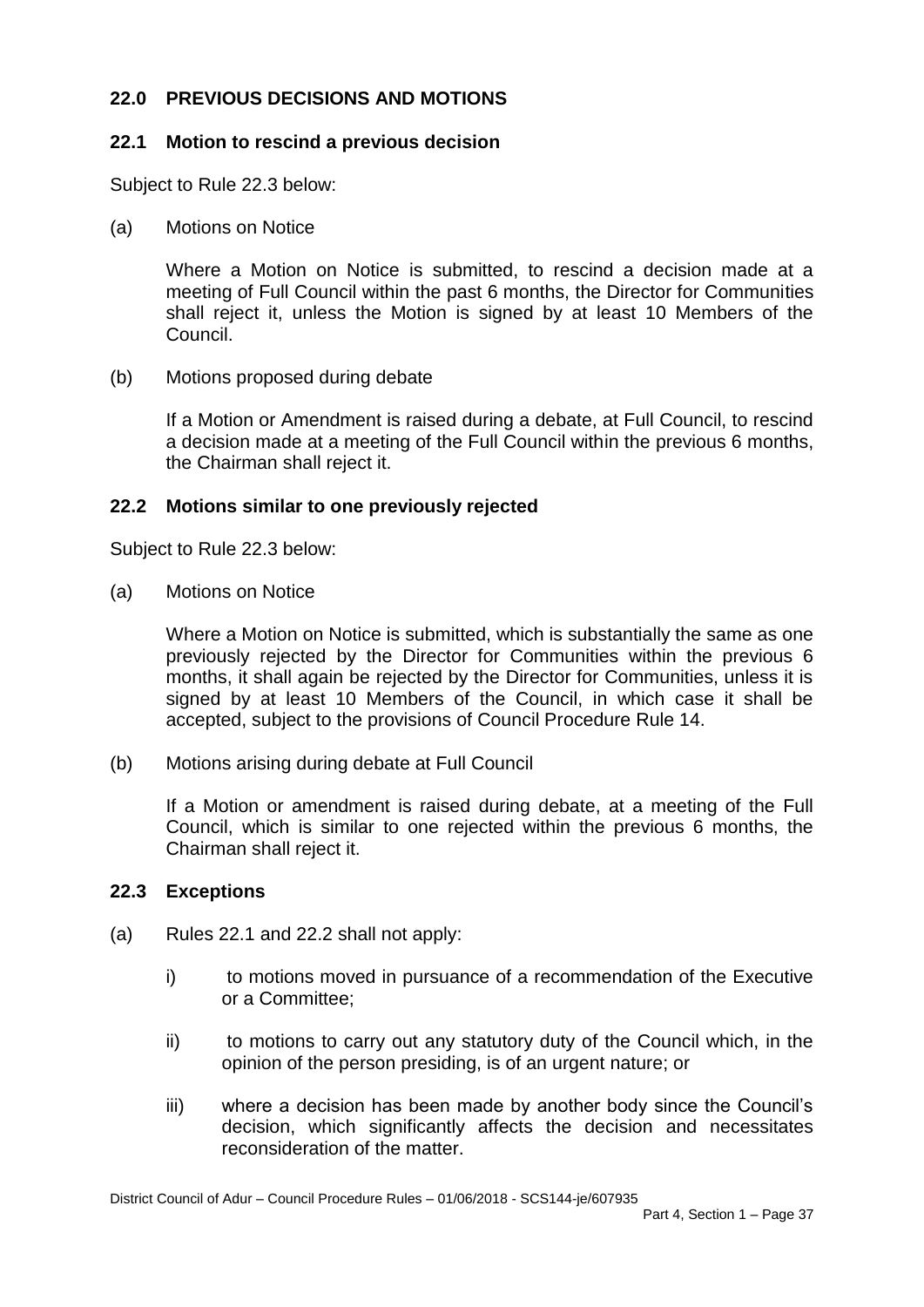(b) The ruling of the person presiding as to whether any motion or amendment comes within the terms of Council Procedure Rules 22.1 and 22.2 will be final.

### **23.0 PETITIONS**

23.1 Petitions, other than statutory petitions such as for an elected Mayor, shall be managed in accordance with the Council's Petition Scheme set out in Part 5 of the Constitution.

## **24.0 VOTING**

Voting at Meetings of Joint Committee will be dealt with in accordance with the procedures set out in the Joint Committee Agreement.

### **24.1 Majority**

- (a) Unless this Constitution provides otherwise, any matter will be decided by a simple majority of those Members voting and present in the room at the time the question was put.
- (b) The person presiding will ascertain the numbers voting for, against or abstaining on any question, shall announce those numbers, and declare the result.
- (c) The person presiding's declaration as to the result will be final.

### **24.2 Casting vote**

- (a) The casting vote can only be used if the person presiding has already cast their deliberative vote. So if the person presiding puts the issue to the vote, but does not vote him or herself and there is a tie, then the casting vote does not apply because they have not yet exercised their deliberative vote.
- (b) If, after the person presiding has exercised their deliberative vote there is a tie, then the casting vote can be exercised.
- (c) If there are equal numbers of votes for and against, the person presiding, having cast their deliberative vote, will have a second or casting vote. There will be no restriction on how they choose to exercise a casting vote, save that it will be exercised in accordance with the law.
- (d) If there are equal numbers of votes for and against and the person presiding chooses not to exercise their casting vote, then the matter to be determined shall fall.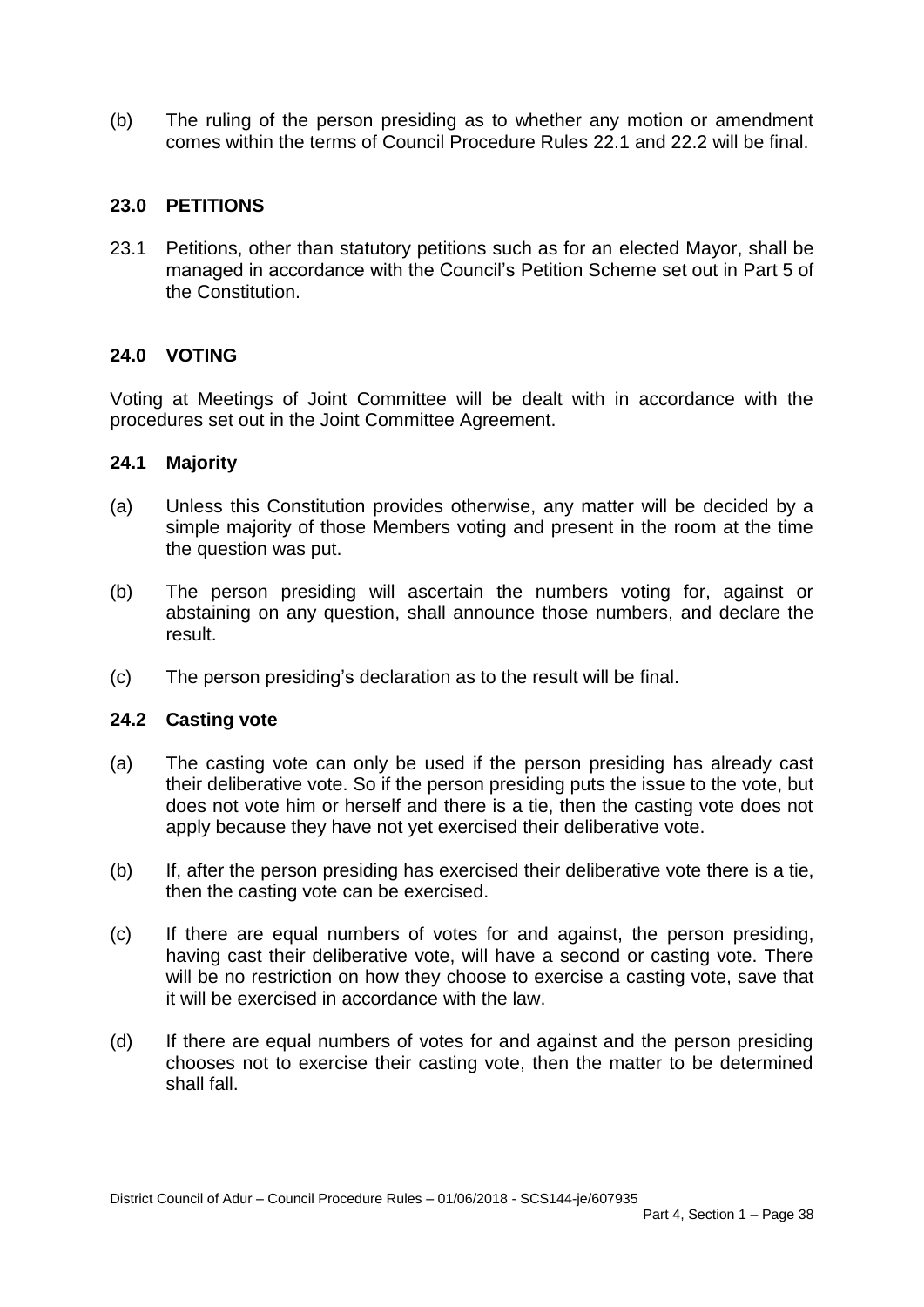## **24.3 Show of hands**

Unless a ballot or recorded vote is demanded under Rules 24.4 and 24.5 or a recorded vote is required under 24.6, the person presiding will take the vote by show of hands or by the use of such electronic voting system as the Council shall determine or, if there is no dissent, by the affirmation of the meeting.

### **24.4 Ballot**

- (a) A ballot is a vote whereby Members signify their vote in writing on a piece of paper issued to them individually for that purpose and the vote of individual Members is not identified as being by that Member.
- (b) The vote will take place by ballot if a majority of Members present at the meeting demands it, and there has been no valid request for a recorded vote in accordance with rule 24.5 below.
- (c) Such demand to be made by motion without notice, moved, seconded and voted on without debate.
- (d) The person presiding will announce the numerical result of the ballot immediately the result is known.

### **24.5 Recorded Vote**

- (a) On the request of any Member of the Council made before the vote is taken and upon 5 other Members signifying their support by standing, the voting on any question shall be by roll-call and shall be recorded in the minutes of the meeting to show how each Member present and voting cast their vote. The name of any Member present and abstaining from voting will also be recorded.
- (b) A demand for a recorded vote will override a demand for a ballot.

### **24.6 Recorded vote – Budget Decision meeting**

Whenever the Full Council votes on the determination of the calculation of the budget and the setting of any precepts, the vote of each individual Member shall be recorded as if requested under Rule 24.5.

### **24.7 Right to require individual vote to be recorded at Full Council**

Immediately after a vote is taken, and before the next agenda item has commenced, any Member may require that the minutes show whether they voted for or against the motion or whether they abstained from voting.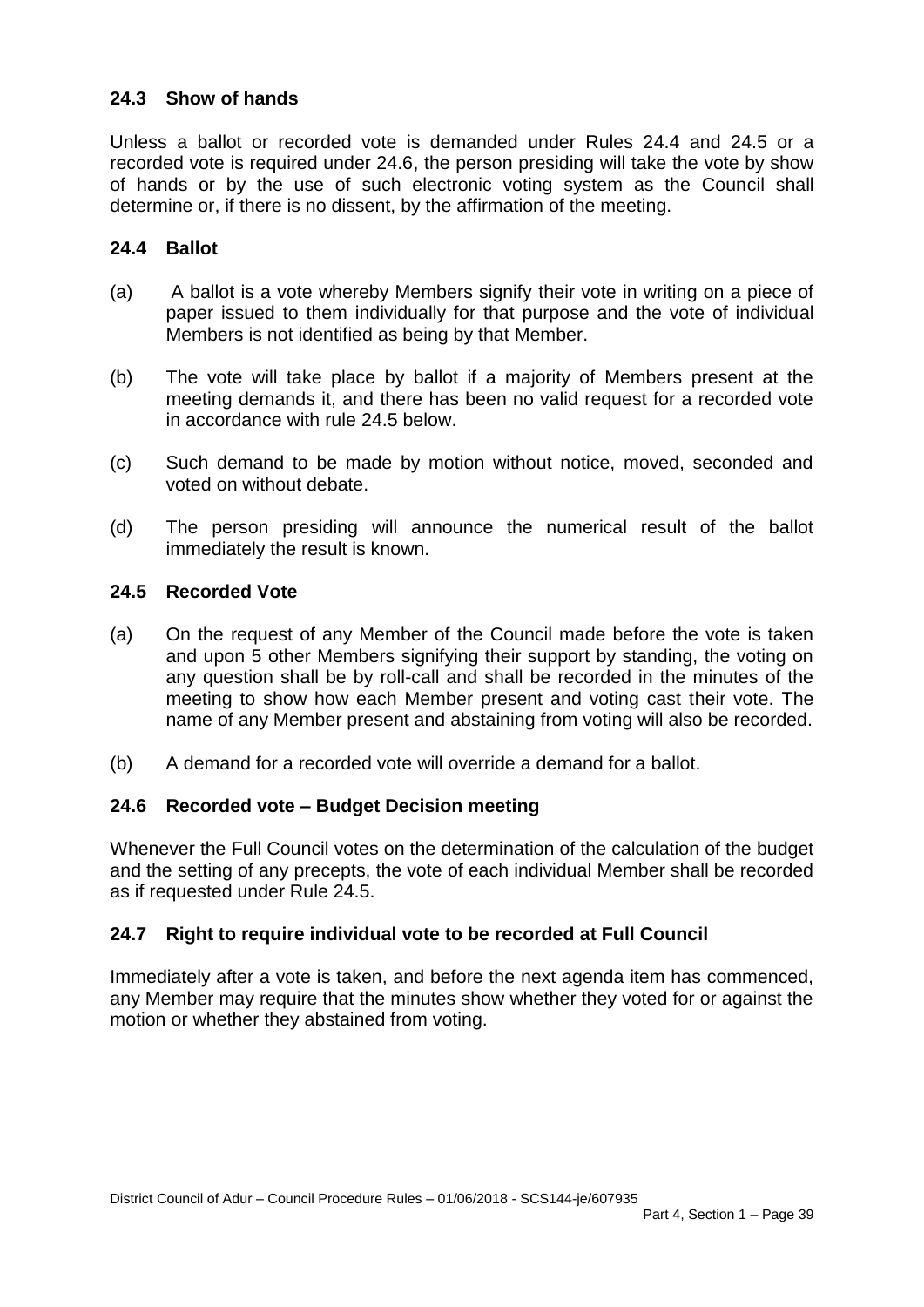# **24.8 Voting on appointments**

Where there are appointments to be made (including appointments to outside bodies, to Leader of the Council, or to the position of Chairman or Deputy Chairman of the Council) and there are more nominations than positions to which appointments are to be made, the following rules will apply:

- (a) if practicable then the vote shall be by simple majority;
- (b) Where there are 3 or more candidates seeking appointment to a single position, there shall be a vote for each candidate and:
	- i) if one of the candidates receives more than half of all the votes cast in the election, that candidate is to be appointed.
	- ii) if no candidate receives more than half of all of the votes cast then the candidate with the least number of votes will be eliminated and a new vote taken. The process will continue until there is a majority of votes for one person.

### **25.0 CONFIDENTIALITY OF PAPERS**

Save as provided by the Local Government Act 1972, all summonses, agendas, reports and other documents shall be treated as confidential unless and until they become public in the ordinary course of the Council's business.

#### **26.0 MINUTES**

#### **26.1 Signing the Minutes**

- (a) The person presiding will sign the minutes of the proceedings at the next suitable meeting.
- (b) The person presiding will move that the minutes of the previous meeting are a correct record, provided that the previous meeting took place more than 10 clear working days prior to the day of the meeting.
- (c) The only part of the minute that can be discussed is their accuracy.
- (d) Any questions as to their accuracy as a record of a meeting shall be raised by motion. If no such question is raised, or if it is raised then as soon as it has been disposed of, the person presiding shall sign the minutes.
- (e) Where there is no Ordinary Meeting of a Committee or Sub-Committee expected to take place within a period of 6 months after a meeting for which draft minutes have been prepared then: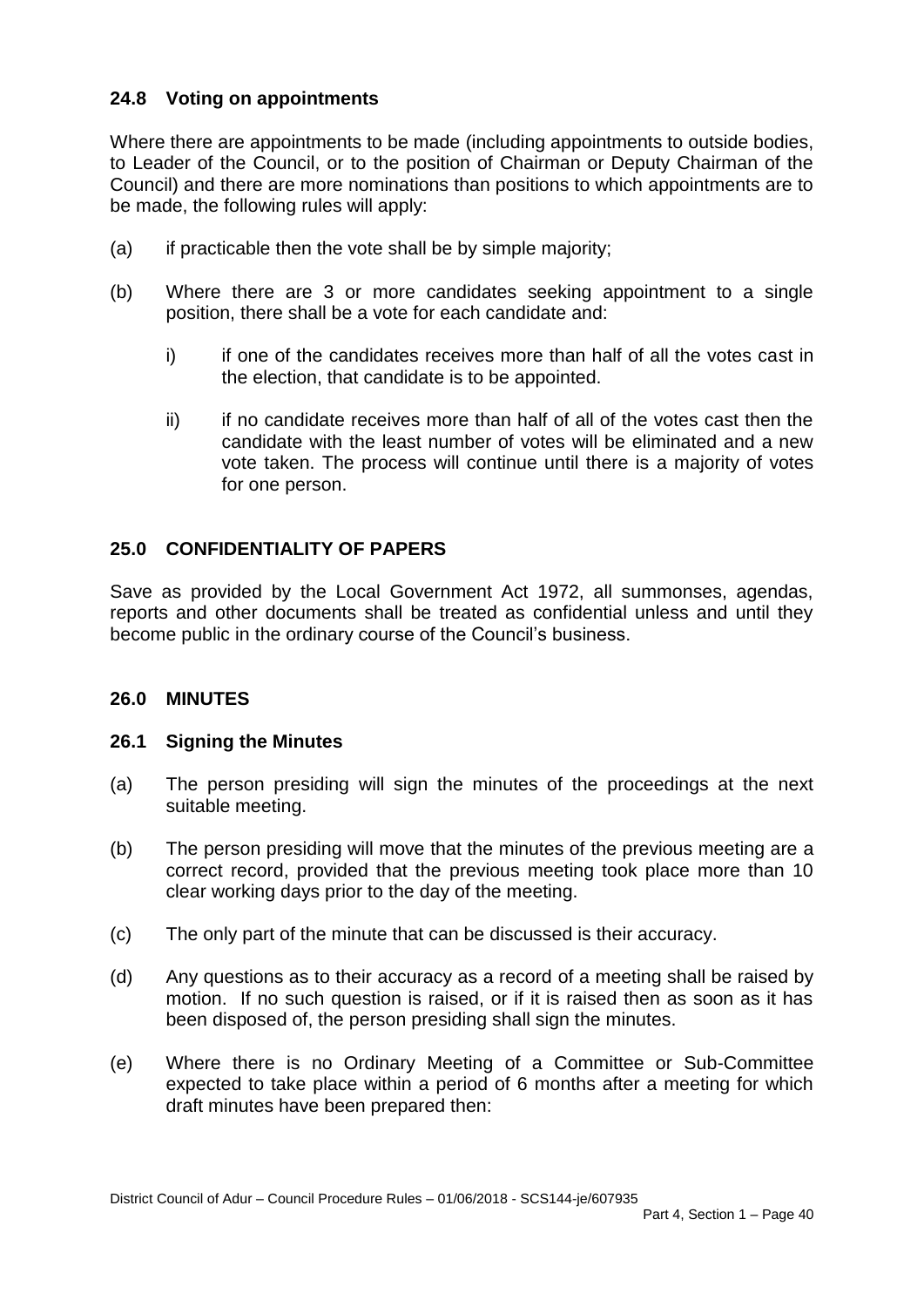- i) in respect of a Committee, Full Council may agree the accuracy of the minutes;
- ii) in respect of a Sub-Committee, the parent Committee or Full Council may agree the accuracy of the Minutes;
- iii) in respect of Committees or Sub-Committees which have ceased to meet and their functions have been subsumed in another Committee or Sub-Committee, the new Committee or Sub-Committee or Full Council may agree the accuracy of the minutes;
- iv) in respect of Joint Committees, minutes will be dealt with in accordance with the provisions of the Joint Committee Agreement.
- (f) In respect of a Committee or Sub-Committee, convened to determine a specific licensing, standards or staffing matter, the Chairman of that decisionmaking body may agree the accuracy of the record of the meeting.

#### **26.2 No requirement to sign minutes of previous meeting at Extraordinary Meeting**

Where in relation to any meeting, the next meeting for the purpose of signing the minutes is an Extraordinary Meeting, then the next following meeting being an Ordinary Meeting will be treated as a suitable meeting for the signing of minutes.

#### **26.3 Form of minutes – Non-Executive Meetings**

- (a) The minutes will contain a summary of any debate setting out the main points that were considered by the meeting and the wording of the final decision.
- (b) Any further reports or information commissioned with the agreement of the meeting will be recorded in the minutes.

#### **26.4 Form of Records of decisions – Executive Meetings**

Records of decisions shall contain a:

- (a) summary of the options considered;
- (b) summary of the reasons for the decision;
- (c) the decision; and
- (d) date for call-in.

and will comply with the requirements of the Executive Procedure Rules.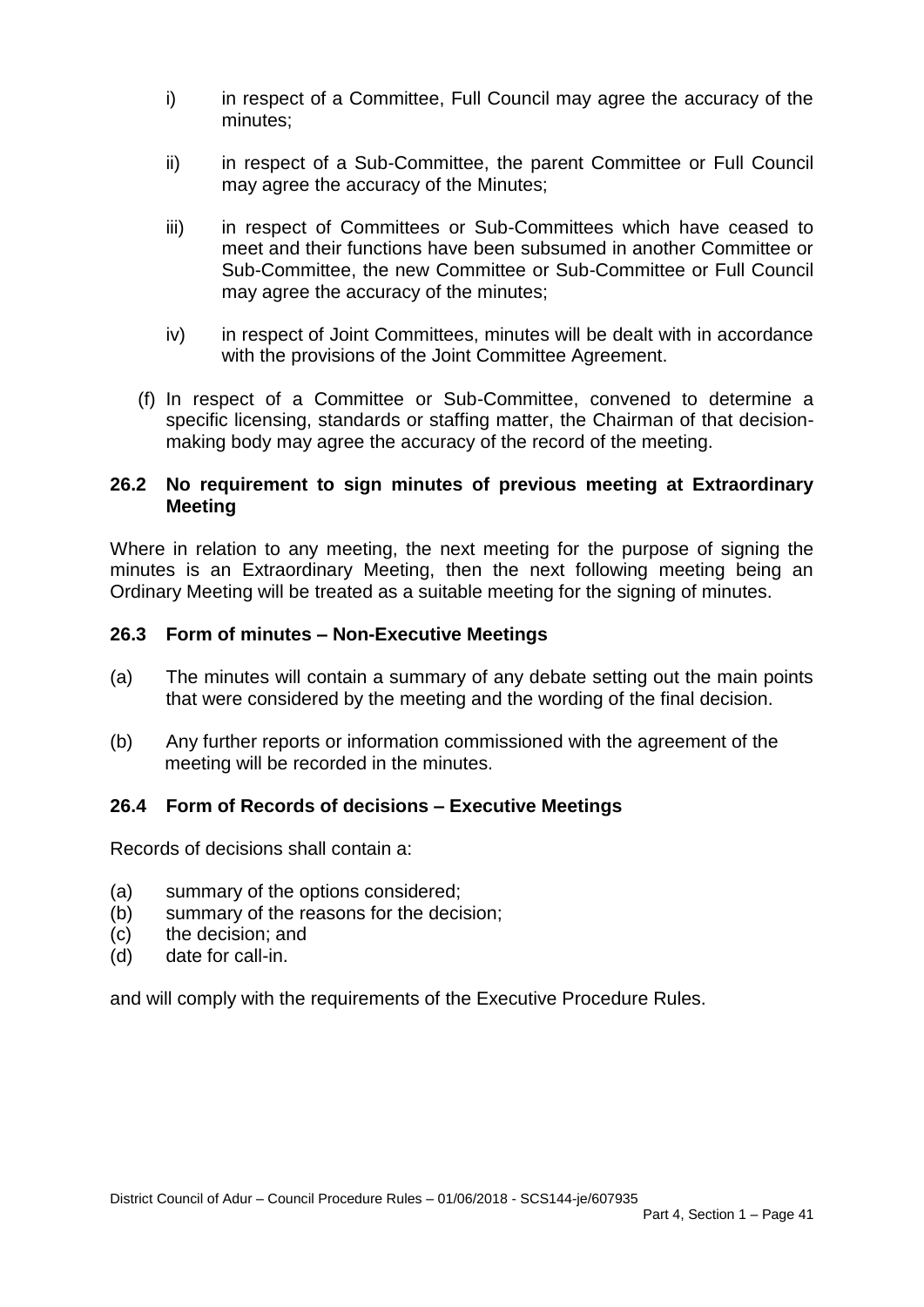# **27.0 STATUS OF DRAFT RECORDS OF DECISIONS AND MINUTES**

- 27.1 It should be noted that until such time as the Full Council, the Executive or a Committee whose record is set out in a draft record or minute confirm that record or minute as an accurate record of their decision, they are a working draft only.
- 27.2 Subject to Council Procedure Rule 26.1 above, only the body whose record is set out in the draft record or minute may alter or amend the record or minute.
- 27.3 If a Member wishes to propose a recommendation to Full Council that differs from that set out in a draft record or minute then it must be done by way of an amendment to the motion before the Full Council and not as an amendment to the minute or record.

### **28.0 RECORDING OF MEETINGS**

#### **28.1 Recording by the Council**

The Council may make such arrangements as it decides are appropriate for the recording, broadcasting and publication of meetings.

#### **28.2 Recording by the public**

This Council Procedure Rule should be read in conjunction with the Protocol for Public/Press Recording of Public Council Meetings and Social Media Policy which can be found in Part 5 of the Constitution.

A member of the public may make sound or visual recordings at any meeting of the Council and may make such arrangements as they wish to broadcast the recordings, subject to the following:

- (a) no visual recording should be made of persons in the public gallery;
- (b) no visual recording should be made of any person under 18;
- (c) no recording shall be made of any meeting or part of a meeting which is considering matters that the Members have agreed are exempt under the Access to Information Rules or which are confidential;
- (d) no recording shall be carried out in a manner that causes disruption to the meeting or distracts the attention of the public from the content of the meeting;
- (e) no oral commentary or report shall be made during the meeting;
- (f) their compliance with the statutory provisions of the General Data Protection Regulations and any other legislation surrounding the recording and use of personal data and its retention.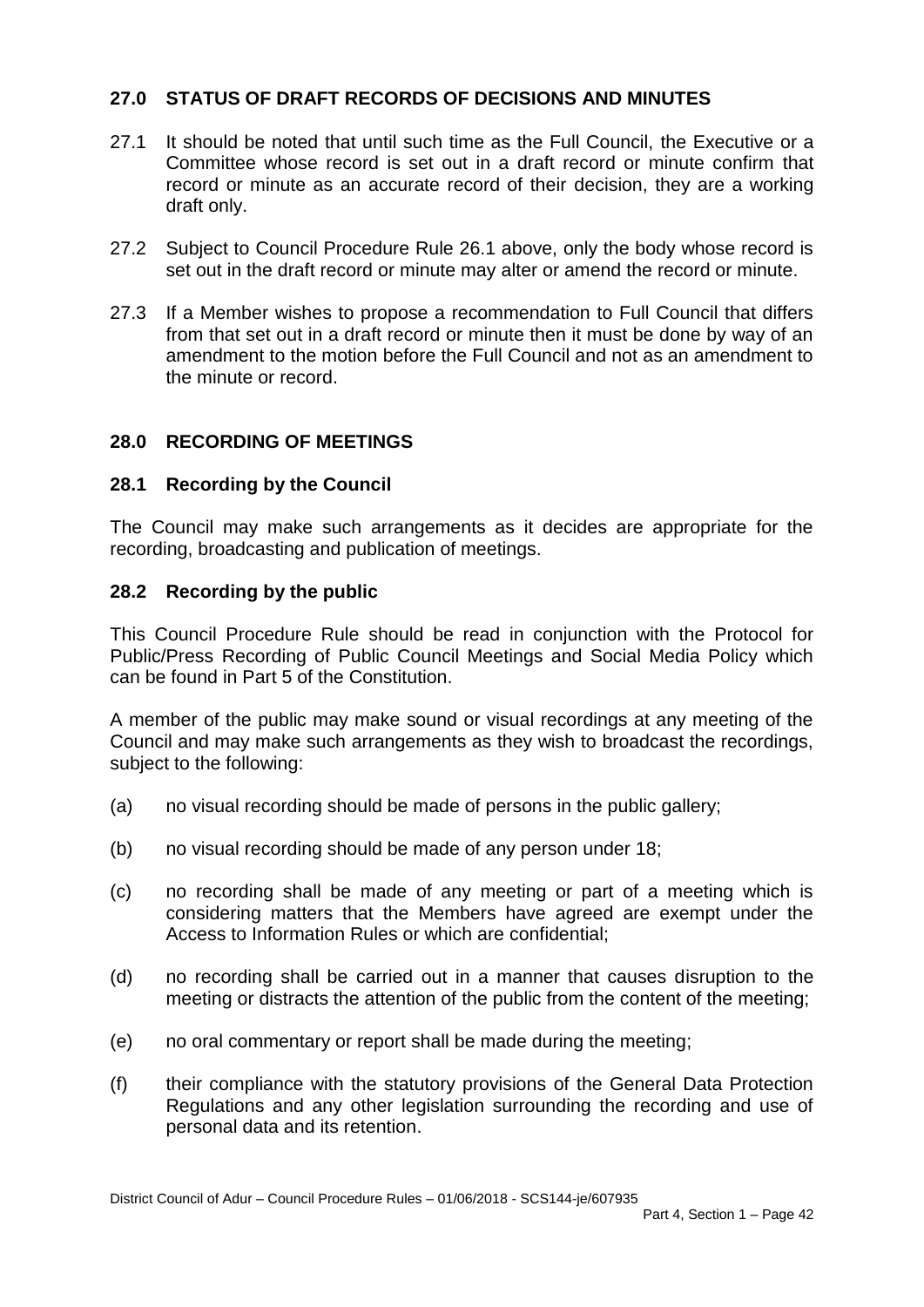Where a member of the public does not comply with this Rule, the person presiding shall require them to stop recording. If the member of the public fails to cease recording, then the person presiding shall consider whether or not action should be taken under Council Procedure Rule 31 below.

## **28.3 Recording by a Member**

A Member of the Council may also make sound or visual recordings provided that he/she complies with Council Procedure Rule 28.2 and the Protocol for Public/Press Recording of Public Council Meetings and Social Media Policy in Part 5 of the Constitution. If they fail to do so, the person presiding shall require them to stop recording and if they fail to cease as requested, then the person presiding shall consider whether or not action should be taken in accordance with Council Procedure Rule 32 below.

# **29.0 RECORD OF ATTENDANCE**

- 29.1 The names of all Members present during the whole or part of a meeting shall be recorded.
- 29.2 Any omission may be remedied at the absolute discretion of the Monitoring Officer, or by the amendment of draft minutes of a meeting prior to confirmation, at the next or subsequent meeting in accordance with Council Procedure Rule 26.

# **30. EXCLUSION OF THE PUBLIC**

The public shall be admitted to all Meetings of the Council unless members of the public are excluded either in accordance with the Access to Information Procedure Rules in Part 4 of this Constitution or Council Procedure Rule 31.

# **31. DISTURBANCE BY THE PUBLIC**

### **31.1 Removal of member of the public**

- (a) If a member of the public interrupts proceedings, causes a disturbance or behaves improperly, or offensively, or by wilfully obstructing the business of the Council, or fails to comply with Council Procedure Rule 28 above, the person presiding will warn the person concerned.
- (b) If the member of the public, having been warned under (a) above, continues their conduct, the person presiding will order their removal from the Meeting room.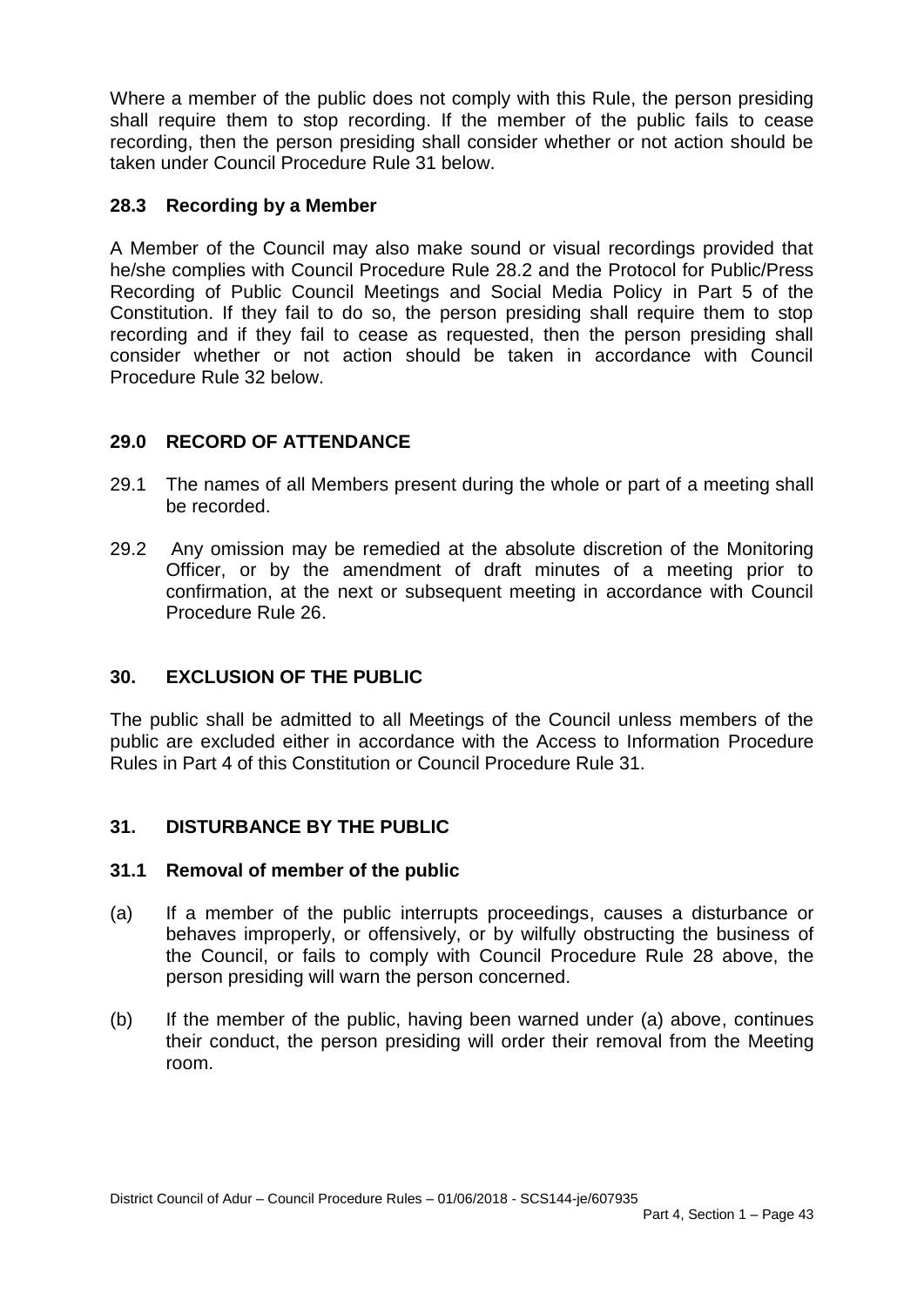# **31.2 Clearance of part of the meeting room**

If there is a general disturbance in any part of the meeting room open to the public, the person presiding may call for that part to be cleared.

#### **31.3 General disturbance**

If there is a general disturbance making orderly business impossible, the person presiding may adjourn the meeting for as long as they think necessary.

### **32.0 MEMBERS' CONDUCT**

#### **32.1 Full Council - Addressing the Council**

- (a) All Members must stand and address the Chairman of the Council when speaking during a Full Council meeting, unless they are physically unable to do so, or the Chairman of the Council uses his/her discretion to waive this Rule.
- (b) If more than one Member stands, the Chairman of the Council will ask one to speak and any other Members must sit.
- (c) All Members, other than the speaker, must remain seated whilst a Member is speaking unless they wish to make a point of order in accordance with Council Procedure Rule 16.17 or a point of personal explanation in accordance with Council Procedure Rule 16.18.

#### **32.2 Chairman standing**

When the Chairman of any Council or Committee Meeting stands during a debate, any Member speaking at the time must stop and sit down. The Meeting is to be silent whilst the Chairman of the meeting speaks.

#### **32.3 Member not to be heard further**

- (a) If a Member persistently disregards the ruling of the person presiding by continued irrelevance or repetitions or by behaving improperly or offensively or by wilfully obstructing the business of the Council, the person presiding may direct the Member to stop speaking.
- (b) If following a direction from the person presiding to stop speaking, the Member continues to speak, the person presiding may move that the Member be not heard further. If seconded, the person presiding shall put the motion to the vote without discussion and if passed, the Member shall not be permitted to speak on the same matter again, during the Meeting.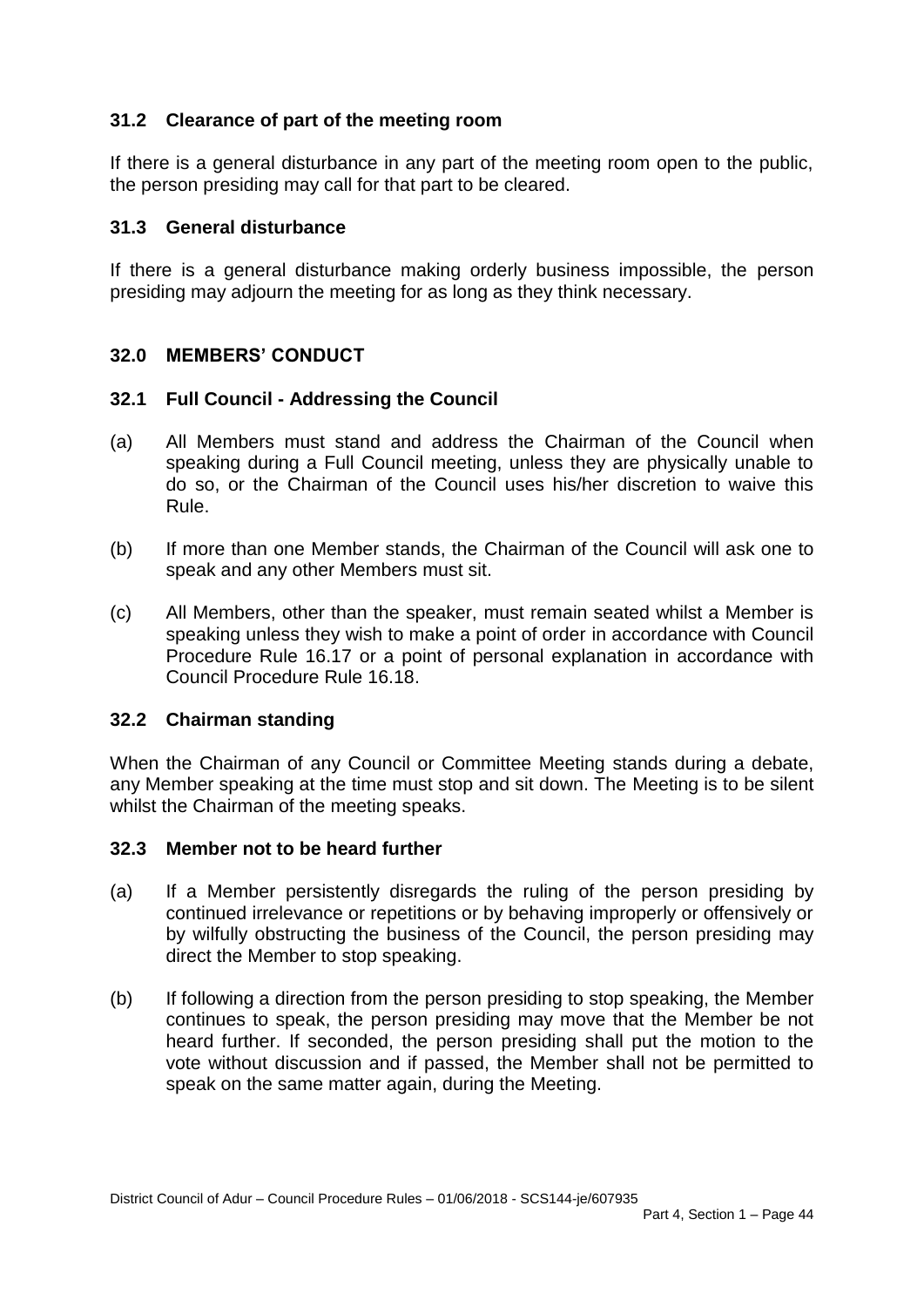### **32.4 Member to leave the meeting**

- (a) If a Member persistently disregards the ruling of the person presiding by continued irrelevance or repetitions or by behaving improperly or offensively or by wilfully obstructing the business of the Council, the person presiding may request him or her to leave for the remainder of the Meeting or for any lesser period.
- (b) If following a request to leave the Meeting, the offending Member does not leave the Meeting, the person presiding may move that the Member named leave the Meeting.
- (c) The motion shall be put and if seconded, will be voted upon without discussion.
- (d) If carried, the person presiding shall give directions for the removal of the Member and such other directions as are necessary for restoring order to the proceedings.

#### **32.5 General disturbance**

If there is a general disturbance making orderly business impossible, the person presiding may adjourn the meeting for as long as he/she thinks necessary.

#### **32.6 Electronic devices**

This Council Procedure Rule should be read in conjunction with the Protocol for Public/Press Recording of Public Council Meetings and Social Media Policy which can be found in Part 5 of the Constitution.

- (a) Subject to (b) below, Members may at any Meeting use any device for:
	- i) the recording of the Meeting;
	- ii) the sending or receiving of communications in relation to the Meeting;
	- iii) the publication of the contents of the Meeting.
- (b) Paragraph (a) above is subject to the following restrictions, namely that:
	- i) such device does not emit any audible warning or other disruptive signal;
	- ii) the Member does not record or communicate any matter or information relating to the contents of any Meeting or part of a Meeting which is in relation to information which is confidential or which the Members have agreed to exclude the press and public in accordance with the Access to Information Procedure Rules.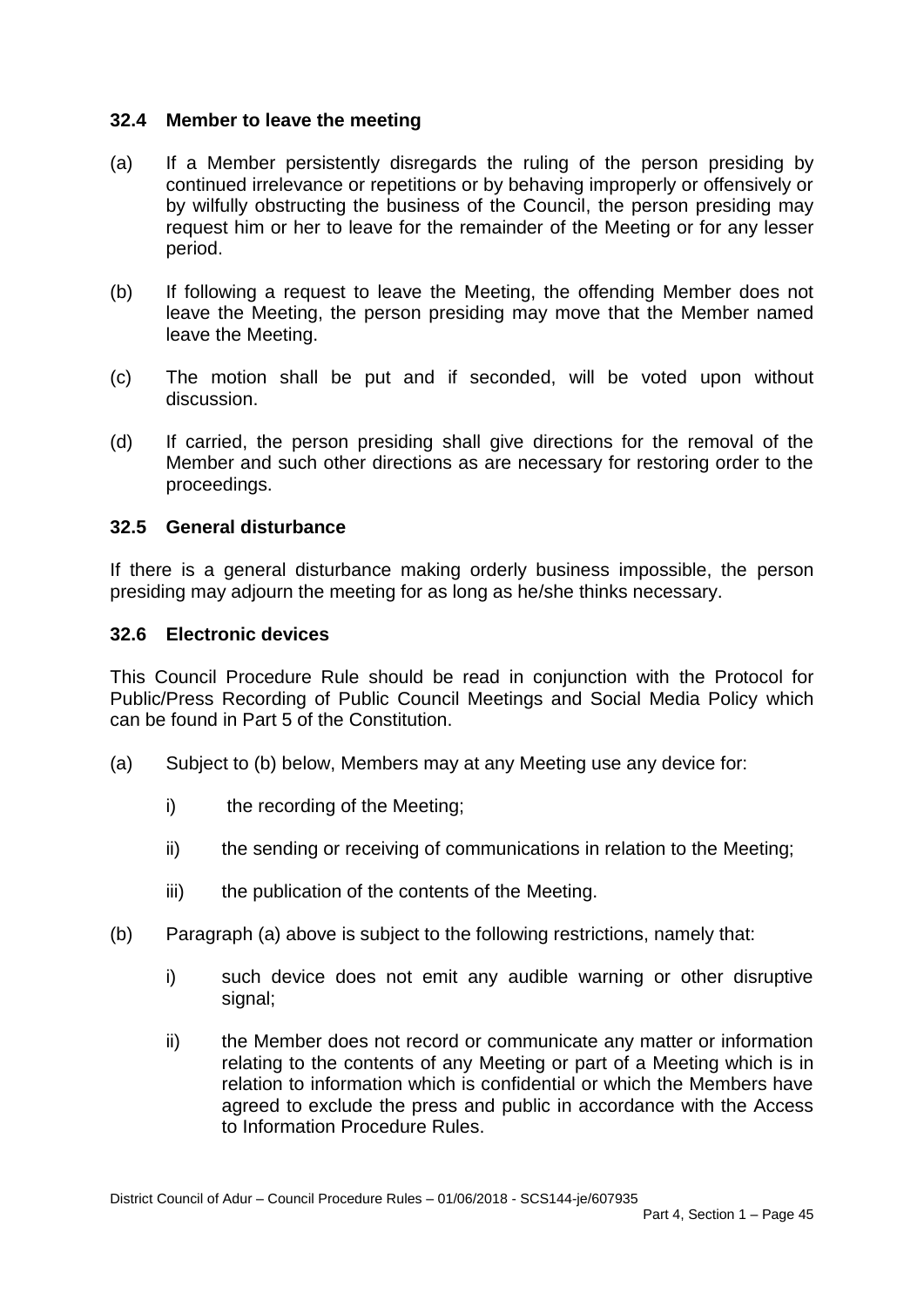- iii) the use of the device does not disrupt the Meeting or distract members of the public or other Members from the content of the Meeting;
- iv) it is not permissible to record an oral commentary during the course of the Meeting;
- v) they comply with statutory provisions of General Data Protection Regulations and any other legislation relating to the recording, use of and retention of personal data.
- (c) Where a Member's use of a device does not comply with this Rule then the person presiding at the Meeting shall consider whether or not action should be taken in accordance with this Rule.

## **33.0 DELEGATION TO THE LEADER, COMMITTEES AND OFFICERS**

#### **33.1 Matters to be delegated**

- (a) The Council may delegate matters from time to time to the Executive and Committees as it sees fit or as legislation prescribes.
- (b) The Council may delegate matters from time to time to Officers as it sees fit or as legislation prescribes, in addition to those delegated by Council under the Scheme of Officer Delegations.
- (c) In relation to any matter determined by the Executive, a Committee or an Officer acting under delegated authority:
	- i) the delegator may give guidance as to the manner in which the same or a similar matter shall be dealt with in future, providing that such guidance shall not have the effect of causing the Council to breach the rules of natural justice or prejudicing the determination by the delegatee of any matter required to be judged on its individual merits or of fettering the discretion of the Executive in respect of matters delegated to it by legislation.

## **34.0 ATTENDANCE OF MEMBERS AT THE EXECUTIVE OR COMMITTEES OF WHICH THEY ARE NOT MEMBERS**

### **34.1 Attendance by mover of motion**

A Member of the Council who has moved a motion which has been referred to the Executive or a Committee shall be given notice by the Director for Communities of the Meeting at which it is proposed that the motion be considered. He or she shall have the right to attend the Meeting whilst the motion is being considered, to explain the motion and answer questions.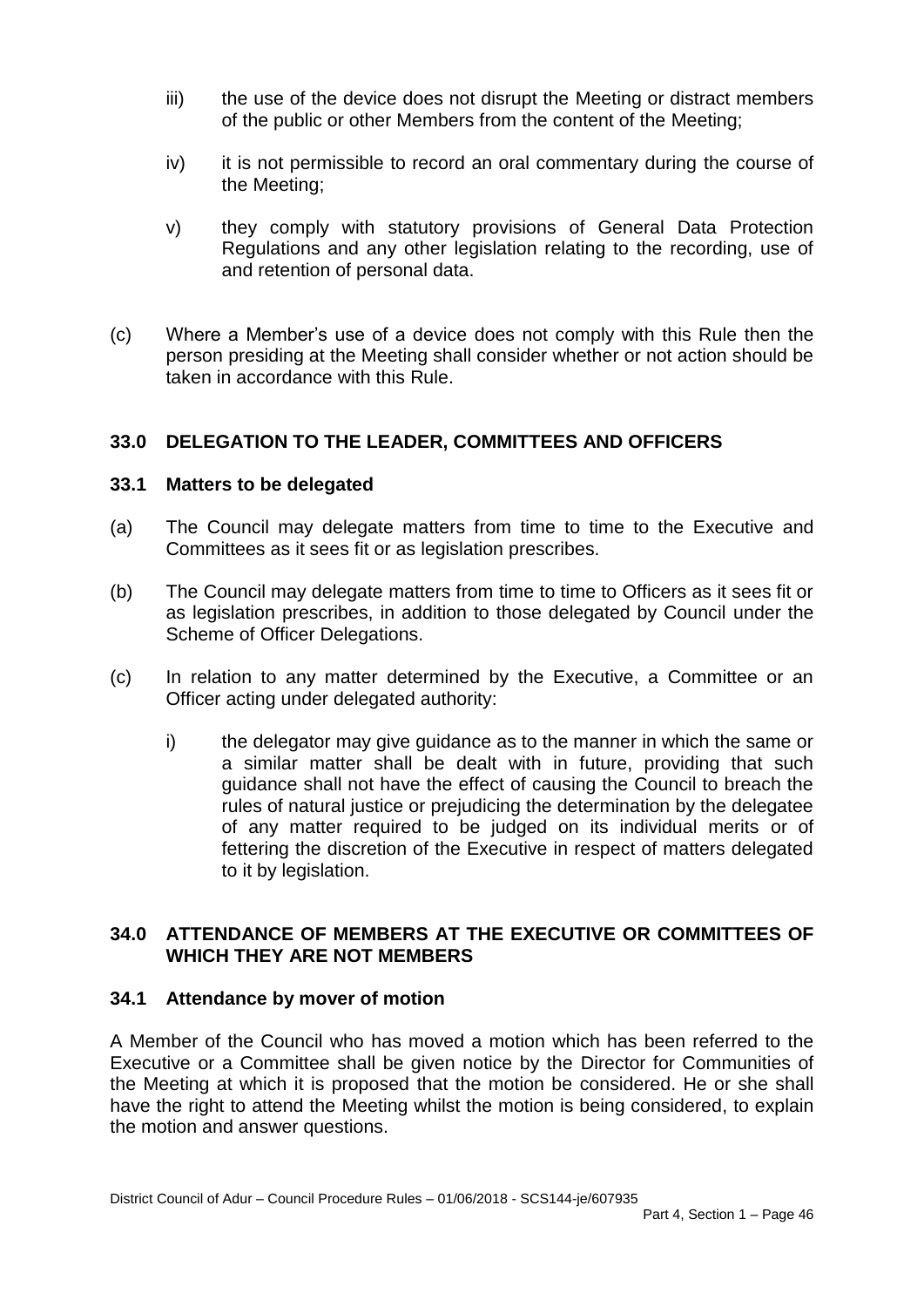# **34.2 Attendance by Representative on Outside Body**

Where a Member has requested the Director for Communities to place an item on the agenda in accordance with Council Procedure Rule 21, he or she shall have the right to attend that meeting whilst that item is under consideration.

### **34.3 Attendance of Members at Meetings**

- (a) A Member of the Council shall have a right to attend Meetings of the Executive or a Committee on which he/she has not been appointed to serve, and be present, in the public gallery, throughout the public part of the Meeting.
- (b) A Member of the Council is entitled to remain in attendance, in the public gallery, during the confidential part of any Meeting or where the public have been excluded from the Meeting in accordance with the Access to Information Procedure Rules, provided that they have a need to know about the matter under consideration, and they do not have a disclosable pecuniary interest or other relevant interest in the matter. It is assumed that every Member will have need to know about the matter under consideration, although this presumption is rebuttable and advice should be taken from the Monitoring Officer.
- (c) A Member of the Council who is not a Member of the Executive or a Committee and has a disclosable pecuniary interest or other relevant interest in any item under consideration at a particular Meeting is not entitled to be present in any part of the room where the Meeting is taking place, during that particular part of the Meeting where that item is to be discussed, unless a dispensation has been granted by the Monitoring Officer.
- (d) Council Procedure Rule 34.3 does not apply to Meetings of:
	- i) the Joint Governance Committee when it goes into closed session to determine a Member Code of Conduct matter;
	- ii) the Licensing Committee or Sub-Committee when they go into closed session to determine an individual quasi-judicial case;
	- iii) any Committee when it goes into closed session to determine the capability or conduct of an individual Officer under the Council's disciplinary or grievance procedures.
	- iv) any Committee considering the appointment of a Council Officer.
- (e) No Member is entitled to attend Meetings referred to in (d) above unless they are appointed as a Member of that Committee or are substituting for such a Member.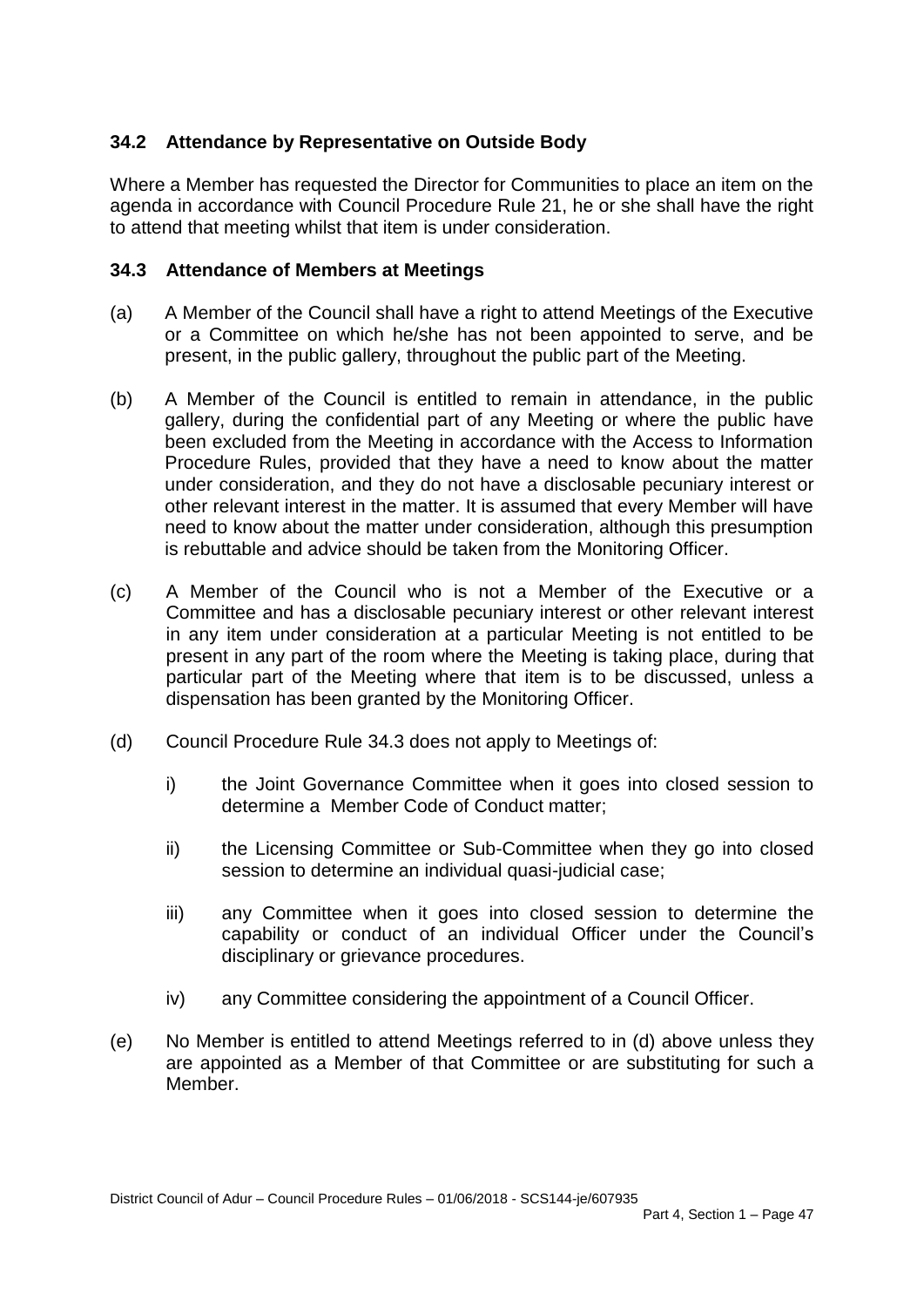### **34.4 Speaking by Members at meetings**

- (a) Subject to (c) and (d) below, a Member of the Council shall have the right to attend meetings of the Executive or a Committee on which he/she has not been appointed to serve, and address the meeting provided that the Member has, prior to the commencement of the meeting, notified the person presiding of their desire to address it and he/she is then invited by the person presiding to address the meeting.
- (b) The person presiding shall have total discretion as to whether or not to invite such a Member to address the meeting.
- (c) A Member who is not a Member of the Planning Committee may not address that Committee in respect of any planning application, unless a similar right is granted within the Constitution (Protocol on Public Speaking at Planning Committee in Part 5) to the applicant, any objector and any supporter.
- (d) A Member who is not sitting as a Member of the Licensing Committee or the Licensing Sub-Committee may not address that Committee or Sub-Committee unless they have a right to speak under relevant statutory regulations.
- (e) A Member who is not sitting as a Member of the Joint Governance Committee may not address that Committee or Sub-Committee when hearing a Code of Conduct determination, unless they are representing or acting as a witness for either the Monitoring Officer, Investigating Officer, or the Subject Member.

# **34.5 Leader of the Council**

- (a) Subject to (b) below, the Leader of the Council, or Deputy Leader in their absence, may attend any Meeting of a Committee and speak on any item under consideration as of right, unless he/she has a disclosable pecuniary interest or other relevant interest in the matter.
- (b) Paragraph (a) above does not apply to Meetings of:
	- i) the Joint Governance Committee when considering an individual case relating to Member conduct;
	- ii) the Licensing Committee or Sub-Committee when meeting in closed session to determine an individual case; or
	- iii) the Planning Committee, when considering a planning application;
	- iv) any Committee considering the conduct of an individual Officer under the Council's disciplinary or grievance procedure;
	- vi) any Committee dealing with the appointment of a Council Officer.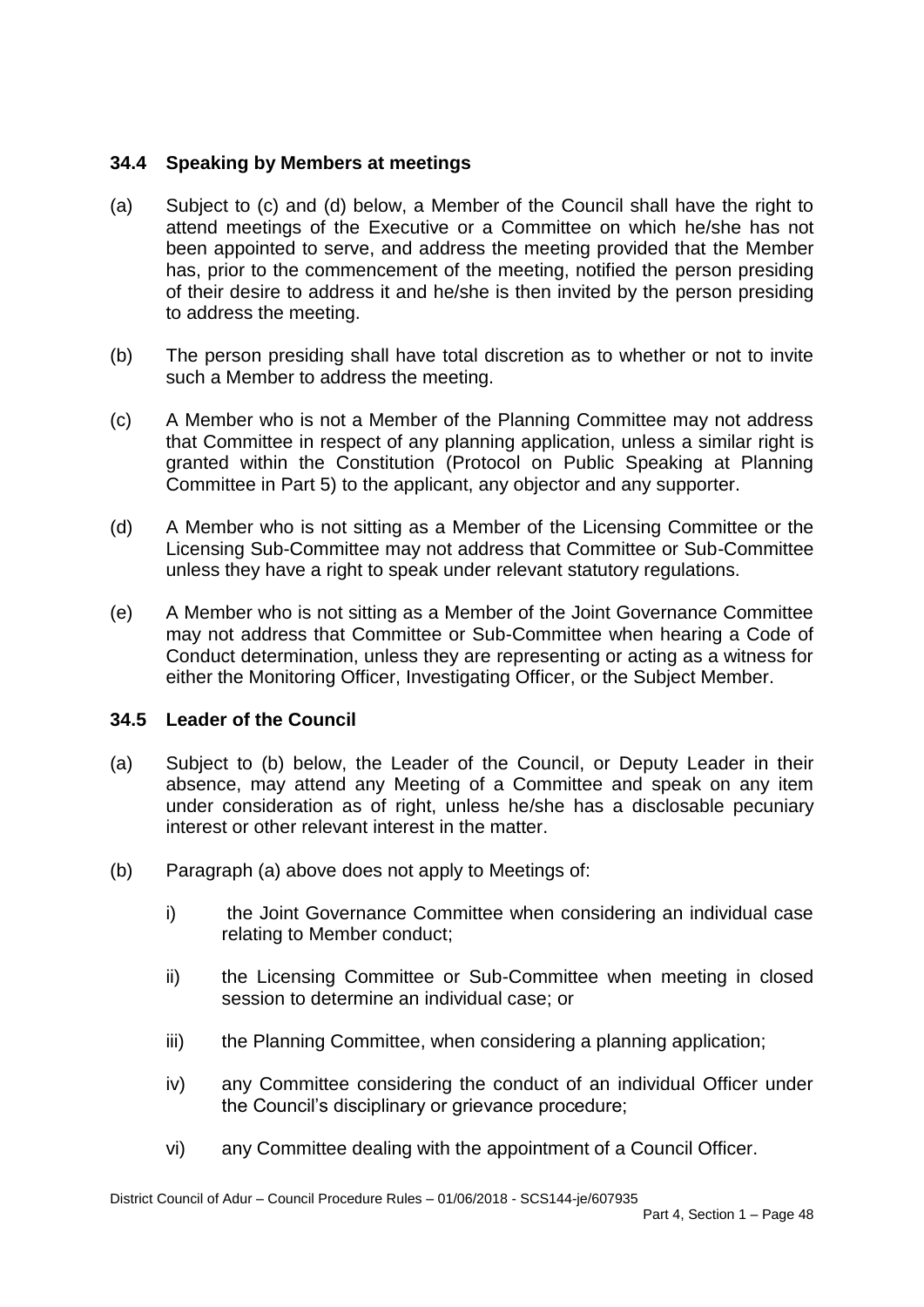## **34.6 Voting**

A Member of the Council, attending a Meeting of the Executive or a Committee on which he/she has not been appointed to serve, and is not acting as a Substitute Member, is not entitled to vote on any item under consideration.

### **35.0 EXERCISE OF POWERS AND FUNCTIONS**

- (a) No individual Member, Officer or group of Members or Officers, or both, shall be entitled to exercise any power or function of the Council save as already or hereafter delegated to them by the Council, the Executive, a Committee or another Officer exercising a power or fulfilling a function on behalf of the Council or as detailed in this Constitution.
- (b) Whilst the Chairperson of a Committee and Executive Members can expect to be consulted on matters affecting their areas of responsibility, they shall not have power to act on behalf of, or bind, the Council, unless the Council or the Leader has given them specific delegated powers to do so.

### **36.0 NO CONFIDENCE IN THE CHAIRPERSON OF A COMMITTEE**

- (a) At any Meeting of a Committee, a Member of that Committee may move that "the Meeting has no confidence in the Chairperson". If seconded, the motion shall, after debate, be put and, if carried by a majority of at least two thirds of the Members present, the Chairperson shall immediately stand down and the remainder of the Meeting shall be chaired by the Vice-Chairperson or, in his/her absence, or if he/she was acting as the Chairperson and the subject of the vote, by a Member elected for that purpose by the Meeting.
- (b) During the consideration of a motion under (a) above, the Chairperson shall cease to be Chairperson of the Committee and shall be an Ordinary Member of the Committee. The Director for Communities, the Solicitor to the Council, or their representative, will act as Chairperson of the Committee during consideration of the motion.
- (c) Following a successful vote of no confidence in the Chairperson, he/she shall not officiate at any subsequent Meeting of the Committee prior to the next meeting of the Full Council. At that Meeting, the Council shall consider whether or not to confirm the vote of no confidence. If by a simple majority they decide to confirm the vote, the office of Chairperson of the relevant Committee shall be declared vacant and a new Chairperson shall be elected by the Council. If the Council does not confirm the vote by a simple majority, the Member remains as Chairperson of the Committee.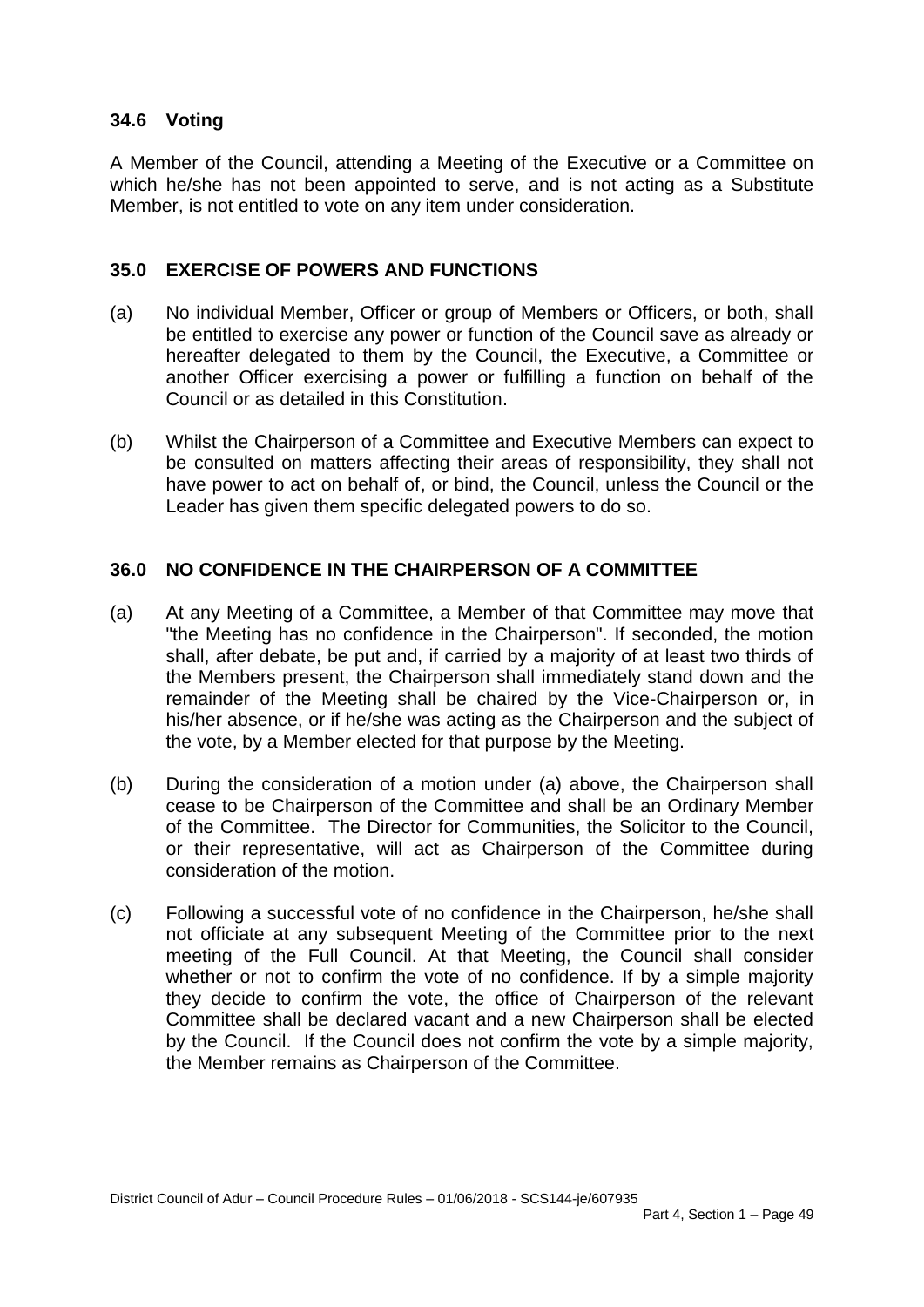### **37.0 APPOINTMENT AND TERM OF OFFICE OF THE LEADER OF THE COUNCIL**

#### **37.1 Appointment**

- (a) The Council shall elect a Leader at each Annual Meeting where the term of office of the Leader has come to an end due to the fact that their term of office as a District Councillor has ended.
- (b) The Councillors present at that Annual Meeting shall nominate one or more persons to be Leader from among the Elected Members. Any nomination which is not seconded, shall not be considered further.
- (c) Where there is only one Elected Member nominated and seconded, then the Chairman of the Council shall provide an opportunity for a debate before calling for a vote which shall require a majority of those present and voting to determine whether the Member shall be elected as Leader.
- (d) Where there are 2 Elected Members nominated and seconded then, following the opportunity for debate, the Chairman of the Council shall call for a vote and the Member who receives the largest number of votes shall be elected as Leader.
- (e) Where there are 3 or more candidates seeking appointment to a single position, there shall be a vote for each candidate and:
	- i) if one of the candidates receives more than half of all the votes cast in the election, that candidate is to be appointed;
	- ii) if no candidate receives more than half of all of the votes cast then the candidate with the least number of votes will be eliminated and a new vote taken. The process will continue until there is a majority of votes for one person.
- (f) The Motion shall be subject to the rules of debate in Council Procedure Rule 16 and voting shall be in accordance with Council Procedure Rule 24.

#### **37.2 Removal of Leader**

- (a) If a Member wishes at a Meeting of Full Council to move a motion of no confidence in the Leader of the Council, the Member must give not less than 10 clear working days' notice to the Director for Communities.
- (b) The motion must be signed by the mover and seconder.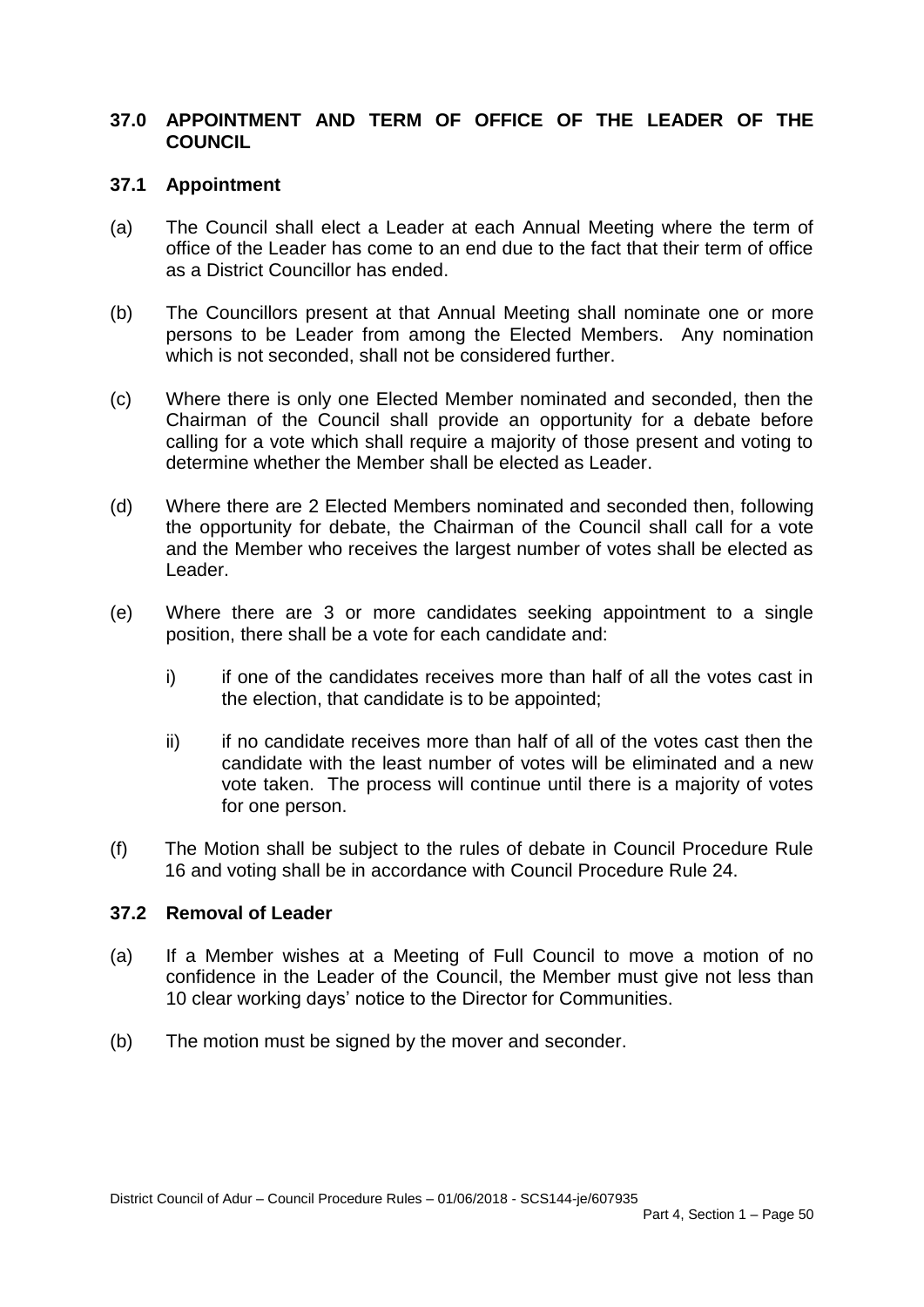- (c) The Director for Communities shall place the motion on the agenda for the next Meeting of the Council, provided that such Meeting is not a Special Meeting. The motion before the Council shall be considered after the receipt of any declarations of interest, approval of minutes of the last Meeting and questions and statements by the public.
- (d) The motion shall be subject to the rules of debate in Council Procedure Rule 16 and voting shall be in accordance with Council Procedure Rule 24.

## **37.3 Consequence of a Motion of No Confidence**

Where a motion of no confidence is carried, then the Leader shall cease to be Leader of the Council with immediate effect. The Council shall proceed to elect a new Leader at that Meeting or the next Meeting of the Full Council, provided it is not a Special Meeting.

### **37.4 Term of Office**

- (a) The Leader shall hold the office of Leader in accordance with Article 7 of the Constitution.
- (b) Should the Leader resign from his appointment, an Extraordinary Meeting will be called to deal with the appointment of a new Leader in accordance with this Procedure Rule. The Deputy Leader will assume the role of Leader until such appointment is made.

### **38.0 APPOINTMENT OF EMERGENCY LIAISON MEMBER**

- (a) Where the Leader makes an appointment as Executive Member for Health and Wellbeing or a similar portfolio, that Member shall be appointed as the Emergency Liaison Member.
- (b) The position of Emergency Liaison Member attracts no Executive power, responsibility or responsibility allowance.

# **39.0 APPOINTMENT OF THE LEADER OF THE MAIN OPPOSITION**

- (a) At the Annual Council each year, subject to (c) below, the Full Council shall appoint a Leader of the Main Opposition who shall be entitled to receive any Special Responsibility Allowance payable to that office.
- (b) Where there is a political group or combination of political groups forming the Administration, the Leader of the Main Opposition shall be the leader of the next largest political group;
- (c) Where the next largest political group does not wish to nominate a Member to be the Leader of the Main Opposition, the Council shall not appoint any Member to that office.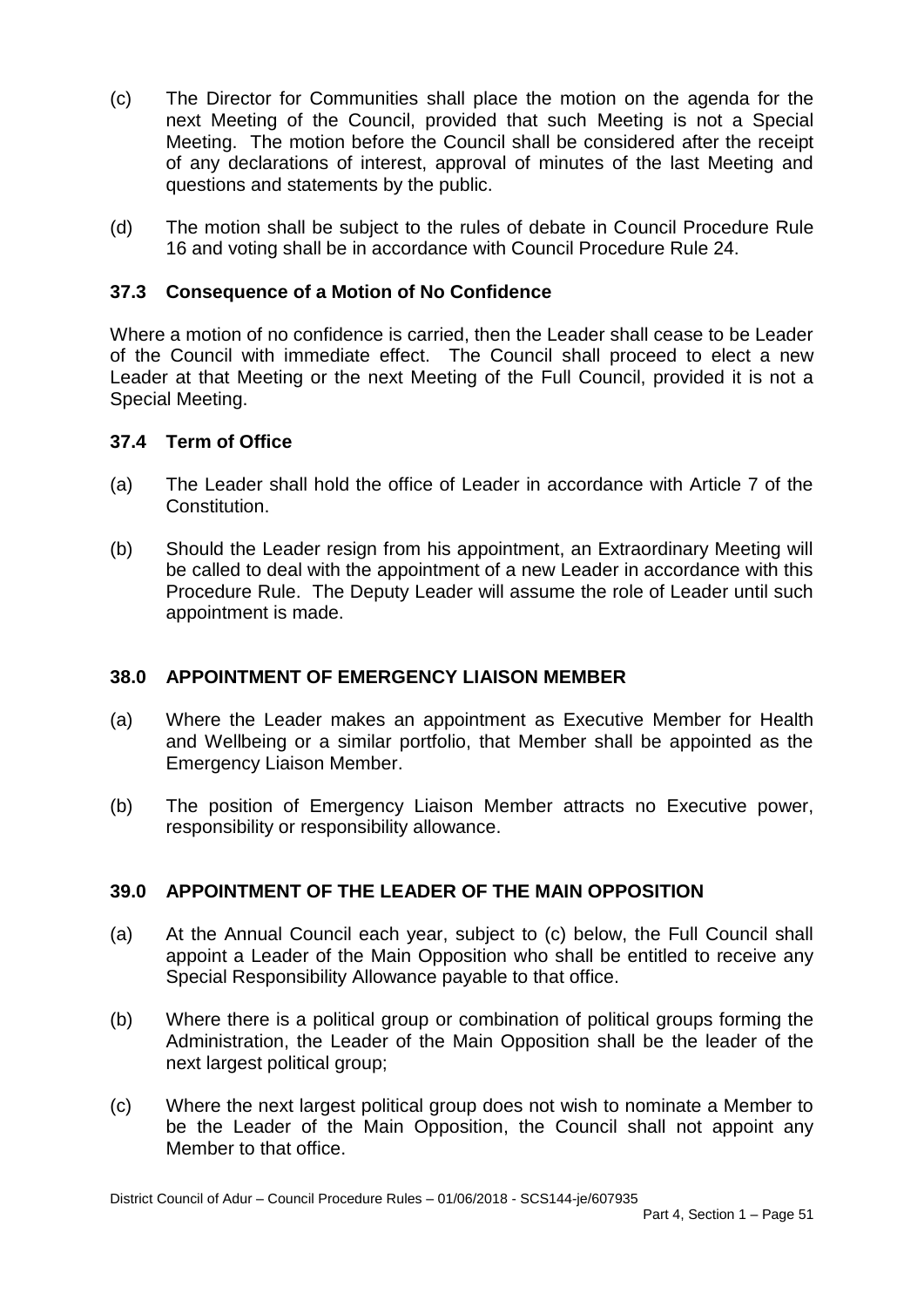- (d) If there is equality in the number of Members in all opposition groups, there will be no appointment to the role of Leaders of the Opposition, e.g. if there are two opposition groups with equal membership;
- (e) If there is no opposition group, and there is an equal number of opposition Members, there will be no appointment to the role of Leader of the Opposition, e.g. if there are 2 individual opposition Members, representing different parties.

## **40.0 SUSPENSION AND AMENDMENT OF COUNCIL PROCEDURE RULES**

### **40.1 Amendment**

Any motion to add to, amend or revoke any of these Council Procedure Rules will, when proposed and seconded, stand adjourned without discussion and be referred to the Joint Governance Committee for consideration and recommendation to the following Meeting of the Council, unless a report has been received, on the proposal, from the Joint Governance Committee.

## **40.2 Suspension,**

- (a) Save as set out at 40.2 (c) below, these Council Procedure Rules cannot be suspended.
- (b) The person presiding may, at their absolute discretion, amend the order of business of any meeting.
- (c) Only Council Procedure Rules 11.1 (as to the length of time), 11.4, 12.7, 12.8, 16.5, 16.7, and 16.19, may be suspended by motion on notice or without notice. Suspension of Council Procedure Rules shall be determined for each individual item of business, and will only be effective for the duration of that Meeting.

# **41.0 BUSINESS OF AN URGENT NATURE**

- (a) Subject to (b) and (c) below, if, having consulted the Monitoring Officer and the Section 151 Officer, the Chief Executive is of the opinion that urgent action is required, in accordance with the Scheme of Officer Delegations, before a decision could be taken by Full Council, the Executive or a Committee having appropriate authority, he/she may take the decision in accordance with his/her urgency power as set out in the Officer Scheme of Delegations.
- (b) If the decision is one which would normally be taken by:
	- i) Full Council, the Chief Executive will consult with the Leader and the Leader of the Main Opposition;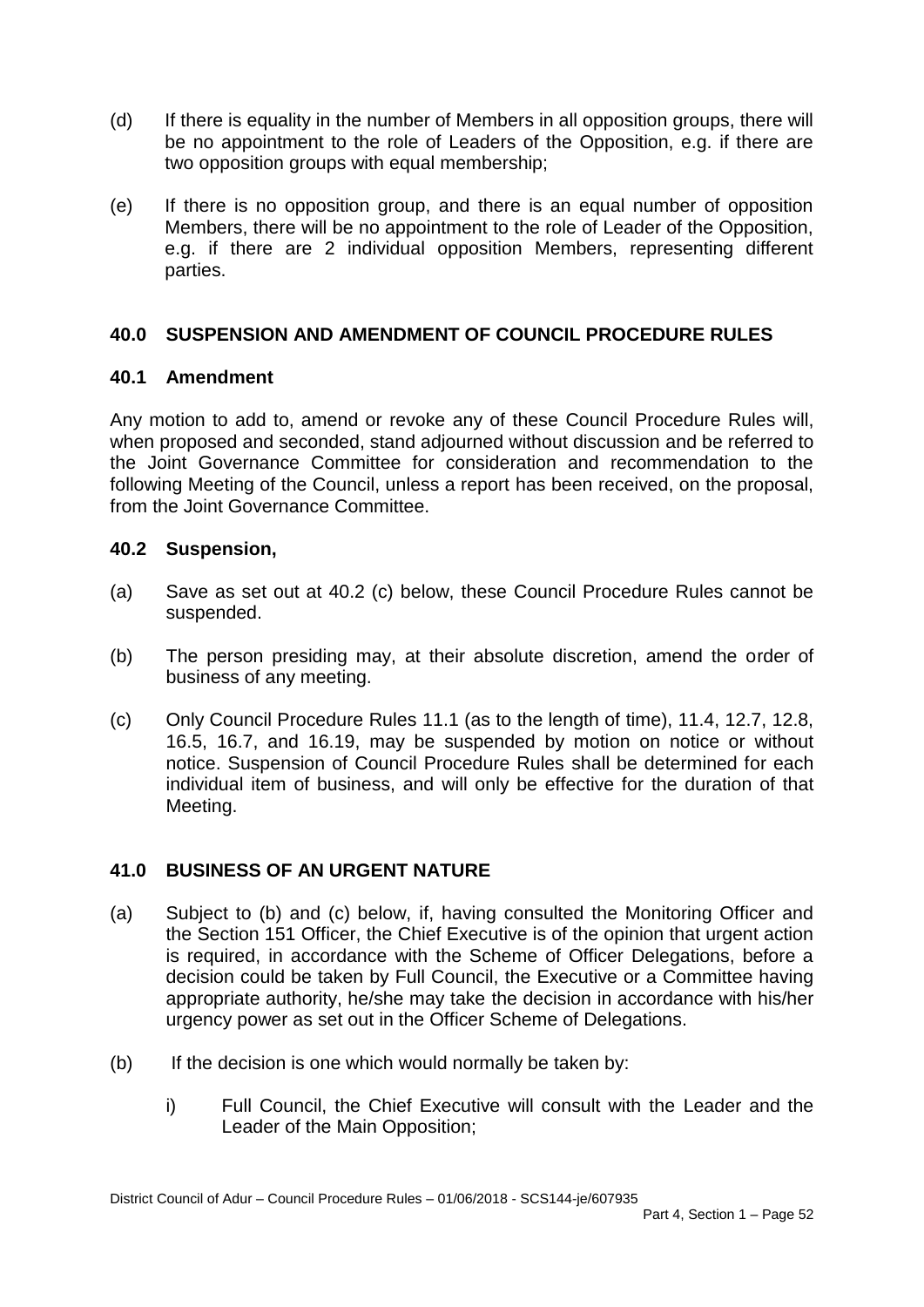- ii) The Executive, the Chief Executive will consult with the Leader;
- iii) A Committee, the Chief Executive will consult with the Leader, Leader of the Main Opposition and Chairperson of the Committee.
- (c) Every such decision shall be reported to the next available Ordinary Meeting of Full Council, the Executive or the Committee that would have normally taken the decision.

# **42.0 CHAIRMAN OF THE COUNCIL**

### **42.1 Appointment**

The Council shall elect a Chairman at each Annual Council Meeting.

The existing Chairman shall take the Chair for the item on the agenda, unless he is conflicted, when the Vice Chairman will take the Chair for the single item of business. If the Chairman and Vice Chairman are both conflicted the Solicitor to the Council or their representative will take the Chair for the appointment of the Chairman.

The Councillors present at that Annual Meeting shall propose one or more persons to be Chairman from among the Elected Members. Any proposal which is not seconded, shall not be considered further.

Where there is only one Elected Member proposed and seconded, then the Chairman shall provide an opportunity for a debate before calling for a vote which shall require a majority of those present and voting to determine whether the Member shall be elected as Chairman.

Where there are two Elected Members proposed and seconded, then a debate on the proposals will follow, then the Chairman shall call for a vote and the Member who received the largest number of votes shall be elected as Chairman.

Where there are three or more Elected Members proposed and seconded, following a debate on the proposals, the Chairman shall call for a vote for each Member proposed and:

- (a) If one of the proposed Members receives more than half of all the votes cast in the election, that Member is to be appointed as Chairman;
- (b) If no Member receives more than half of all the votes cast then the Member with the least number of votes will be eliminated and a new vote taken. The process will continue until there is a majority of votes for one person, who shall be appointed as Chairman.

The voting will be in accordance with Council Procedure Rule 24.